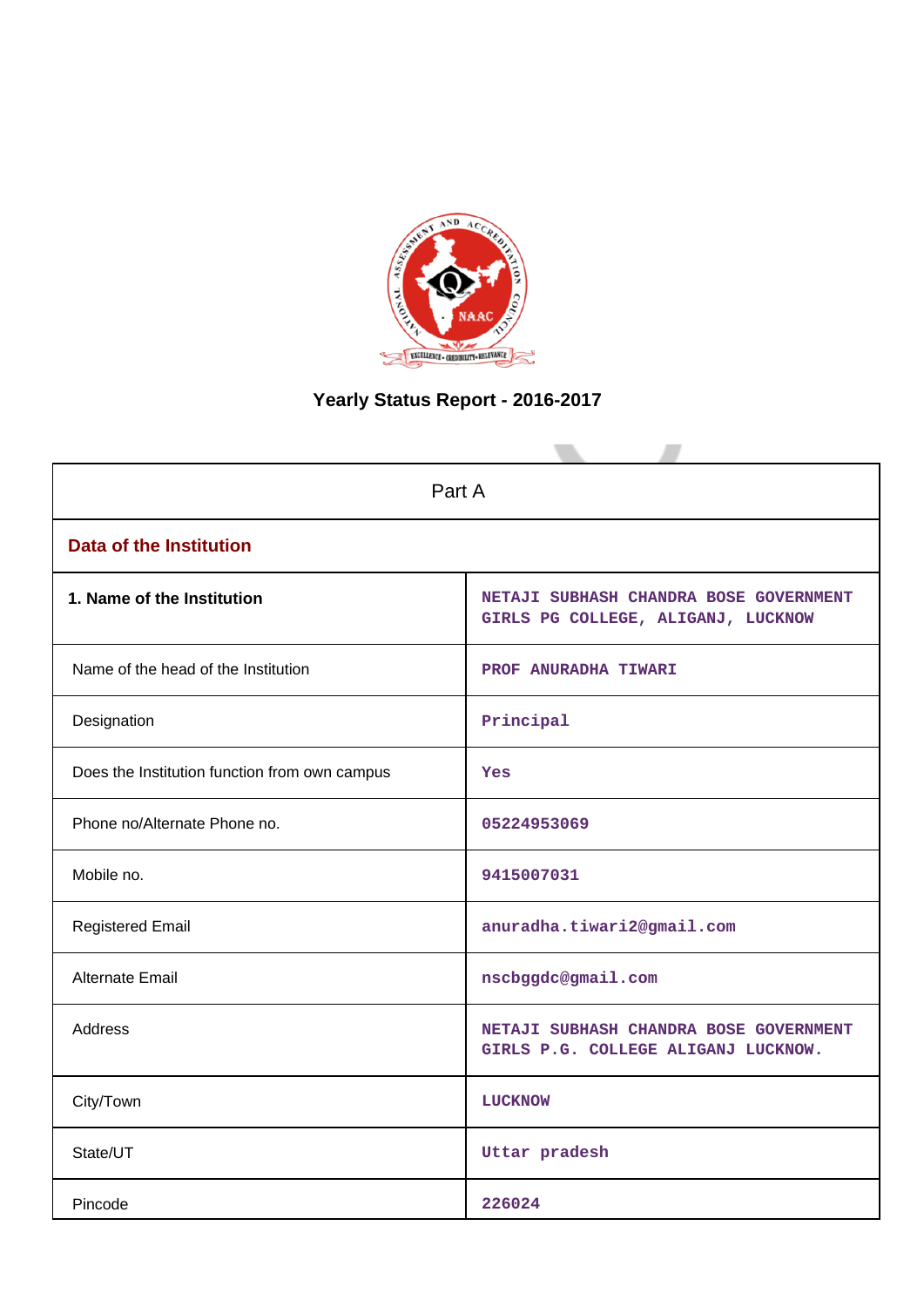| 2. Institutional Status                                                  |                                                                          |
|--------------------------------------------------------------------------|--------------------------------------------------------------------------|
| Affiliated / Constituent                                                 | Affiliated                                                               |
| Type of Institution                                                      | Women                                                                    |
| Location                                                                 | Urban                                                                    |
| <b>Financial Status</b>                                                  | state                                                                    |
| Name of the IQAC co-ordinator/Director                                   | DR SHIVANI SRIVASTAVA                                                    |
| Phone no/Alternate Phone no.                                             | 05224953069                                                              |
| Mobile no.                                                               | 9415140000                                                               |
| <b>Registered Email</b>                                                  | shivanisrivastava1964@yahoo.com                                          |
| <b>Alternate Email</b>                                                   | rshmbishnoi@gmail.com                                                    |
| 3. Website Address                                                       |                                                                          |
| Web-link of the AQAR: (Previous Academic Year)                           | https://nscbonline.in/agar.aspx                                          |
| 4. Whether Academic Calendar prepared during<br>the year                 | Yes                                                                      |
| if yes, whether it is uploaded in the institutional website:<br>Weblink: | https://nscbonline.in/Downloads/naac/Ac<br>ademic Calendar 2016 2017.pdf |
| <b>5. Accrediation Details</b>                                           |                                                                          |

| Cycle | Grade | <b>CGPA</b> | Year of      | Validity          |                          |
|-------|-------|-------------|--------------|-------------------|--------------------------|
|       |       |             | Accrediation | Period From       | Period To                |
|       | в     | 70.50       | 2007         | $31 - Mar - 2007$ | $31 - \text{Mar} - 2012$ |
|       | в     | 2.35        | 2015         | $01 - May - 2015$ | $30 - Apr - 2020$        |

## **6. Date of Establishment of IQAC 27-Jul-2005**

## **7. Internal Quality Assurance System**

|                                                   | Quality initiatives by IQAC during the year for promoting quality culture |                                       |
|---------------------------------------------------|---------------------------------------------------------------------------|---------------------------------------|
| Item / Title of the quality initiative by<br>IQAC | Date & Duration                                                           | Number of participants/ beneficiaries |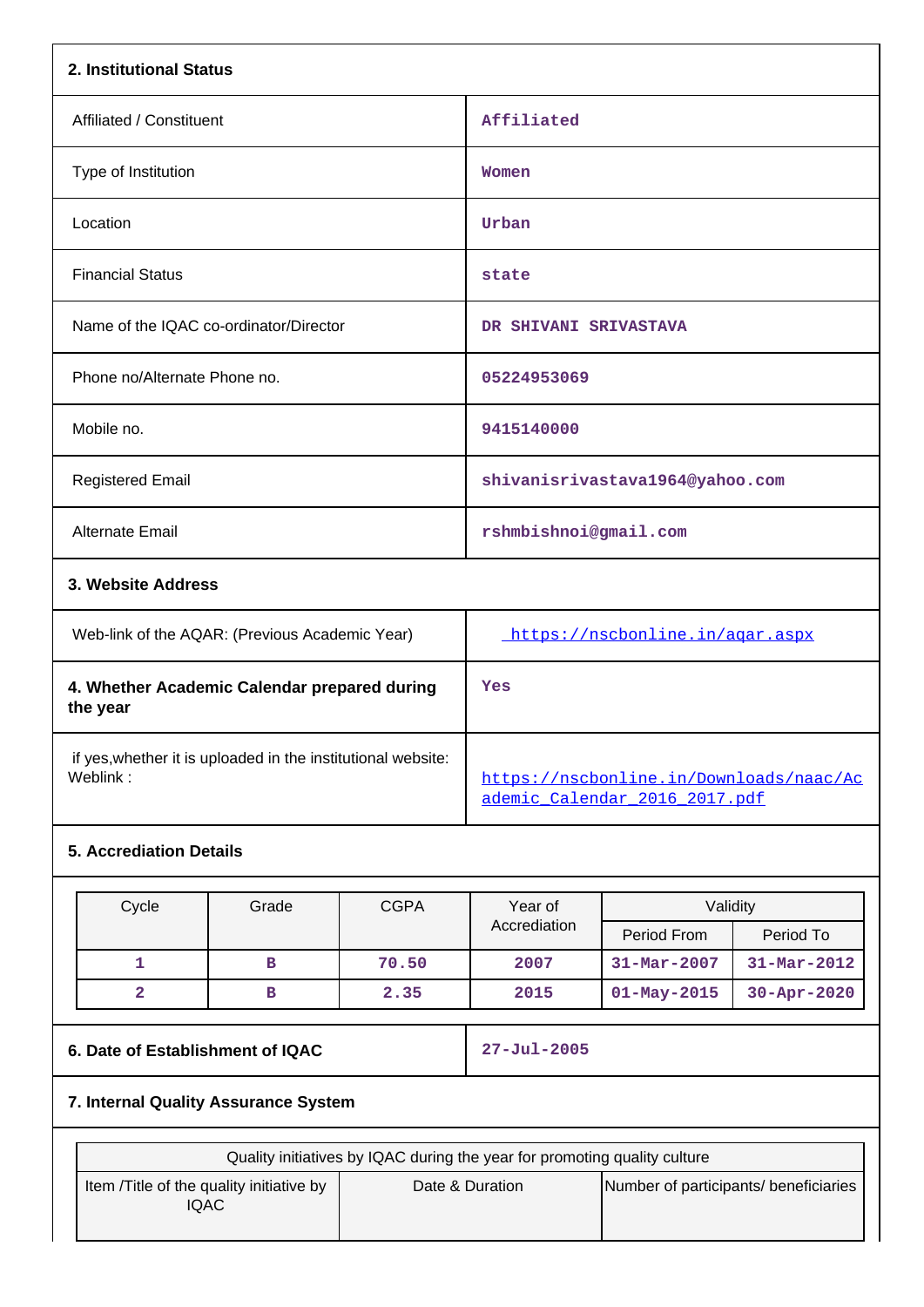| Quality assurance | $10 - \text{Aug} - 2016$ |  |
|-------------------|--------------------------|--|
|                   |                          |  |

[View File](https://assessmentonline.naac.gov.in/public/Postacc/Quality_Initiatives/6787_Quality_Initiatives.pdf)

| 8. Provide the list of funds by Central/ State Government- UGC/CSIR/DST/DBT/ICMR/TEQIP/World<br><b>Bank/CPE of UGC etc.</b> |        |                |                       |                                |             |
|-----------------------------------------------------------------------------------------------------------------------------|--------|----------------|-----------------------|--------------------------------|-------------|
| Institution/Departmen<br>t/Faculty                                                                                          | Scheme |                | <b>Funding Agency</b> | Year of award with<br>duration | Amount      |
| N A                                                                                                                         | N A    | N A            |                       | 2017<br>0                      | $\mathbf 0$ |
|                                                                                                                             |        |                | No Files Uploaded !!! |                                |             |
| 9. Whether composition of IQAC as per latest<br><b>NAAC</b> guidelines:                                                     |        |                | Yes                   |                                |             |
| Upload latest notification of formation of IQAC                                                                             |        | View File      |                       |                                |             |
| 10. Number of IQAC meetings held during the<br>year :                                                                       |        | $\overline{2}$ |                       |                                |             |
| The minutes of IQAC meeting and compliances to the<br>decisions have been uploaded on the institutional<br>website          |        | Yes            |                       |                                |             |
| Upload the minutes of meeting and action taken report                                                                       |        | View File      |                       |                                |             |
| 11. Whether IQAC received funding from any of<br>the funding agency to support its activities<br>during the year?           |        | No             |                       |                                |             |

## **12. Significant contributions made by IQAC during the current year(maximum five bullets)**

**Remedial contact classes were taken by teachers in their respective subjects. English language classes was conducted Department of English for interested students to improve their English speaking ability and personality development. Most of the faculty members participated in national seminars conferences and training programmes. Construction of Gents washroom and renovation of auditorium was completed.**

### **No Files Uploaded !!!**

**13. Plan of action chalked out by the IQAC in the beginning of the academic year towards Quality Enhancement and outcome achieved by the end of the academic year**

| Plan of Action                       | Achivements/Outcomes                   |  |
|--------------------------------------|----------------------------------------|--|
| 1. It was decided that the institute | Remedial contact classes were taken by |  |
| will conduct the national and        | teachers in their respective subjects. |  |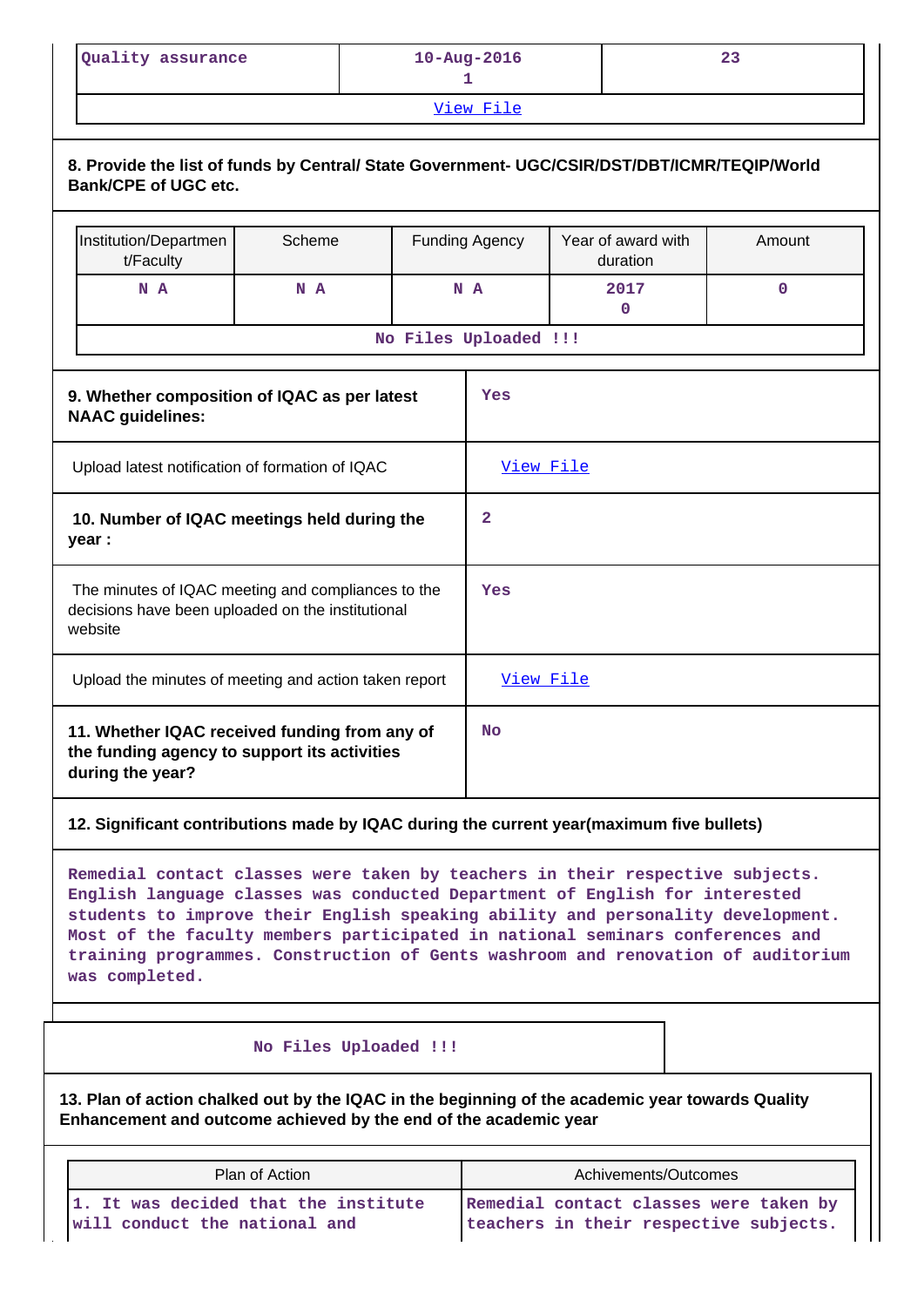| international seminars in the college   | English language classes was conducted |
|-----------------------------------------|----------------------------------------|
| construction and renovation of gents    | Department of English for interested   |
| wash room and auditorium.3.             | students to improve their English      |
| Beautification and cleanliness of the   | speaking ability and personality       |
| campus should be done in the college.   | development. Most of the faculty       |
| 4. English language classes and         | members participated in national       |
| remedial classes will be resumed in the | seminars conferences and training      |
| current session too. 5. Institution     | programmes. Construction of Gents      |
| will enhance the wifi connectivity of   | washroom and renovation of auditorium  |
| the college. 6. Faculty members will be | was completed.                         |
| motivated to attend refresher or other  |                                        |
| training courses for upgrading their    |                                        |
| skills.                                 |                                        |
|                                         |                                        |

|  | No Files Uploaded !!! |  |
|--|-----------------------|--|
|  |                       |  |

| 14. Whether AQAR was placed before statutory<br>body?                                                                | <b>No</b>         |
|----------------------------------------------------------------------------------------------------------------------|-------------------|
| 15. Whether NAAC/or any other accredited<br>body(s) visited IQAC or interacted with it to<br>assess the functioning? | <b>No</b>         |
| 16. Whether institutional data submitted to<br>AISHE:                                                                | Yes               |
| Year of Submission                                                                                                   | 2017              |
| Date of Submission                                                                                                   | $03 - Apr - 2017$ |
| 17. Does the Institution have Management<br><b>Information System?</b>                                               | <b>No</b>         |

**Part B** 

## **CRITERION I – CURRICULAR ASPECTS**

## **1.1 – Curriculum Planning and Implementation**

 1.1.1 – Institution has the mechanism for well planned curriculum delivery and documentation. Explain in 500 words

 **Netaji Subhash Chandra Bose Government Girls PG College is affiliated to the University of Lucknow and follows the curriculum prescribed by the University. Curricular aspects of the courses taught at our college are governed by ordinance and guidelines as issued by University of Lucknow from time to time.Academic calender of the college is planned well in advance by the college for the proper implementation of the curriculum. Along with these, broad vision and goals of the college are also taken into account for the effective implementation of the curriculum. Curriculum provides for the college's core teaching and learning. As there are a few faculty members, there is scope for direct interaction among faculty members of various streams and departments as well as with the Head of institution. The Principal convenes a meeting at the beginning of the session which is mandatory for all staff members to join. Issues related to admission and strategies for teaching-learning methodology is discussed and debated.Our college offers degree courses viz; BA, B.Sc and B.Com**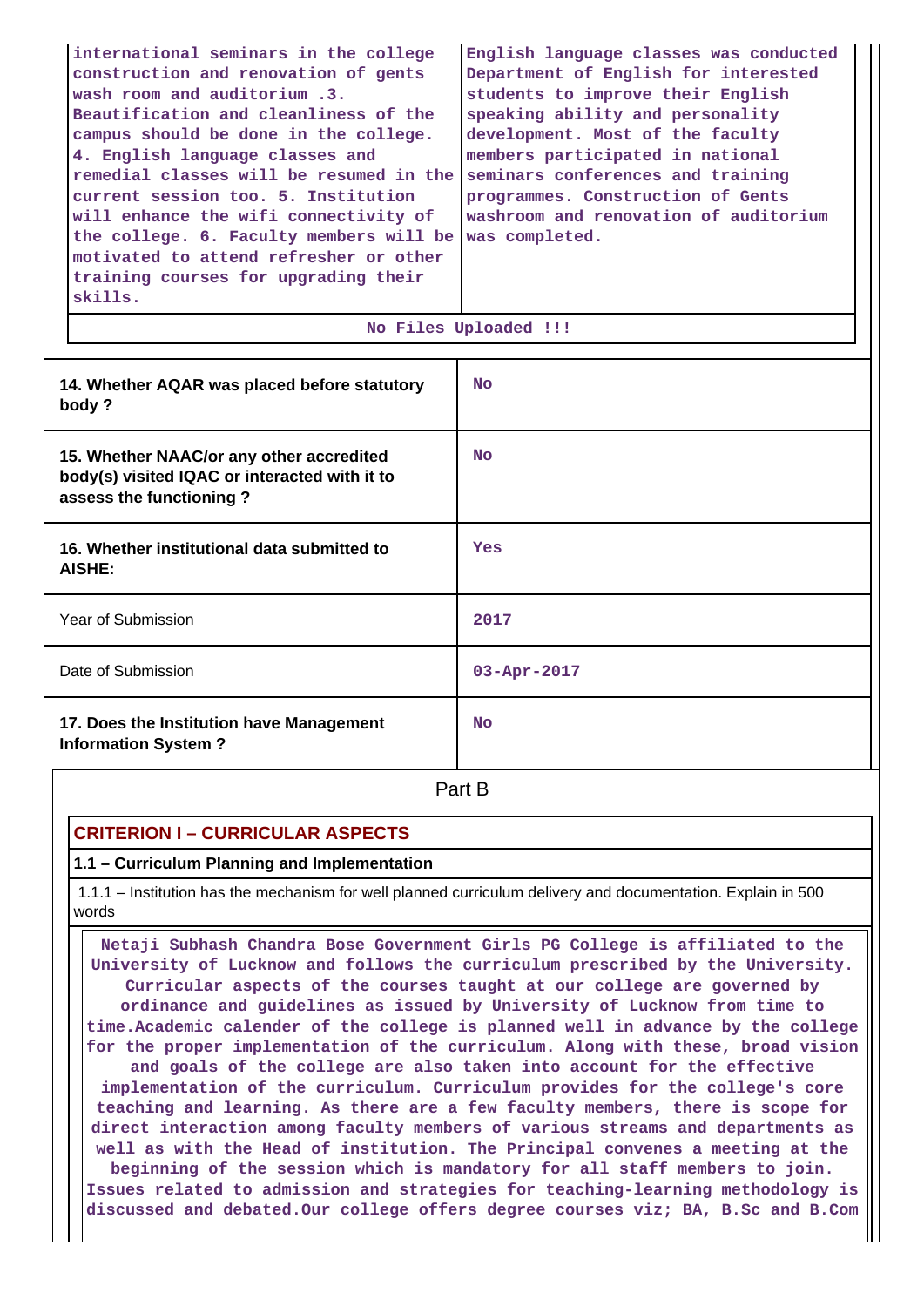**along with Post-graduate degree in four subjects- Home Science,Sociology, History (AIH) and Economics. A separate meeting is held in Post- graduate departments to finalize the course distribution as per the expertise of the teachers. All the faculty members are required to prepare a teaching/ academic plan for effective implementation of the syllabus according to the prescribed norms. The Principal monitors the effective implementation of the teaching plan as finalized. Various course delivery methods are followed by the faculty such as lectures, practical labs, study tour etc. The college has adopted various methods to facilitate weak students to cope with study related problems through mentorship, tutorials/remedial teaching classes. The entire focus is studentcentric. Some teachers are also members of Board of Studies and play a vital role with respect to syllabus revision, methodology of implementation etc. Almost all the departments have their own departmental library from where students can easily obtain necessary books and journals. Teachers have the liberty to decide their own methodology based on the need of the subject and that of the learners. The college attempts to provide the teachers and students with reasonable infra-structure and resources at its disposal. A number of new books, journals and periodicals are added every year to be made available to both the teachers and students. Workshops and special lectures are organized from time to time for the benefit of teachers and students. The affiliating University conducts workshops and meetings and invites teachers from affiliated colleges to discuss change /update of curriculum. The Senior faculty members from different departments of the college attend these meetings/workshops and exchange their opinions for effective operationalization of the curriculum. In this backdrop the college follows the given vision and mission. VISION --- To create conducive atmosphere for an all-round development and continual growth of students. And to focus on the enhancement of their emotional sensibility in order to ensure smooth transmission and mastery of cultural and employable**

**skills.**

| 1.1.2 - Certificate/ Diploma Courses introduced during the academic year                                                                                                 |                                         |                                      |   |                                                                 |                             |
|--------------------------------------------------------------------------------------------------------------------------------------------------------------------------|-----------------------------------------|--------------------------------------|---|-----------------------------------------------------------------|-----------------------------|
| Certificate<br>Diploma Courses                                                                                                                                           |                                         | Dates of<br>Duration<br>Introduction |   | Focus on employ<br>ability/entreprene<br>urship                 | <b>Skill</b><br>Development |
| 00                                                                                                                                                                       | $\mathbf 0$                             | 03/12/2017                           | 0 | $\mathbf 0$                                                     | 0                           |
| 1.2 - Academic Flexibility                                                                                                                                               |                                         |                                      |   |                                                                 |                             |
| 1.2.1 - New programmes/courses introduced during the academic year                                                                                                       |                                         |                                      |   |                                                                 |                             |
| Programme/Course                                                                                                                                                         |                                         | Programme Specialization             |   | Dates of Introduction                                           |                             |
| <b>BA</b>                                                                                                                                                                |                                         | <b>NA</b>                            |   | 01/12/2017                                                      |                             |
|                                                                                                                                                                          |                                         | No file uploaded.                    |   |                                                                 |                             |
| 1.2.2 - Programmes in which Choice Based Credit System (CBCS)/Elective course system implemented at the<br>affiliated Colleges (if applicable) during the academic year. |                                         |                                      |   |                                                                 |                             |
| Name of programmes adopting<br><b>CBCS</b>                                                                                                                               |                                         | Programme Specialization             |   | Date of implementation of<br><b>CBCS/Elective Course System</b> |                             |
| <b>BA</b>                                                                                                                                                                | 01/12/2017<br><b>NA</b>                 |                                      |   |                                                                 |                             |
| 1.2.3 - Students enrolled in Certificate/ Diploma Courses introduced during the year                                                                                     |                                         |                                      |   |                                                                 |                             |
|                                                                                                                                                                          | Certificate<br>Diploma Course           |                                      |   |                                                                 |                             |
|                                                                                                                                                                          | <b>Number of Students</b><br>Nil<br>Nil |                                      |   |                                                                 |                             |
| 1.3 - Curriculum Enrichment                                                                                                                                              |                                         |                                      |   |                                                                 |                             |
| 1.3.1 – Value-added courses imparting transferable and life skills offered during the year                                                                               |                                         |                                      |   |                                                                 |                             |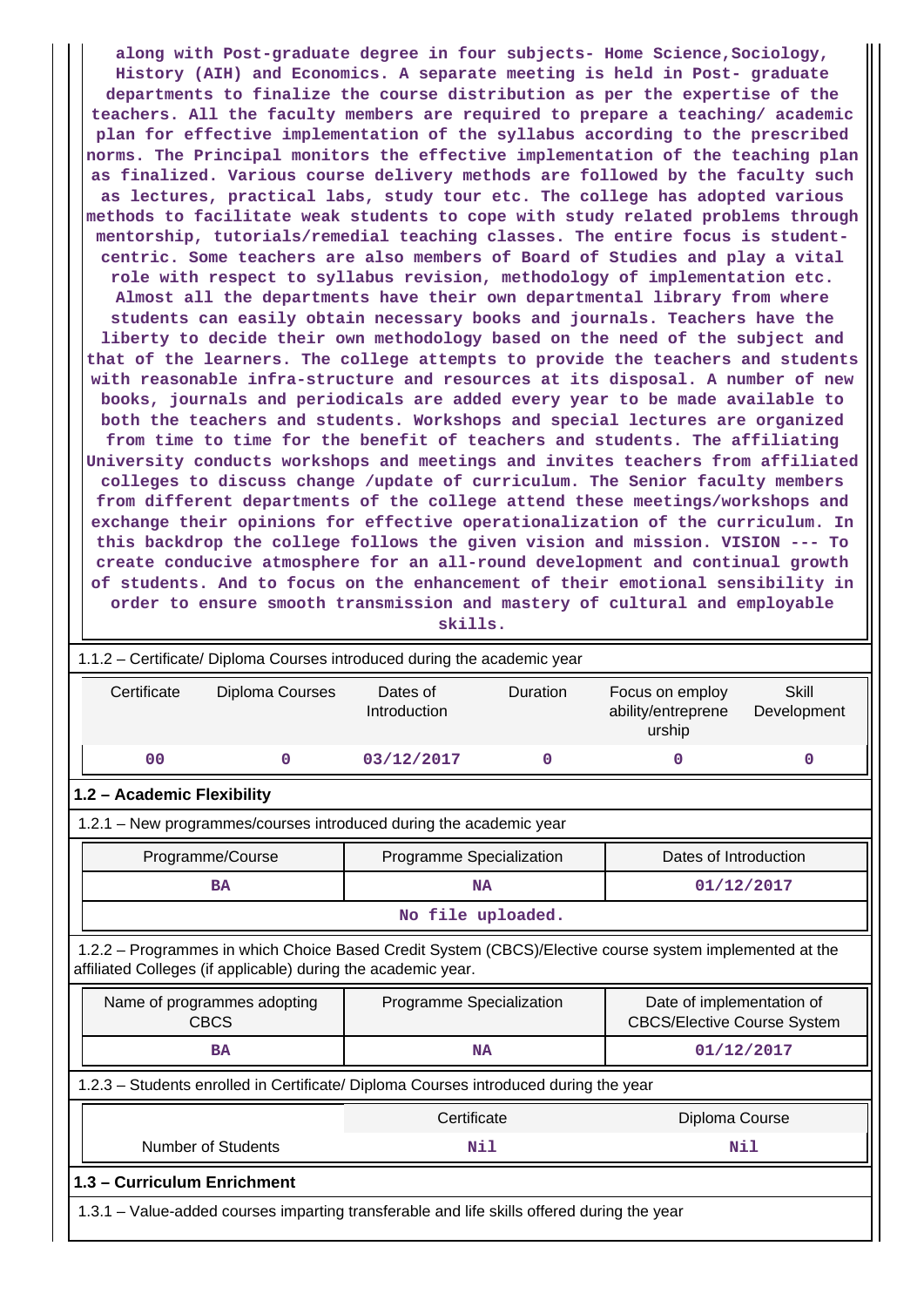| Value Added Courses                                                                                                                                                                                                                                                                                                                                                                                                                                                                                                                                                                                                                                                                                                                                                                                                                                                                                                                                                                                                                                                                                                                                                                                                                                                                                                                                                                                                                                                                                                                                                                                                                                                                                                                                                                                                                                                                                                                                                                                                                  | <b>Number of Students Enrolled</b><br>Date of Introduction |                     |                                                              |  |  |
|--------------------------------------------------------------------------------------------------------------------------------------------------------------------------------------------------------------------------------------------------------------------------------------------------------------------------------------------------------------------------------------------------------------------------------------------------------------------------------------------------------------------------------------------------------------------------------------------------------------------------------------------------------------------------------------------------------------------------------------------------------------------------------------------------------------------------------------------------------------------------------------------------------------------------------------------------------------------------------------------------------------------------------------------------------------------------------------------------------------------------------------------------------------------------------------------------------------------------------------------------------------------------------------------------------------------------------------------------------------------------------------------------------------------------------------------------------------------------------------------------------------------------------------------------------------------------------------------------------------------------------------------------------------------------------------------------------------------------------------------------------------------------------------------------------------------------------------------------------------------------------------------------------------------------------------------------------------------------------------------------------------------------------------|------------------------------------------------------------|---------------------|--------------------------------------------------------------|--|--|
| FRUITS AND VEGETABLE                                                                                                                                                                                                                                                                                                                                                                                                                                                                                                                                                                                                                                                                                                                                                                                                                                                                                                                                                                                                                                                                                                                                                                                                                                                                                                                                                                                                                                                                                                                                                                                                                                                                                                                                                                                                                                                                                                                                                                                                                 | 13/11/2016                                                 |                     | 74                                                           |  |  |
| <b>PROCESSING</b>                                                                                                                                                                                                                                                                                                                                                                                                                                                                                                                                                                                                                                                                                                                                                                                                                                                                                                                                                                                                                                                                                                                                                                                                                                                                                                                                                                                                                                                                                                                                                                                                                                                                                                                                                                                                                                                                                                                                                                                                                    |                                                            |                     |                                                              |  |  |
|                                                                                                                                                                                                                                                                                                                                                                                                                                                                                                                                                                                                                                                                                                                                                                                                                                                                                                                                                                                                                                                                                                                                                                                                                                                                                                                                                                                                                                                                                                                                                                                                                                                                                                                                                                                                                                                                                                                                                                                                                                      |                                                            | View File           |                                                              |  |  |
| 1.3.2 - Field Projects / Internships under taken during the year                                                                                                                                                                                                                                                                                                                                                                                                                                                                                                                                                                                                                                                                                                                                                                                                                                                                                                                                                                                                                                                                                                                                                                                                                                                                                                                                                                                                                                                                                                                                                                                                                                                                                                                                                                                                                                                                                                                                                                     |                                                            |                     |                                                              |  |  |
| Project/Programme Title                                                                                                                                                                                                                                                                                                                                                                                                                                                                                                                                                                                                                                                                                                                                                                                                                                                                                                                                                                                                                                                                                                                                                                                                                                                                                                                                                                                                                                                                                                                                                                                                                                                                                                                                                                                                                                                                                                                                                                                                              | Programme Specialization                                   |                     | No. of students enrolled for Field<br>Projects / Internships |  |  |
| <b>MA</b>                                                                                                                                                                                                                                                                                                                                                                                                                                                                                                                                                                                                                                                                                                                                                                                                                                                                                                                                                                                                                                                                                                                                                                                                                                                                                                                                                                                                                                                                                                                                                                                                                                                                                                                                                                                                                                                                                                                                                                                                                            | Projects)                                                  | Home Science (Field | 11                                                           |  |  |
|                                                                                                                                                                                                                                                                                                                                                                                                                                                                                                                                                                                                                                                                                                                                                                                                                                                                                                                                                                                                                                                                                                                                                                                                                                                                                                                                                                                                                                                                                                                                                                                                                                                                                                                                                                                                                                                                                                                                                                                                                                      |                                                            | View File           |                                                              |  |  |
| 1.4 - Feedback System                                                                                                                                                                                                                                                                                                                                                                                                                                                                                                                                                                                                                                                                                                                                                                                                                                                                                                                                                                                                                                                                                                                                                                                                                                                                                                                                                                                                                                                                                                                                                                                                                                                                                                                                                                                                                                                                                                                                                                                                                |                                                            |                     |                                                              |  |  |
| 1.4.1 – Whether structured feedback received from all the stakeholders.                                                                                                                                                                                                                                                                                                                                                                                                                                                                                                                                                                                                                                                                                                                                                                                                                                                                                                                                                                                                                                                                                                                                                                                                                                                                                                                                                                                                                                                                                                                                                                                                                                                                                                                                                                                                                                                                                                                                                              |                                                            |                     |                                                              |  |  |
| <b>Students</b>                                                                                                                                                                                                                                                                                                                                                                                                                                                                                                                                                                                                                                                                                                                                                                                                                                                                                                                                                                                                                                                                                                                                                                                                                                                                                                                                                                                                                                                                                                                                                                                                                                                                                                                                                                                                                                                                                                                                                                                                                      |                                                            |                     | Yes                                                          |  |  |
| <b>Teachers</b>                                                                                                                                                                                                                                                                                                                                                                                                                                                                                                                                                                                                                                                                                                                                                                                                                                                                                                                                                                                                                                                                                                                                                                                                                                                                                                                                                                                                                                                                                                                                                                                                                                                                                                                                                                                                                                                                                                                                                                                                                      |                                                            |                     | No                                                           |  |  |
| Employers                                                                                                                                                                                                                                                                                                                                                                                                                                                                                                                                                                                                                                                                                                                                                                                                                                                                                                                                                                                                                                                                                                                                                                                                                                                                                                                                                                                                                                                                                                                                                                                                                                                                                                                                                                                                                                                                                                                                                                                                                            |                                                            |                     | No                                                           |  |  |
| Alumni                                                                                                                                                                                                                                                                                                                                                                                                                                                                                                                                                                                                                                                                                                                                                                                                                                                                                                                                                                                                                                                                                                                                                                                                                                                                                                                                                                                                                                                                                                                                                                                                                                                                                                                                                                                                                                                                                                                                                                                                                               |                                                            |                     | Yes                                                          |  |  |
| Parents                                                                                                                                                                                                                                                                                                                                                                                                                                                                                                                                                                                                                                                                                                                                                                                                                                                                                                                                                                                                                                                                                                                                                                                                                                                                                                                                                                                                                                                                                                                                                                                                                                                                                                                                                                                                                                                                                                                                                                                                                              |                                                            |                     | No                                                           |  |  |
| 1.4.2 - How the feedback obtained is being analyzed and utilized for overall development of the institution?<br>(maximum 500 words)                                                                                                                                                                                                                                                                                                                                                                                                                                                                                                                                                                                                                                                                                                                                                                                                                                                                                                                                                                                                                                                                                                                                                                                                                                                                                                                                                                                                                                                                                                                                                                                                                                                                                                                                                                                                                                                                                                  |                                                            |                     |                                                              |  |  |
| <b>Feedback Obtained</b>                                                                                                                                                                                                                                                                                                                                                                                                                                                                                                                                                                                                                                                                                                                                                                                                                                                                                                                                                                                                                                                                                                                                                                                                                                                                                                                                                                                                                                                                                                                                                                                                                                                                                                                                                                                                                                                                                                                                                                                                             |                                                            |                     |                                                              |  |  |
| Feedback is an integral part of our college functioning for constant growth and<br>development of the Institution. In our college an effective feedback mechanism<br>is there that collects, analyses and implements suggestions from the students<br>to make academic, infra-structural and policy related improvements in the<br>college. Various components of teaching learning experiences like curriculum,<br>teaching methods, regularity and punctuality of classes, evaluation methods,<br>are the areas on which feedback is collected from students. The students<br>feedback of the faculty and non- teaching staff is taken regularly in order to<br>ensure smooth teaching and also to enhance overall learning of the students.<br>The opinion of the students not only reflects their thoughts on various issues<br>related to institution, faculty and academics but also offers constructive<br>suggestions to improve the overall teaching-learning process. We have a formal<br>system of obtaining feedback through questionnaire. The identity of the student<br>remains anonymous to ensure confidentiality and impartiality. The questionnaire<br>contains questions based on curriculum delivery and students level of<br>satisfaction/ dissatisfaction with the teaching methods or other related<br>issues. The head of Institution analyses the feedback and takes actions<br>accordingly. Although feedback of faculty members and non- teaching staff is<br>not taken on a prescribed format, the college adopted the practice of<br>conducting regular meetings with all faculty members and non-teaching staff. In<br>such meetings matters pertaining to curriculum delivery and implementation,<br>academic atmosphere, teaching- learning process and problems related to<br>infrastructure and suggestions for improvement are discussed. Extension<br>activities are also discussed and debated. Appropriate suggestions are<br>forwarded to respective departments/persons for implementation. |                                                            |                     |                                                              |  |  |

## **CRITERION II – TEACHING- LEARNING AND EVALUATION**

## **2.1 – Student Enrolment and Profile**

2.1.1 – Demand Ratio during the year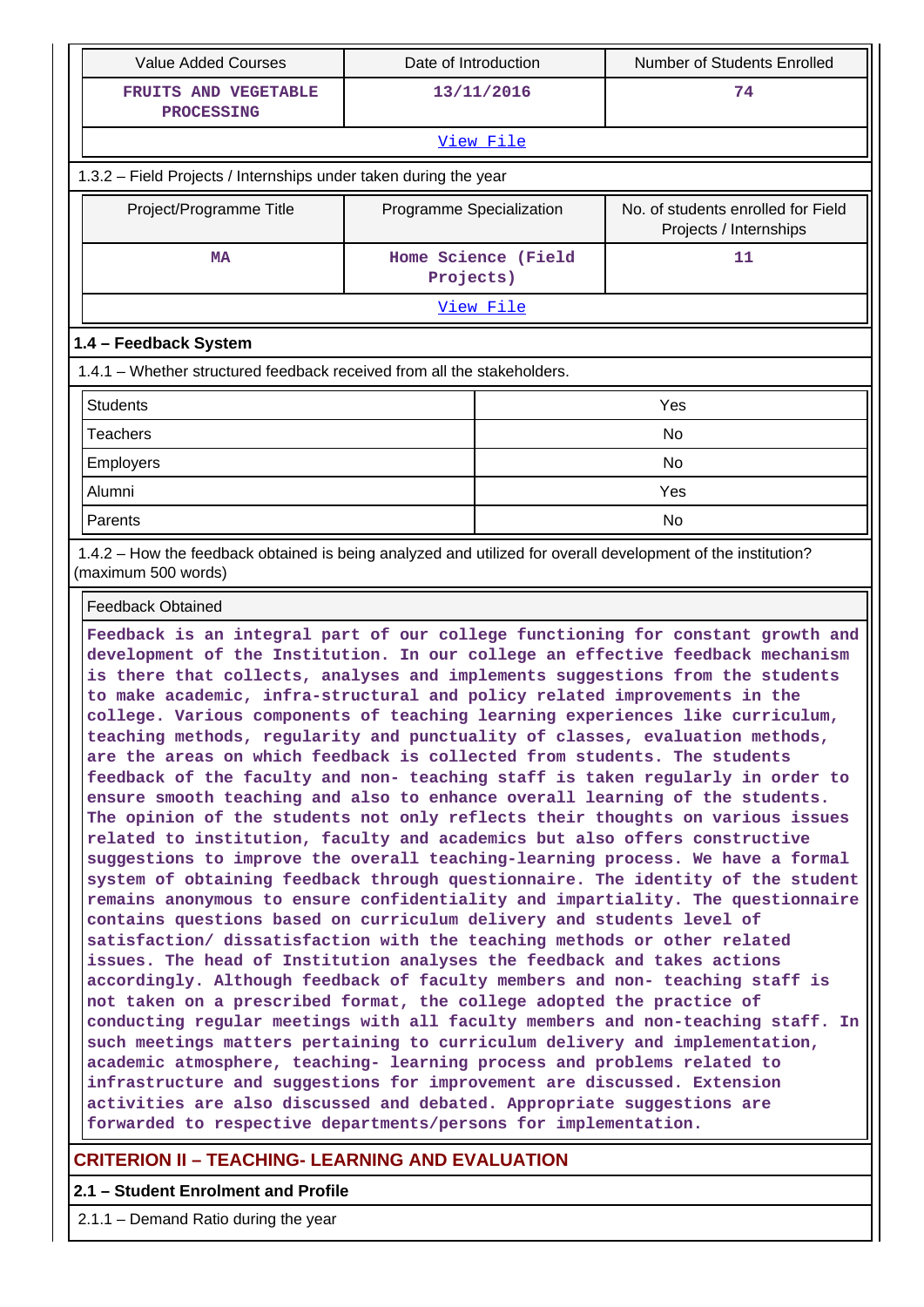| Name of the<br>Programme                                                                                                                                  | Programme<br>Specialization                                                                         | Number of seats<br>available                                                             |                                                                                                  |    | Number of<br>Application received                                                                | <b>Students Enrolled</b>                                                                                                                                                                                                                                                                                                                                                                                                                                                                                                                                                                                                                                                                                                                                                                                                                                                                                                                                                                                                                                                                                                                                                                                                                                                                  |  |
|-----------------------------------------------------------------------------------------------------------------------------------------------------------|-----------------------------------------------------------------------------------------------------|------------------------------------------------------------------------------------------|--------------------------------------------------------------------------------------------------|----|--------------------------------------------------------------------------------------------------|-------------------------------------------------------------------------------------------------------------------------------------------------------------------------------------------------------------------------------------------------------------------------------------------------------------------------------------------------------------------------------------------------------------------------------------------------------------------------------------------------------------------------------------------------------------------------------------------------------------------------------------------------------------------------------------------------------------------------------------------------------------------------------------------------------------------------------------------------------------------------------------------------------------------------------------------------------------------------------------------------------------------------------------------------------------------------------------------------------------------------------------------------------------------------------------------------------------------------------------------------------------------------------------------|--|
| <b>MA</b>                                                                                                                                                 | <b>SOCIOLOGY</b>                                                                                    |                                                                                          | 60                                                                                               |    | 103                                                                                              | 60                                                                                                                                                                                                                                                                                                                                                                                                                                                                                                                                                                                                                                                                                                                                                                                                                                                                                                                                                                                                                                                                                                                                                                                                                                                                                        |  |
| <b>MA</b>                                                                                                                                                 | HOME SCIENCE                                                                                        | 20                                                                                       |                                                                                                  | 28 |                                                                                                  | 19                                                                                                                                                                                                                                                                                                                                                                                                                                                                                                                                                                                                                                                                                                                                                                                                                                                                                                                                                                                                                                                                                                                                                                                                                                                                                        |  |
| <b>MA</b>                                                                                                                                                 | <b>ECONOMICS</b>                                                                                    |                                                                                          | 60                                                                                               |    | 45                                                                                               | 38                                                                                                                                                                                                                                                                                                                                                                                                                                                                                                                                                                                                                                                                                                                                                                                                                                                                                                                                                                                                                                                                                                                                                                                                                                                                                        |  |
| <b>MA</b>                                                                                                                                                 | <b>AIH</b>                                                                                          |                                                                                          | 60                                                                                               |    | 65                                                                                               | 52                                                                                                                                                                                                                                                                                                                                                                                                                                                                                                                                                                                                                                                                                                                                                                                                                                                                                                                                                                                                                                                                                                                                                                                                                                                                                        |  |
| <b>BCom</b>                                                                                                                                               | <b>Nill</b>                                                                                         |                                                                                          | 100                                                                                              |    | 629                                                                                              | 122                                                                                                                                                                                                                                                                                                                                                                                                                                                                                                                                                                                                                                                                                                                                                                                                                                                                                                                                                                                                                                                                                                                                                                                                                                                                                       |  |
| <b>BSC</b>                                                                                                                                                | <b>Nill</b>                                                                                         |                                                                                          | 100                                                                                              |    | 488                                                                                              | 100                                                                                                                                                                                                                                                                                                                                                                                                                                                                                                                                                                                                                                                                                                                                                                                                                                                                                                                                                                                                                                                                                                                                                                                                                                                                                       |  |
| <b>BA</b>                                                                                                                                                 | <b>Nill</b>                                                                                         |                                                                                          | 600                                                                                              |    | 1321                                                                                             | 604                                                                                                                                                                                                                                                                                                                                                                                                                                                                                                                                                                                                                                                                                                                                                                                                                                                                                                                                                                                                                                                                                                                                                                                                                                                                                       |  |
|                                                                                                                                                           |                                                                                                     |                                                                                          | No file uploaded.                                                                                |    |                                                                                                  |                                                                                                                                                                                                                                                                                                                                                                                                                                                                                                                                                                                                                                                                                                                                                                                                                                                                                                                                                                                                                                                                                                                                                                                                                                                                                           |  |
| 2.2 - Catering to Student Diversity                                                                                                                       |                                                                                                     |                                                                                          |                                                                                                  |    |                                                                                                  |                                                                                                                                                                                                                                                                                                                                                                                                                                                                                                                                                                                                                                                                                                                                                                                                                                                                                                                                                                                                                                                                                                                                                                                                                                                                                           |  |
| 2.2.1 - Student - Full time teacher ratio (current year data)                                                                                             |                                                                                                     |                                                                                          |                                                                                                  |    |                                                                                                  |                                                                                                                                                                                                                                                                                                                                                                                                                                                                                                                                                                                                                                                                                                                                                                                                                                                                                                                                                                                                                                                                                                                                                                                                                                                                                           |  |
| Year                                                                                                                                                      | Number of<br>students enrolled<br>in the institution<br>(UG)                                        | Number of<br>students enrolled<br>in the institution<br>(PG)                             | Number of<br>fulltime teachers<br>available in the<br>institution<br>teaching only UG<br>courses |    | Number of<br>fulltime teachers<br>available in the<br>institution<br>teaching only PG<br>courses | Number of<br>teachers<br>teaching both UG<br>and PG courses                                                                                                                                                                                                                                                                                                                                                                                                                                                                                                                                                                                                                                                                                                                                                                                                                                                                                                                                                                                                                                                                                                                                                                                                                               |  |
| 2016                                                                                                                                                      | 2419                                                                                                | 286                                                                                      | 15                                                                                               |    | Nill                                                                                             | 8                                                                                                                                                                                                                                                                                                                                                                                                                                                                                                                                                                                                                                                                                                                                                                                                                                                                                                                                                                                                                                                                                                                                                                                                                                                                                         |  |
| 2.3 - Teaching - Learning Process                                                                                                                         |                                                                                                     |                                                                                          |                                                                                                  |    |                                                                                                  |                                                                                                                                                                                                                                                                                                                                                                                                                                                                                                                                                                                                                                                                                                                                                                                                                                                                                                                                                                                                                                                                                                                                                                                                                                                                                           |  |
| 2.3.1 - Percentage of teachers using ICT for effective teaching with Learning Management Systems (LMS), E-<br>learning resources etc. (current year data) |                                                                                                     |                                                                                          |                                                                                                  |    |                                                                                                  |                                                                                                                                                                                                                                                                                                                                                                                                                                                                                                                                                                                                                                                                                                                                                                                                                                                                                                                                                                                                                                                                                                                                                                                                                                                                                           |  |
| Number of<br><b>Teachers on Roll</b>                                                                                                                      | Number of<br>teachers using                                                                         | Number of ICT<br><b>ICT Tools and</b><br>enabled<br>resources<br>available<br>Classrooms |                                                                                                  |    | Numberof smart<br>classrooms                                                                     | E-resources and<br>techniques used                                                                                                                                                                                                                                                                                                                                                                                                                                                                                                                                                                                                                                                                                                                                                                                                                                                                                                                                                                                                                                                                                                                                                                                                                                                        |  |
|                                                                                                                                                           | ICT (LMS, e-<br>Resources)                                                                          |                                                                                          |                                                                                                  |    |                                                                                                  |                                                                                                                                                                                                                                                                                                                                                                                                                                                                                                                                                                                                                                                                                                                                                                                                                                                                                                                                                                                                                                                                                                                                                                                                                                                                                           |  |
| 23                                                                                                                                                        | 15                                                                                                  | 9                                                                                        |                                                                                                  |    | Nill                                                                                             | 1                                                                                                                                                                                                                                                                                                                                                                                                                                                                                                                                                                                                                                                                                                                                                                                                                                                                                                                                                                                                                                                                                                                                                                                                                                                                                         |  |
|                                                                                                                                                           |                                                                                                     | View File of ICT Tools and resources                                                     |                                                                                                  |    |                                                                                                  |                                                                                                                                                                                                                                                                                                                                                                                                                                                                                                                                                                                                                                                                                                                                                                                                                                                                                                                                                                                                                                                                                                                                                                                                                                                                                           |  |
|                                                                                                                                                           |                                                                                                     |                                                                                          | No file uploaded.                                                                                |    |                                                                                                  |                                                                                                                                                                                                                                                                                                                                                                                                                                                                                                                                                                                                                                                                                                                                                                                                                                                                                                                                                                                                                                                                                                                                                                                                                                                                                           |  |
| 2.3.2 - Students mentoring system available in the institution? Give details. (maximum 500 words)                                                         |                                                                                                     |                                                                                          |                                                                                                  |    |                                                                                                  |                                                                                                                                                                                                                                                                                                                                                                                                                                                                                                                                                                                                                                                                                                                                                                                                                                                                                                                                                                                                                                                                                                                                                                                                                                                                                           |  |
|                                                                                                                                                           | counselling and personnel support. Mentor- mentee relationship is designed to provide personnel and | mentor juniors.                                                                          |                                                                                                  |    |                                                                                                  | NSCB college has adopted a strong and dynamic mentoring system for students. The role of mentor is to identify<br>skills, interests and strengthen the abilities of mentees. In the process of mentoring, mentor select mentees for<br>professional assistance. For achieving the objectives of this relationship, first year students are chosen for<br>academic and professional support. Mentor- mentees meet as per requirement of mentees and discuss about<br>the support needed. There is active participation of the teachers in guiding and counselling students to be fit<br>physically and mentally. Various counselling activities are done to develop awareness about health and legal<br>women rights. Workshops are organised to aware mentees about various career opportunities regarding several<br>courses and available vacancies in several fields. Mentoring improves performance of the mentees. Mentoring<br>develops better relationships with parents also. Progress of mentees is discussed with the head of the institution<br>monthly and as per suggestion of head of the institution various program, workshop and experts are arranged for<br>overall development of mentees. Some department assign mentorship to their students and research scholar to |  |
| Number of students enrolled in the<br>institution                                                                                                         |                                                                                                     | Number of fulltime teachers                                                              |                                                                                                  |    |                                                                                                  | Mentor: Mentee Ratio                                                                                                                                                                                                                                                                                                                                                                                                                                                                                                                                                                                                                                                                                                                                                                                                                                                                                                                                                                                                                                                                                                                                                                                                                                                                      |  |
|                                                                                                                                                           | 2705                                                                                                |                                                                                          | 23                                                                                               |    |                                                                                                  | 1:118                                                                                                                                                                                                                                                                                                                                                                                                                                                                                                                                                                                                                                                                                                                                                                                                                                                                                                                                                                                                                                                                                                                                                                                                                                                                                     |  |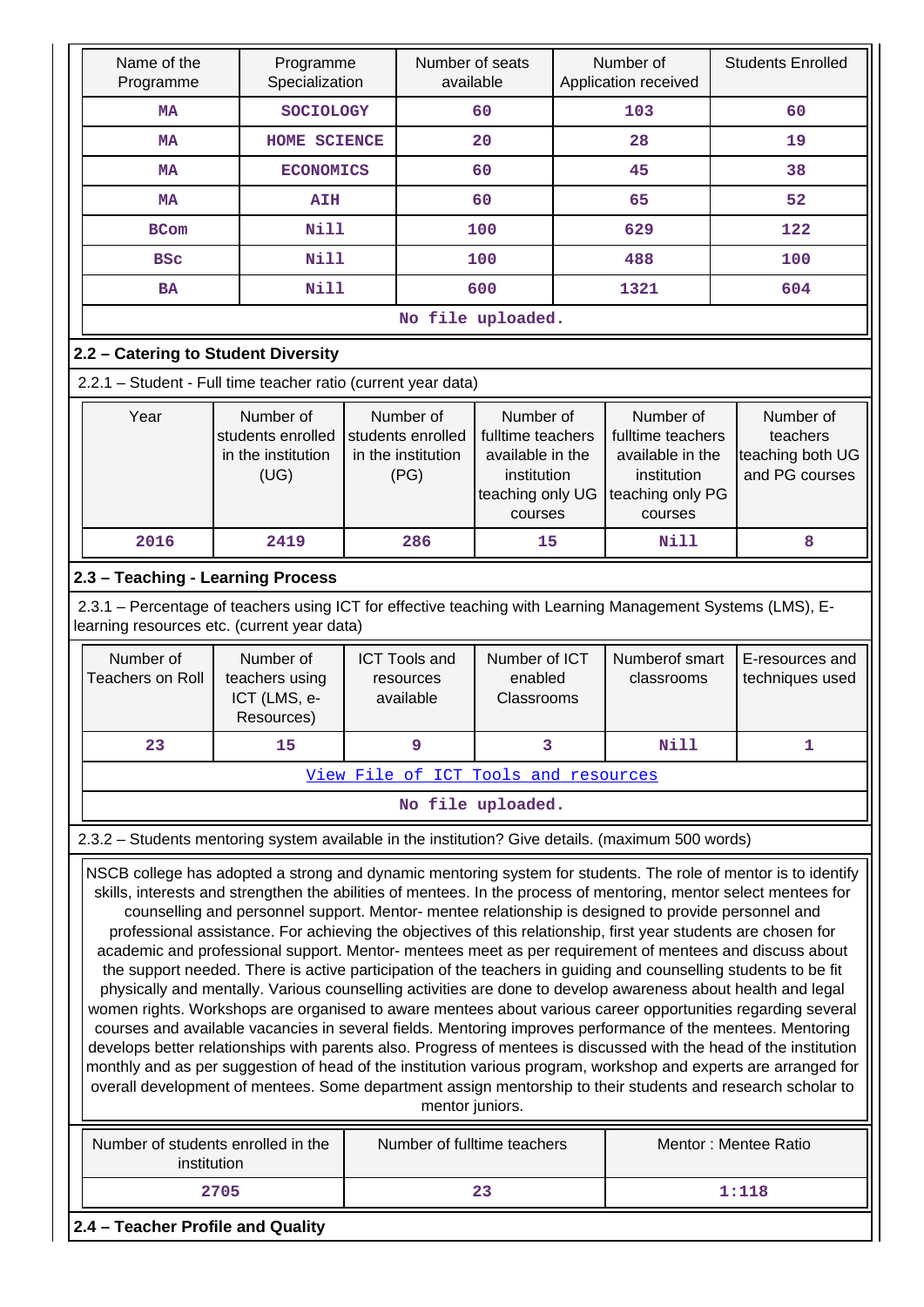| 2.4.1 - Number of full time teachers appointed during the year                                                                 |                                                                                                                                                                                                |                         |                                                                                 |                   |                                             |                                                                                       |                                                                                 |  |  |
|--------------------------------------------------------------------------------------------------------------------------------|------------------------------------------------------------------------------------------------------------------------------------------------------------------------------------------------|-------------------------|---------------------------------------------------------------------------------|-------------------|---------------------------------------------|---------------------------------------------------------------------------------------|---------------------------------------------------------------------------------|--|--|
| No. of sanctioned<br>positions                                                                                                 |                                                                                                                                                                                                | No. of filled positions | Vacant positions                                                                |                   | Positions filled during<br>the current year |                                                                                       | No. of faculty with<br>Ph.D                                                     |  |  |
| 23                                                                                                                             |                                                                                                                                                                                                | 23                      |                                                                                 | <b>Nill</b>       | <b>Nill</b>                                 |                                                                                       | 20                                                                              |  |  |
|                                                                                                                                | 2.4.2 - Honours and recognition received by teachers (received awards, recognition, fellowships at State, National,<br>International level from Government, recognised bodies during the year) |                         |                                                                                 |                   |                                             |                                                                                       |                                                                                 |  |  |
| Year of Award                                                                                                                  | Name of full time teachers<br>receiving awards from<br>state level, national level,<br>international level                                                                                     |                         |                                                                                 | Designation       |                                             | Name of the award,<br>fellowship, received from<br>Government or recognized<br>bodies |                                                                                 |  |  |
| 2016                                                                                                                           | <b>NIL</b>                                                                                                                                                                                     |                         |                                                                                 |                   | Assistant<br>Professor                      |                                                                                       | <b>NIL</b>                                                                      |  |  |
|                                                                                                                                |                                                                                                                                                                                                |                         | No file uploaded.                                                               |                   |                                             |                                                                                       |                                                                                 |  |  |
| 2.5 - Evaluation Process and Reforms                                                                                           |                                                                                                                                                                                                |                         |                                                                                 |                   |                                             |                                                                                       |                                                                                 |  |  |
| 2.5.1 - Number of days from the date of semester-end/ year- end examination till the declaration of results during<br>the year |                                                                                                                                                                                                |                         |                                                                                 |                   |                                             |                                                                                       |                                                                                 |  |  |
| Programme Name                                                                                                                 |                                                                                                                                                                                                | Programme Code          | Last date of the last<br>Semester/year<br>semester-end/year-<br>end examination |                   |                                             |                                                                                       | Date of declaration of<br>results of semester-<br>end/ year- end<br>examination |  |  |
| <b>MA</b>                                                                                                                      |                                                                                                                                                                                                | <b>AIH</b>              |                                                                                 | SEM <sub>1</sub>  | 16/12/2016                                  |                                                                                       | 28/01/2017                                                                      |  |  |
| <b>BCom</b>                                                                                                                    |                                                                                                                                                                                                | <b>BCOM</b>             |                                                                                 | YEAR <sub>1</sub> | 04/05/2017                                  |                                                                                       | 01/06/2017                                                                      |  |  |
| <b>BSC</b>                                                                                                                     |                                                                                                                                                                                                | <b>BSC</b>              |                                                                                 | YEAR <sub>3</sub> | 03/05/2017                                  |                                                                                       | 30/06/2017                                                                      |  |  |
| <b>BSC</b>                                                                                                                     |                                                                                                                                                                                                | <b>BSC</b>              |                                                                                 | YEAR <sub>2</sub> | 13/05/2017                                  |                                                                                       | 30/06/2017                                                                      |  |  |
| <b>BSC</b>                                                                                                                     |                                                                                                                                                                                                | <b>BSC</b>              |                                                                                 | YEAR 1            | 13/05/2017                                  |                                                                                       | 04/07/2017                                                                      |  |  |
| <b>BA</b>                                                                                                                      |                                                                                                                                                                                                | <b>BA</b>               |                                                                                 | YEAR <sub>3</sub> | 25/05/2016                                  |                                                                                       | 30/06/2017                                                                      |  |  |
| <b>BA</b>                                                                                                                      |                                                                                                                                                                                                | <b>BA</b>               |                                                                                 | YEAR <sub>2</sub> | 18/05/2017                                  |                                                                                       | 04/07/2017                                                                      |  |  |
| <b>BA</b>                                                                                                                      |                                                                                                                                                                                                | <b>BA</b>               |                                                                                 | YEAR 1            | 12/04/2017                                  |                                                                                       | 04/07/2017                                                                      |  |  |
|                                                                                                                                |                                                                                                                                                                                                |                         |                                                                                 | View File         |                                             |                                                                                       |                                                                                 |  |  |

2.5.2 – Reforms initiated on Continuous Internal Evaluation(CIE) system at the institutional level (250 words)

 **NSCB Govt. college is affiliated to the Lucknow University, Lucknow and adhere to the syllabus laid down by the Lucknow University. We follow number of guidelines and methods to carry out a continuous internal evaluation system at the College level. Orientation programme is conducted at the beginning of the session, an academic calendar and tentative dates of Continuous Internal Evaluation (CIE) are displayed on the notice boards of the college. The students are given the syllabus in detail with the exact segregation of the proportion. Class tests, tutorials, student- seminar, poster presentation is conducted after the end of the units. This allows the students to understand each concept individually as well. Class test allows the teachers to assess the performance of learners. There is annual exam system in U.G. course and semester system in P.G. courses. 30 marks are allotted on internal assessment and 70 marks for external exams. This division of marks is as per university rules. On given dates marks of internal evaluation are uploaded to the university portal and evaluated assignments are kept in the department and students are able to see the remarks and there they can solve the queries also. Remedial classes are conducted for the slow learners, absentees, and the students who are engaged in NCC, NSS and Rangers activities.**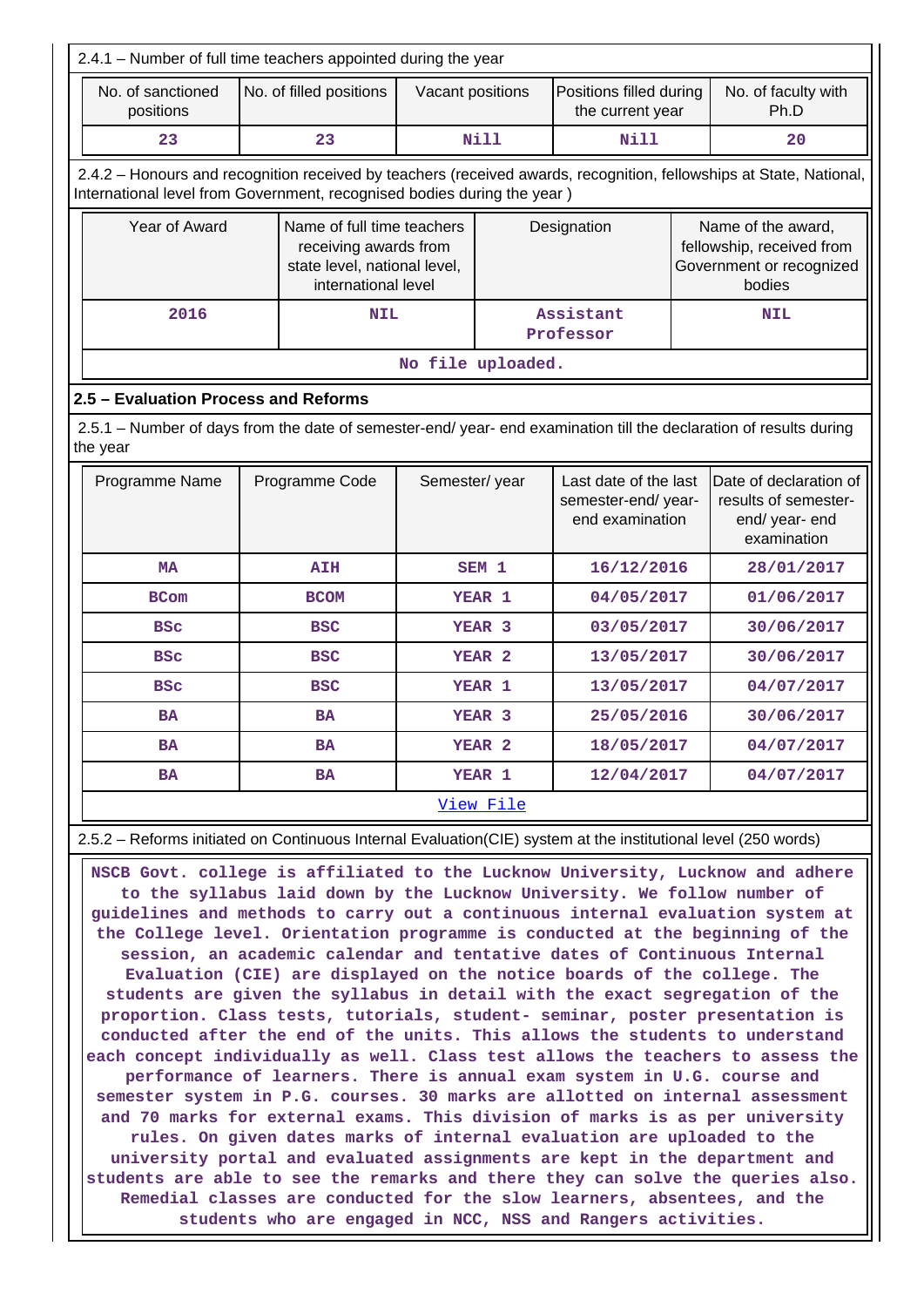2.5.3 – Academic calendar prepared and adhered for conduct of Examination and other related matters (250 words)

 **In the beginning of the academic year, academic calendar is prepared and displayed on the notice board of the college. Lucknow University also publishes a tentative schedule of internal assessment and semester/year end exam date in the beginning of the session and our college adhered with this to ensure effective time management. And it allows teachers to prepare teaching and assessment plans accordingly. The undergraduate program, yearly examinations are conducted by the university. Post graduate course is conducted semester wise and thirty marks are assigned on internal theory examination and marks distribution is done according rules of university of Lucknow. Further, Tests, group discussion and role play are conducted on regular intervals**

### **2.6 – Student Performance and Learning Outcomes**

 2.6.1 – Program outcomes, program specific outcomes and course outcomes for all programs offered by the institution are stated and displayed in website of the institution (to provide the weblink)

#### <https://www.nscbonline.in>

2.6.2 – Pass percentage of students

| Programme<br>Code | Programme<br>Name | Programme<br>Specialization   | Number of<br>students<br>appeared in the<br>final year<br>examination | Number of<br>students passed<br>in final year<br>examination | Pass Percentage |
|-------------------|-------------------|-------------------------------|-----------------------------------------------------------------------|--------------------------------------------------------------|-----------------|
| <b>BA</b>         | <b>BA</b>         |                               | 628                                                                   | 615                                                          | 97.92           |
| <b>BSC</b>        | <b>BSC</b>        |                               | 47                                                                    | 47                                                           | 100             |
| <b>BCOM</b>       | <b>BCom</b>       |                               | 128                                                                   | 128                                                          | 100             |
| <b>MA</b>         | <b>MA</b>         | <b>AIH</b>                    | 29                                                                    | 29                                                           | 100             |
| <b>MA</b>         | <b>MA</b>         | <b>ECONOMICS</b>              | 8                                                                     | 8                                                            | 100             |
| <b>MA</b>         | <b>MA</b>         | <b>HOME</b><br><b>SCIENCE</b> | 22                                                                    | 22                                                           | 100             |
| MA                | MA                | <b>SOCIOLOGY</b>              | 60                                                                    | 60                                                           | 100             |

**No file uploaded.**

## **2.7 – Student Satisfaction Survey**

 2.7.1 – Student Satisfaction Survey (SSS) on overall institutional performance (Institution may design the questionnaire) (results and details be provided as weblink)

 [2.7.1 Student Satisfaction Survey \(SSS\) on overall institutional](2.7.1 Student Satisfaction Survey (SSS) on overall institutional performance (Institution may design the questionnaire) (results and details be provided as web link)) [performance \(Institution may design the questionnaire\) \(results and details be](2.7.1 Student Satisfaction Survey (SSS) on overall institutional performance (Institution may design the questionnaire) (results and details be provided as web link)) [provided as web link\)](2.7.1 Student Satisfaction Survey (SSS) on overall institutional performance (Institution may design the questionnaire) (results and details be provided as web link)) 

## **CRITERION III – RESEARCH, INNOVATIONS AND EXTENSION**

## **3.1 – Resource Mobilization for Research**

3.1.1 – Research funds sanctioned and received from various agencies, industry and other organisations

| Nature of the Project  | <b>Duration</b> | Name of the funding<br>agency | Total grant<br>sanctioned | Amount received<br>during the year |
|------------------------|-----------------|-------------------------------|---------------------------|------------------------------------|
| Any Other<br>(Specify) |                 | <b>NA</b>                     |                           |                                    |
|                        |                 | No file uploaded.             |                           |                                    |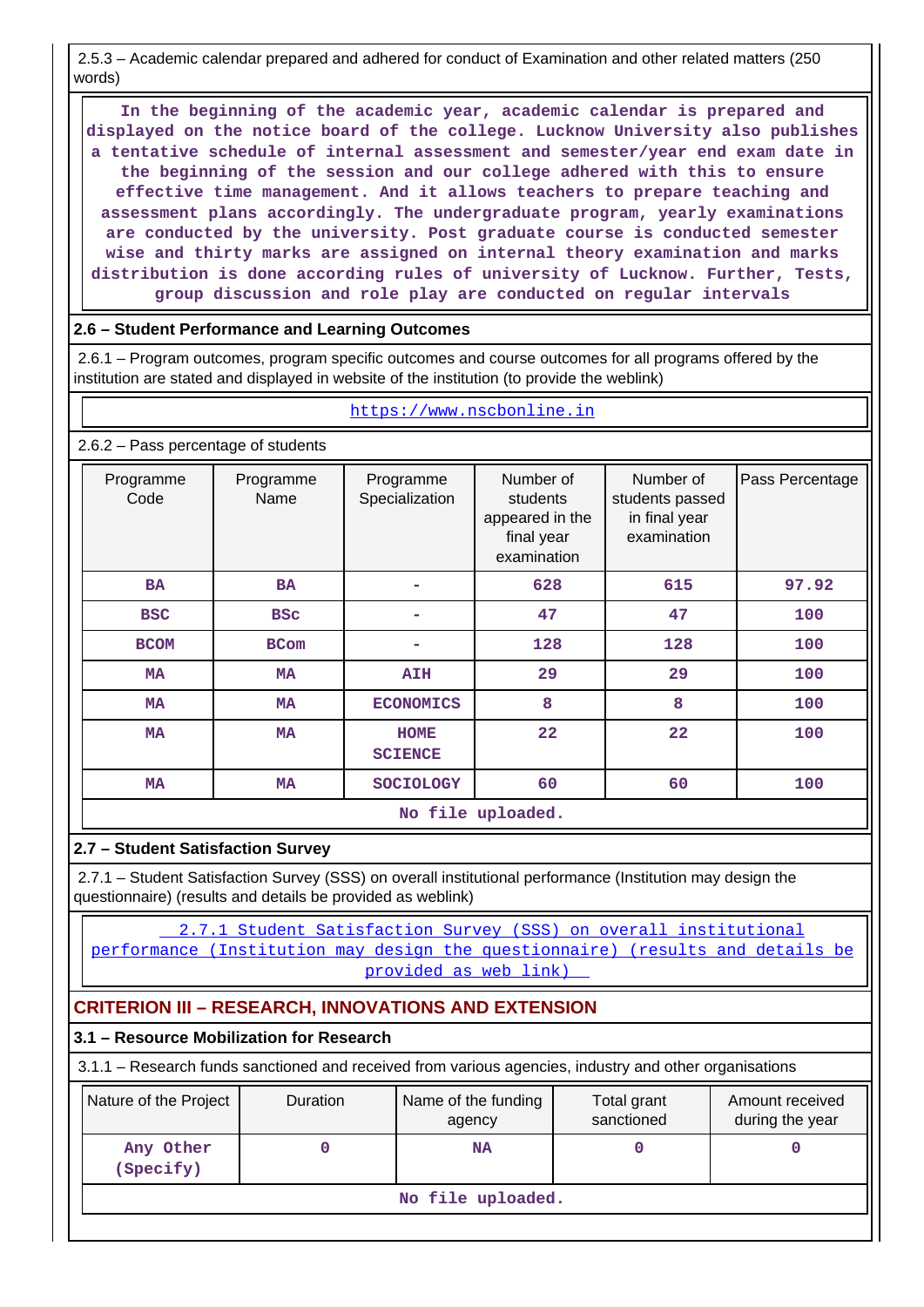| 3.2 - Innovation Ecosystem                                                                                                                                 |                        |                                     |                        |                         |                       |                         |                                   |                         |  |
|------------------------------------------------------------------------------------------------------------------------------------------------------------|------------------------|-------------------------------------|------------------------|-------------------------|-----------------------|-------------------------|-----------------------------------|-------------------------|--|
| 3.2.1 - Workshops/Seminars Conducted on Intellectual Property Rights (IPR) and Industry-Academia Innovative<br>practices during the year                   |                        |                                     |                        |                         |                       |                         |                                   |                         |  |
| Title of workshop/seminar                                                                                                                                  |                        | Name of the Dept.                   |                        |                         |                       |                         | Date                              |                         |  |
| <b>NA</b>                                                                                                                                                  |                        |                                     | <b>NA</b>              |                         |                       | 01/12/2017              |                                   |                         |  |
| 3.2.2 - Awards for Innovation won by Institution/Teachers/Research scholars/Students during the year                                                       |                        |                                     |                        |                         |                       |                         |                                   |                         |  |
| Title of the innovation                                                                                                                                    | Name of Awardee        |                                     | <b>Awarding Agency</b> |                         |                       | Date of award           |                                   | Category                |  |
| <b>NA</b>                                                                                                                                                  | <b>NA</b>              |                                     |                        | <b>NA</b>               |                       | 01/12/2017              |                                   | <b>NA</b>               |  |
|                                                                                                                                                            |                        |                                     |                        | No file uploaded.       |                       |                         |                                   |                         |  |
| 3.2.3 - No. of Incubation centre created, start-ups incubated on campus during the year                                                                    |                        |                                     |                        |                         |                       |                         |                                   |                         |  |
| Incubation<br>Center                                                                                                                                       | Name                   |                                     | Sponsered By           | Name of the<br>Start-up |                       | Nature of Start-<br>up  |                                   | Date of<br>Commencement |  |
| <b>NA</b>                                                                                                                                                  | <b>NA</b>              |                                     | <b>NA</b>              | <b>NA</b>               |                       | <b>NA</b>               |                                   | 01/12/2017              |  |
|                                                                                                                                                            |                        |                                     |                        | No file uploaded.       |                       |                         |                                   |                         |  |
| 3.3 - Research Publications and Awards                                                                                                                     |                        |                                     |                        |                         |                       |                         |                                   |                         |  |
| 3.3.1 - Incentive to the teachers who receive recognition/awards                                                                                           |                        |                                     |                        |                         |                       |                         |                                   |                         |  |
| <b>State</b>                                                                                                                                               |                        |                                     | National               |                         |                       |                         |                                   | International           |  |
| $\mathbf 0$                                                                                                                                                |                        |                                     | 0                      |                         |                       |                         | 0                                 |                         |  |
| 3.3.2 - Ph. Ds awarded during the year (applicable for PG College, Research Center)                                                                        |                        |                                     |                        |                         |                       |                         |                                   |                         |  |
|                                                                                                                                                            | Name of the Department |                                     |                        |                         |                       | Number of PhD's Awarded |                                   |                         |  |
|                                                                                                                                                            | <b>NA</b>              |                                     |                        |                         |                       | Nill                    |                                   |                         |  |
| 3.3.3 – Research Publications in the Journals notified on UGC website during the year                                                                      |                        |                                     |                        |                         |                       |                         |                                   |                         |  |
| <b>Type</b>                                                                                                                                                |                        | Department                          |                        | Number of Publication   |                       |                         | Average Impact Factor (if<br>any) |                         |  |
| International                                                                                                                                              |                        | HOME SCIENCE                        |                        |                         | $\overline{2}$        |                         | 0                                 |                         |  |
| National                                                                                                                                                   |                        | HOME SCIENCE                        |                        |                         | $\overline{a}$        |                         |                                   | 0                       |  |
| National                                                                                                                                                   |                        | <b>PHYSICAL</b><br><b>EDUCATION</b> |                        |                         | 1                     |                         |                                   | 0                       |  |
| International                                                                                                                                              |                        | <b>SANSKRIT</b>                     |                        |                         | 3                     |                         |                                   | 0                       |  |
| National                                                                                                                                                   |                        | <b>LIBRARY</b>                      |                        |                         | 1                     |                         |                                   | 0                       |  |
|                                                                                                                                                            |                        |                                     |                        | No file uploaded.       |                       |                         |                                   |                         |  |
| 3.3.4 - Books and Chapters in edited Volumes / Books published, and papers in National/International Conference<br>Proceedings per Teacher during the year |                        |                                     |                        |                         |                       |                         |                                   |                         |  |
|                                                                                                                                                            | Department             |                                     |                        |                         | Number of Publication |                         |                                   |                         |  |
|                                                                                                                                                            | <b>COMMERCE</b>        |                                     |                        |                         |                       | 1                       |                                   |                         |  |
|                                                                                                                                                            | <b>BOTANY</b>          |                                     |                        |                         |                       | 3                       |                                   |                         |  |
|                                                                                                                                                            | <b>HOME SCIENCE</b>    |                                     |                        |                         |                       | 1                       |                                   |                         |  |
|                                                                                                                                                            | <b>SOCIOLOGY</b>       |                                     |                        |                         |                       | $\overline{a}$          |                                   |                         |  |
|                                                                                                                                                            | ANCIENT INDIAN HISTORY |                                     |                        |                         |                       | 2                       |                                   |                         |  |
|                                                                                                                                                            | <b>LIBRARY</b>         |                                     |                        |                         |                       | 1                       |                                   |                         |  |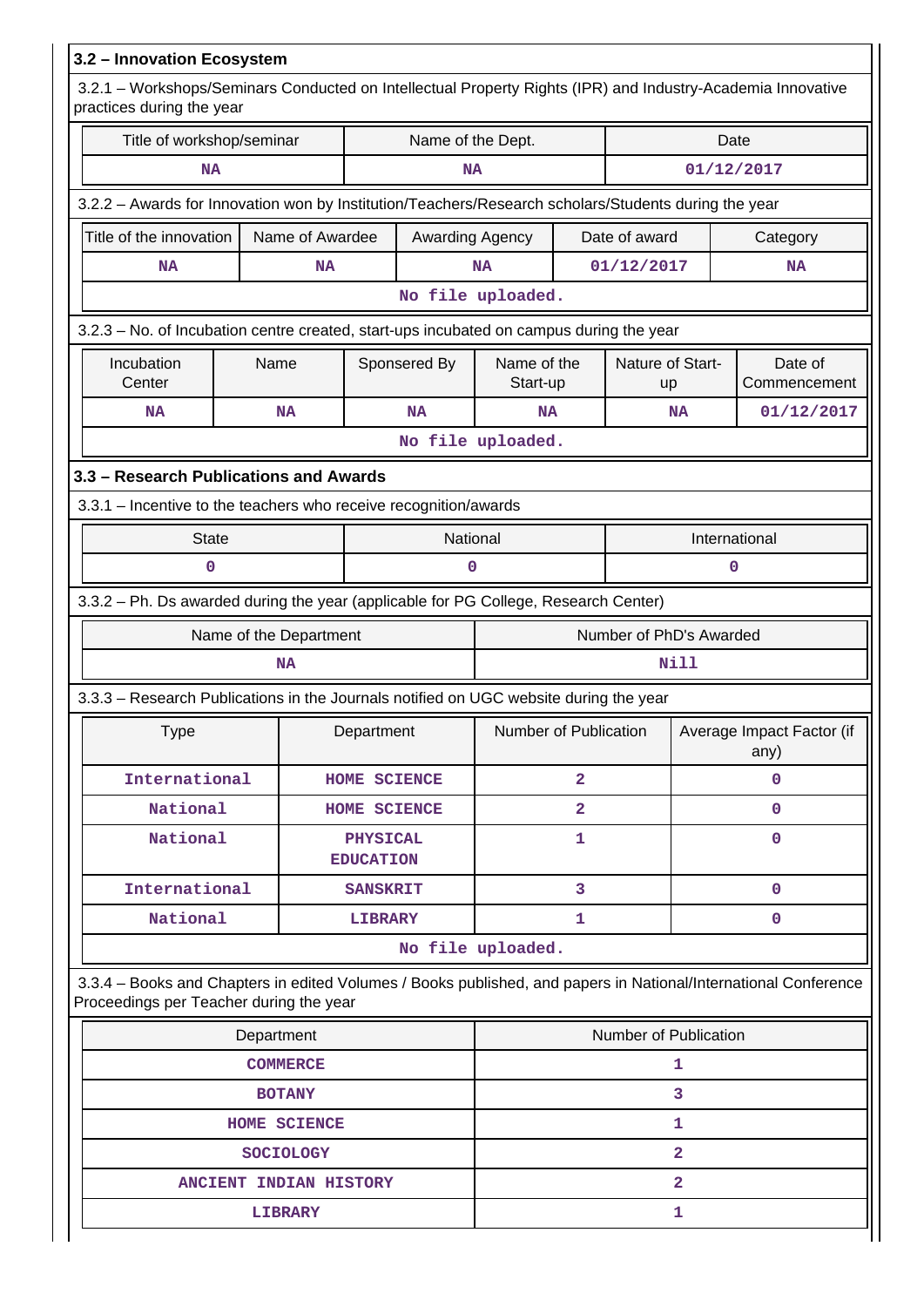|                                                                                                      | No file uploaded.                                                       |                                                        |                                                                                                                                                                                                                |                                                                                                             |                        |   |                                                                                             |                                                      |                                                          |                                                                                                                    |  |
|------------------------------------------------------------------------------------------------------|-------------------------------------------------------------------------|--------------------------------------------------------|----------------------------------------------------------------------------------------------------------------------------------------------------------------------------------------------------------------|-------------------------------------------------------------------------------------------------------------|------------------------|---|---------------------------------------------------------------------------------------------|------------------------------------------------------|----------------------------------------------------------|--------------------------------------------------------------------------------------------------------------------|--|
|                                                                                                      |                                                                         |                                                        | Web of Science or PubMed/ Indian Citation Index                                                                                                                                                                |                                                                                                             |                        |   |                                                                                             |                                                      |                                                          | 3.3.5 - Bibliometrics of the publications during the last Academic year based on average citation index in Scopus/ |  |
| Title of the<br>Paper                                                                                |                                                                         | Name of<br>Author                                      | Title of journal                                                                                                                                                                                               |                                                                                                             | Year of<br>publication |   | <b>Citation Index</b><br>Institutional<br>affiliation as<br>mentioned in<br>the publication |                                                      |                                                          | Number of<br>citations<br>excluding self<br>citation                                                               |  |
| <b>NA</b>                                                                                            |                                                                         | <b>NA</b>                                              | <b>NA</b>                                                                                                                                                                                                      |                                                                                                             | 2016                   |   | $\mathbf 0$                                                                                 | <b>NA</b>                                            |                                                          | Nill                                                                                                               |  |
|                                                                                                      |                                                                         |                                                        |                                                                                                                                                                                                                | No file uploaded.                                                                                           |                        |   |                                                                                             |                                                      |                                                          |                                                                                                                    |  |
| 3.3.6 - h-Index of the Institutional Publications during the year. (based on Scopus/ Web of science) |                                                                         |                                                        |                                                                                                                                                                                                                |                                                                                                             |                        |   |                                                                                             |                                                      |                                                          |                                                                                                                    |  |
|                                                                                                      | Name of<br>Title of the<br>Author<br>Paper                              |                                                        |                                                                                                                                                                                                                | Year of<br>Title of journal<br>publication                                                                  |                        |   | h-index                                                                                     | Number of<br>citations<br>excluding self<br>citation |                                                          | Institutional<br>affiliation as<br>mentioned in<br>the publication                                                 |  |
| <b>NA</b>                                                                                            |                                                                         | <b>NA</b>                                              | <b>NA</b>                                                                                                                                                                                                      |                                                                                                             | 2016                   |   | Nill                                                                                        | Nill                                                 |                                                          | <b>NA</b>                                                                                                          |  |
|                                                                                                      |                                                                         |                                                        |                                                                                                                                                                                                                | No file uploaded.                                                                                           |                        |   |                                                                                             |                                                      |                                                          |                                                                                                                    |  |
|                                                                                                      |                                                                         |                                                        | 3.3.7 - Faculty participation in Seminars/Conferences and Symposia during the year:                                                                                                                            |                                                                                                             |                        |   |                                                                                             |                                                      |                                                          |                                                                                                                    |  |
|                                                                                                      | National<br>Number of Faculty<br>International<br>Local<br><b>State</b> |                                                        |                                                                                                                                                                                                                |                                                                                                             |                        |   |                                                                                             |                                                      |                                                          |                                                                                                                    |  |
|                                                                                                      | Presented<br>papers                                                     |                                                        | 14                                                                                                                                                                                                             |                                                                                                             | 46                     |   | <b>Nill</b>                                                                                 |                                                      | $\overline{a}$                                           |                                                                                                                    |  |
|                                                                                                      | Resource<br>persons                                                     |                                                        | Nill                                                                                                                                                                                                           | $\overline{\mathbf{4}}$                                                                                     |                        |   | $\overline{\mathbf{2}}$                                                                     |                                                      |                                                          | 1                                                                                                                  |  |
|                                                                                                      |                                                                         |                                                        |                                                                                                                                                                                                                | No file uploaded.                                                                                           |                        |   |                                                                                             |                                                      |                                                          |                                                                                                                    |  |
|                                                                                                      | 3.4 - Extension Activities                                              |                                                        |                                                                                                                                                                                                                |                                                                                                             |                        |   |                                                                                             |                                                      |                                                          |                                                                                                                    |  |
|                                                                                                      |                                                                         |                                                        | Non- Government Organisations through NSS/NCC/Red cross/Youth Red Cross (YRC) etc., during the year                                                                                                            |                                                                                                             |                        |   |                                                                                             |                                                      |                                                          | 3.4.1 - Number of extension and outreach programmes conducted in collaboration with industry, community and        |  |
|                                                                                                      | Title of the activities                                                 |                                                        |                                                                                                                                                                                                                | Organising unit/agency/<br>Number of teachers<br>collaborating agency<br>participated in such<br>activities |                        |   |                                                                                             |                                                      | Number of students<br>participated in such<br>activities |                                                                                                                    |  |
|                                                                                                      |                                                                         |                                                        | No Data Entered/Not Applicable !!!                                                                                                                                                                             |                                                                                                             |                        |   |                                                                                             |                                                      |                                                          |                                                                                                                    |  |
|                                                                                                      |                                                                         |                                                        |                                                                                                                                                                                                                |                                                                                                             | View File              |   |                                                                                             |                                                      |                                                          |                                                                                                                    |  |
| during the year                                                                                      |                                                                         |                                                        | 3.4.2 - Awards and recognition received for extension activities from Government and other recognized bodies                                                                                                   |                                                                                                             |                        |   |                                                                                             |                                                      |                                                          |                                                                                                                    |  |
|                                                                                                      | Name of the activity                                                    |                                                        | Award/Recognition                                                                                                                                                                                              |                                                                                                             |                        |   | <b>Awarding Bodies</b>                                                                      |                                                      |                                                          | Number of students<br><b>Benefited</b>                                                                             |  |
|                                                                                                      |                                                                         |                                                        | No Data Entered/Not Applicable !!!                                                                                                                                                                             |                                                                                                             |                        |   |                                                                                             |                                                      |                                                          |                                                                                                                    |  |
|                                                                                                      |                                                                         |                                                        |                                                                                                                                                                                                                | No file uploaded.                                                                                           |                        |   |                                                                                             |                                                      |                                                          |                                                                                                                    |  |
|                                                                                                      |                                                                         |                                                        | 3.4.3 - Students participating in extension activities with Government Organisations, Non-Government<br>Organisations and programmes such as Swachh Bharat, Aids Awareness, Gender Issue, etc. during the year |                                                                                                             |                        |   |                                                                                             |                                                      |                                                          |                                                                                                                    |  |
|                                                                                                      | Name of the scheme                                                      |                                                        | Organising unit/Agen<br>cy/collaborating<br>agency                                                                                                                                                             | Name of the activity                                                                                        |                        |   | Number of teachers<br>participated in such<br>activites                                     |                                                      |                                                          | Number of students<br>participated in such<br>activites                                                            |  |
|                                                                                                      | <b>HCL CAREER</b><br><b>TRAINING</b>                                    | <b>HINDUSTAN</b><br><b>COMPUTERS</b><br><b>LIMITED</b> | <b>CAREER</b><br><b>TRAINING</b>                                                                                                                                                                               |                                                                                                             |                        | 1 |                                                                                             | 65                                                   |                                                          |                                                                                                                    |  |
|                                                                                                      |                                                                         |                                                        |                                                                                                                                                                                                                |                                                                                                             |                        |   |                                                                                             |                                                      |                                                          |                                                                                                                    |  |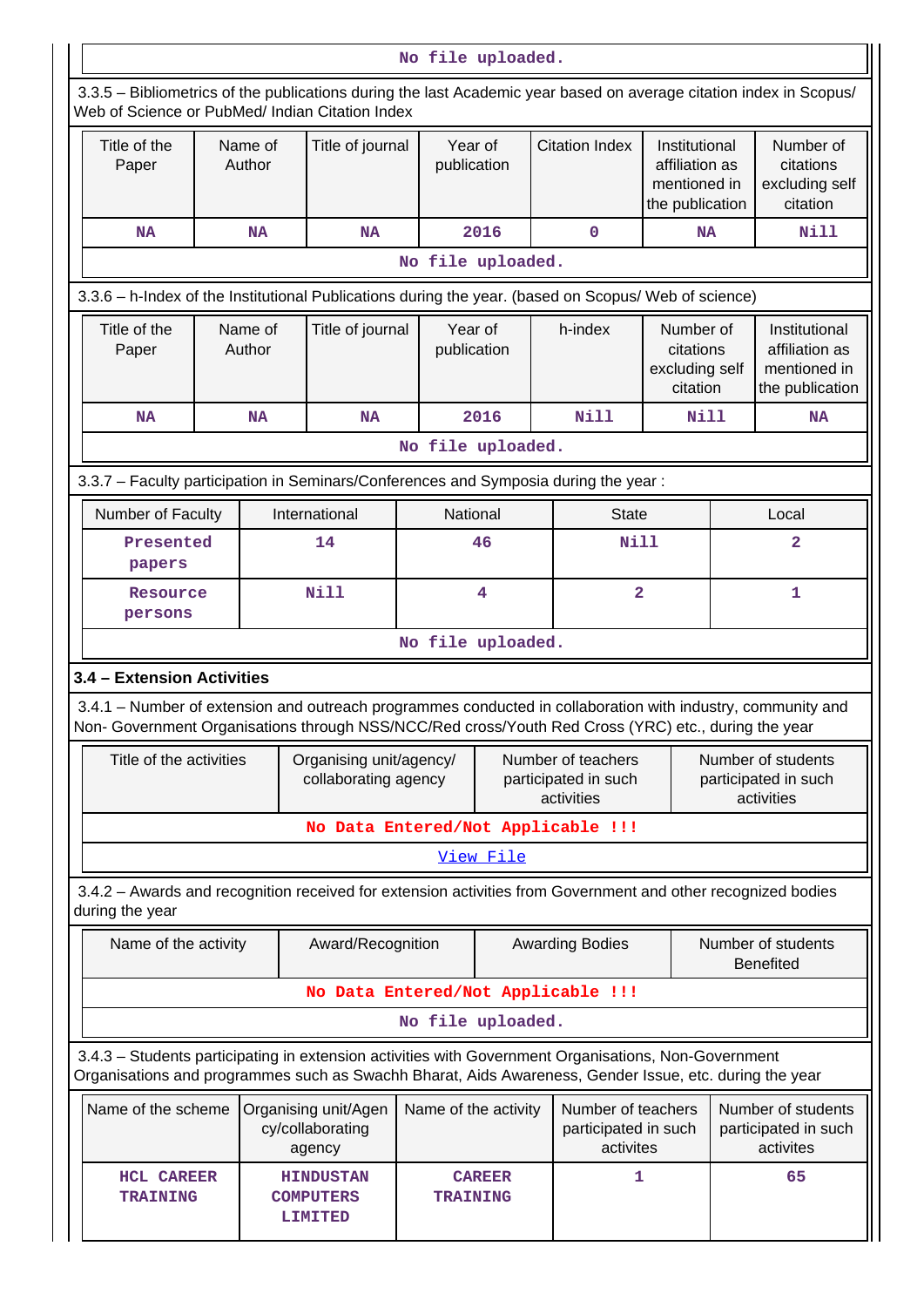|           | National<br>Nutrition Week                                                                                                                               |                         | Home Science<br>Department                  |                                                        | Recipe                                                                                            | Nutritious                         |  | $\overline{\mathbf{2}}$        |          | 47                                                        |  |
|-----------|----------------------------------------------------------------------------------------------------------------------------------------------------------|-------------------------|---------------------------------------------|--------------------------------------------------------|---------------------------------------------------------------------------------------------------|------------------------------------|--|--------------------------------|----------|-----------------------------------------------------------|--|
|           |                                                                                                                                                          |                         |                                             |                                                        | Competition                                                                                       |                                    |  |                                |          |                                                           |  |
|           |                                                                                                                                                          |                         |                                             |                                                        |                                                                                                   | View File                          |  |                                |          |                                                           |  |
|           | 3.5 - Collaborations                                                                                                                                     |                         |                                             |                                                        |                                                                                                   |                                    |  |                                |          |                                                           |  |
|           | 3.5.1 – Number of Collaborative activities for research, faculty exchange, student exchange during the year                                              |                         |                                             |                                                        |                                                                                                   |                                    |  |                                |          |                                                           |  |
|           | Nature of activity                                                                                                                                       |                         |                                             | Participant                                            |                                                                                                   | Source of financial support        |  |                                |          | Duration                                                  |  |
|           | <b>Faculty Exchange</b>                                                                                                                                  |                         | Home Science and<br>Education<br>Department |                                                        |                                                                                                   | Voluntarily                        |  |                                |          | 30                                                        |  |
|           | Faculty Exchange                                                                                                                                         |                         |                                             | Home Science and<br>Voluntarily<br>Commerce Department |                                                                                                   |                                    |  |                                | 30       |                                                           |  |
| View File |                                                                                                                                                          |                         |                                             |                                                        |                                                                                                   |                                    |  |                                |          |                                                           |  |
|           | 3.5.2 - Linkages with institutions/industries for internship, on-the- job training, project work, sharing of research<br>facilities etc. during the year |                         |                                             |                                                        |                                                                                                   |                                    |  |                                |          |                                                           |  |
|           | Nature of linkage                                                                                                                                        | Title of the<br>linkage |                                             |                                                        | Name of the<br>partnering<br>institution/<br>industry<br>/research lab<br>with contact<br>details | <b>Duration From</b>               |  | <b>Duration To</b>             |          | Participant                                               |  |
|           |                                                                                                                                                          |                         |                                             |                                                        |                                                                                                   | No Data Entered/Not Applicable !!! |  |                                |          |                                                           |  |
|           |                                                                                                                                                          |                         |                                             |                                                        |                                                                                                   | No file uploaded.                  |  |                                |          |                                                           |  |
|           | 3.5.3 - MoUs signed with institutions of national, international importance, other universities, industries, corporate<br>houses etc. during the year    |                         |                                             |                                                        |                                                                                                   |                                    |  |                                |          |                                                           |  |
|           | Organisation                                                                                                                                             |                         |                                             | Date of MoU signed                                     |                                                                                                   | Purpose/Activities                 |  |                                |          | Number of<br>students/teachers<br>participated under MoUs |  |
|           |                                                                                                                                                          |                         |                                             |                                                        |                                                                                                   | No Data Entered/Not Applicable !!! |  |                                |          |                                                           |  |
|           |                                                                                                                                                          |                         |                                             |                                                        |                                                                                                   | No file uploaded.                  |  |                                |          |                                                           |  |
|           | <b>CRITERION IV - INFRASTRUCTURE AND LEARNING RESOURCES</b>                                                                                              |                         |                                             |                                                        |                                                                                                   |                                    |  |                                |          |                                                           |  |
|           | 4.1 - Physical Facilities                                                                                                                                |                         |                                             |                                                        |                                                                                                   |                                    |  |                                |          |                                                           |  |
|           | 4.1.1 - Budget allocation, excluding salary for infrastructure augmentation during the year                                                              |                         |                                             |                                                        |                                                                                                   |                                    |  |                                |          |                                                           |  |
|           | Budget allocated for infrastructure augmentation                                                                                                         |                         |                                             |                                                        |                                                                                                   |                                    |  |                                |          | Budget utilized for infrastructure development            |  |
|           |                                                                                                                                                          |                         | 35                                          |                                                        |                                                                                                   |                                    |  |                                | 35       |                                                           |  |
|           | 4.1.2 - Details of augmentation in infrastructure facilities during the year                                                                             |                         |                                             |                                                        |                                                                                                   |                                    |  |                                |          |                                                           |  |
|           |                                                                                                                                                          | <b>Facilities</b>       |                                             |                                                        |                                                                                                   |                                    |  | <b>Existing or Newly Added</b> |          |                                                           |  |
|           | Seminar Halls                                                                                                                                            |                         |                                             |                                                        |                                                                                                   | Existing                           |  |                                |          |                                                           |  |
|           |                                                                                                                                                          |                         | Laboratories                                |                                                        |                                                                                                   |                                    |  |                                | Existing |                                                           |  |
|           |                                                                                                                                                          |                         | Class rooms                                 |                                                        |                                                                                                   |                                    |  |                                | Existing |                                                           |  |
|           |                                                                                                                                                          |                         | Campus Area                                 |                                                        |                                                                                                   | Existing                           |  |                                |          |                                                           |  |
|           |                                                                                                                                                          |                         |                                             |                                                        |                                                                                                   | View File                          |  |                                |          |                                                           |  |
|           |                                                                                                                                                          |                         |                                             |                                                        |                                                                                                   |                                    |  |                                |          |                                                           |  |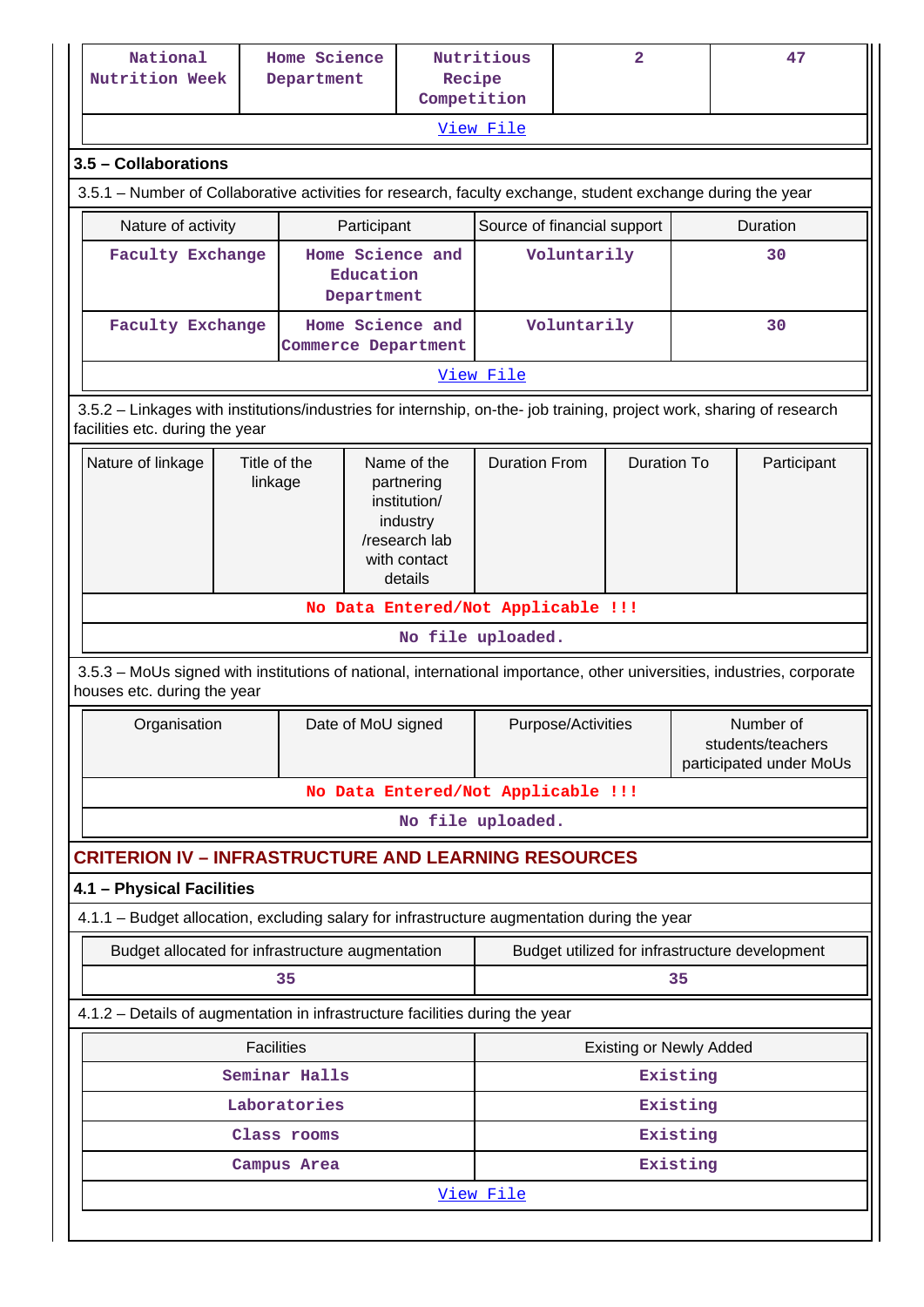| 4.2 - Library as a Learning Resource                                                                                                                                                                                                                    |                              |             |                 |                                             |                            |                            |  |                          |                 |             |                                                   |         |               |
|---------------------------------------------------------------------------------------------------------------------------------------------------------------------------------------------------------------------------------------------------------|------------------------------|-------------|-----------------|---------------------------------------------|----------------------------|----------------------------|--|--------------------------|-----------------|-------------|---------------------------------------------------|---------|---------------|
| 4.2.1 - Library is automated {Integrated Library Management System (ILMS)}                                                                                                                                                                              |                              |             |                 |                                             |                            |                            |  |                          |                 |             |                                                   |         |               |
|                                                                                                                                                                                                                                                         | Name of the ILMS<br>software |             |                 | Nature of automation (fully<br>or patially) |                            |                            |  | Version                  |                 |             | Year of automation                                |         |               |
|                                                                                                                                                                                                                                                         | <b>NA</b>                    |             |                 | Partially                                   |                            |                            |  | <b>NA</b>                |                 |             |                                                   | 2020    |               |
| 4.2.2 - Library Services                                                                                                                                                                                                                                |                              |             |                 |                                             |                            |                            |  |                          |                 |             |                                                   |         |               |
| Library<br>Service Type                                                                                                                                                                                                                                 |                              |             | Existing        |                                             | Newly Added                |                            |  |                          | Total           |             |                                                   |         |               |
| Text<br><b>Books</b>                                                                                                                                                                                                                                    | 3200                         |             |                 | 150000                                      |                            | Nill                       |  | Nill                     |                 | 3200        |                                                   |         | 150000        |
| 9801<br>Reference<br><b>Books</b>                                                                                                                                                                                                                       |                              |             |                 | <b>Nill</b>                                 |                            | <b>Nill</b>                |  | <b>Nill</b>              |                 | 9801        |                                                   |         | Nill          |
|                                                                                                                                                                                                                                                         | Journals<br>5                |             |                 | 2500                                        |                            | <b>Nill</b>                |  | <b>Nill</b>              |                 | 5           |                                                   |         | 2500          |
|                                                                                                                                                                                                                                                         | 3135000<br>e-Books           |             |                 | 5000                                        |                            | Nill                       |  | <b>Nill</b>              |                 | 3135000     |                                                   |         | 5000          |
| $e-$                                                                                                                                                                                                                                                    | <b>Nill</b><br>Journals      |             |                 | <b>Nill</b>                                 |                            | 6000                       |  | 5000                     |                 | 6000        |                                                   |         | 5000          |
| <b>Nill</b><br>Digital<br>Database                                                                                                                                                                                                                      |                              |             |                 | <b>Nill</b>                                 |                            | <b>Nill</b>                |  | <b>Nill</b>              |                 | <b>Nill</b> |                                                   |         | <b>Nill</b>   |
| CD &<br>Video                                                                                                                                                                                                                                           | 15                           |             |                 | 7500                                        |                            | <b>Nill</b><br><b>Nill</b> |  |                          | 15              |             |                                                   | 7500    |               |
| Weeding<br>(hard &<br>soft)                                                                                                                                                                                                                             |                              | <b>Nill</b> |                 | <b>Nill</b>                                 |                            | <b>Nill</b>                |  | <b>Nill</b>              |                 | <b>Nill</b> |                                                   |         | Nill          |
| 4.2.3 - E-content developed by teachers such as: e-PG- Pathshala, CEC (under e-PG- Pathshala CEC (Under<br>Graduate) SWAYAM other MOOCs platform NPTEL/NMEICT/any other Government initiatives & institutional<br>(Learning Management System (LMS) etc | Name of the Teacher          |             |                 | Name of the Module                          |                            | View File                  |  | Platform on which module |                 |             | Date of launching e-                              |         |               |
|                                                                                                                                                                                                                                                         |                              |             |                 |                                             |                            |                            |  | is developed             |                 |             |                                                   | content |               |
| <b>NA</b>                                                                                                                                                                                                                                               |                              |             | <b>NA</b>       |                                             |                            | <b>NA</b>                  |  |                          |                 |             | 01/12/2017                                        |         |               |
|                                                                                                                                                                                                                                                         |                              |             |                 |                                             | No file uploaded.          |                            |  |                          |                 |             |                                                   |         |               |
| 4.3 - IT Infrastructure                                                                                                                                                                                                                                 |                              |             |                 |                                             |                            |                            |  |                          |                 |             |                                                   |         |               |
| 4.3.1 - Technology Upgradation (overall)                                                                                                                                                                                                                |                              |             |                 |                                             |                            |                            |  |                          |                 |             |                                                   |         |               |
| <b>Type</b>                                                                                                                                                                                                                                             | <b>Total Co</b><br>mputers   |             | Computer<br>Lab | Internet                                    | <b>Browsing</b><br>centers | Computer<br>Centers        |  | Office                   | Departme<br>nts |             | Available<br><b>Bandwidt</b><br>h (MBPS/<br>GBPS) |         | <b>Others</b> |
| Existin<br>g                                                                                                                                                                                                                                            | 3                            | $\mathbf 0$ |                 | $\mathbf{1}$                                | $\mathbf 0$                | $\mathbf 0$                |  | $\mathbf{1}$             | 17              |             | 50                                                |         | $\pmb{0}$     |
| Added                                                                                                                                                                                                                                                   | $\mathbf 0$                  | $\mathbf 0$ |                 | $\mathbf 0$                                 | $\mathbf 0$                | $\mathbf 0$                |  | $\mathbf 0$              | $\mathbf 0$     |             | $\mathbf 0$                                       |         | $\mathbf 0$   |
| Total                                                                                                                                                                                                                                                   | 3                            | 0           |                 | $\mathbf{1}$                                | $\mathbf 0$                | $\mathbf 0$                |  | 1                        | 17              |             | 50                                                |         | 0             |
| 4.3.2 – Bandwidth available of internet connection in the Institution (Leased line)                                                                                                                                                                     |                              |             |                 |                                             |                            |                            |  |                          |                 |             |                                                   |         |               |
|                                                                                                                                                                                                                                                         |                              |             |                 |                                             |                            | 50 MBPS/ GBPS              |  |                          |                 |             |                                                   |         |               |
|                                                                                                                                                                                                                                                         |                              |             |                 |                                             |                            |                            |  |                          |                 |             |                                                   |         |               |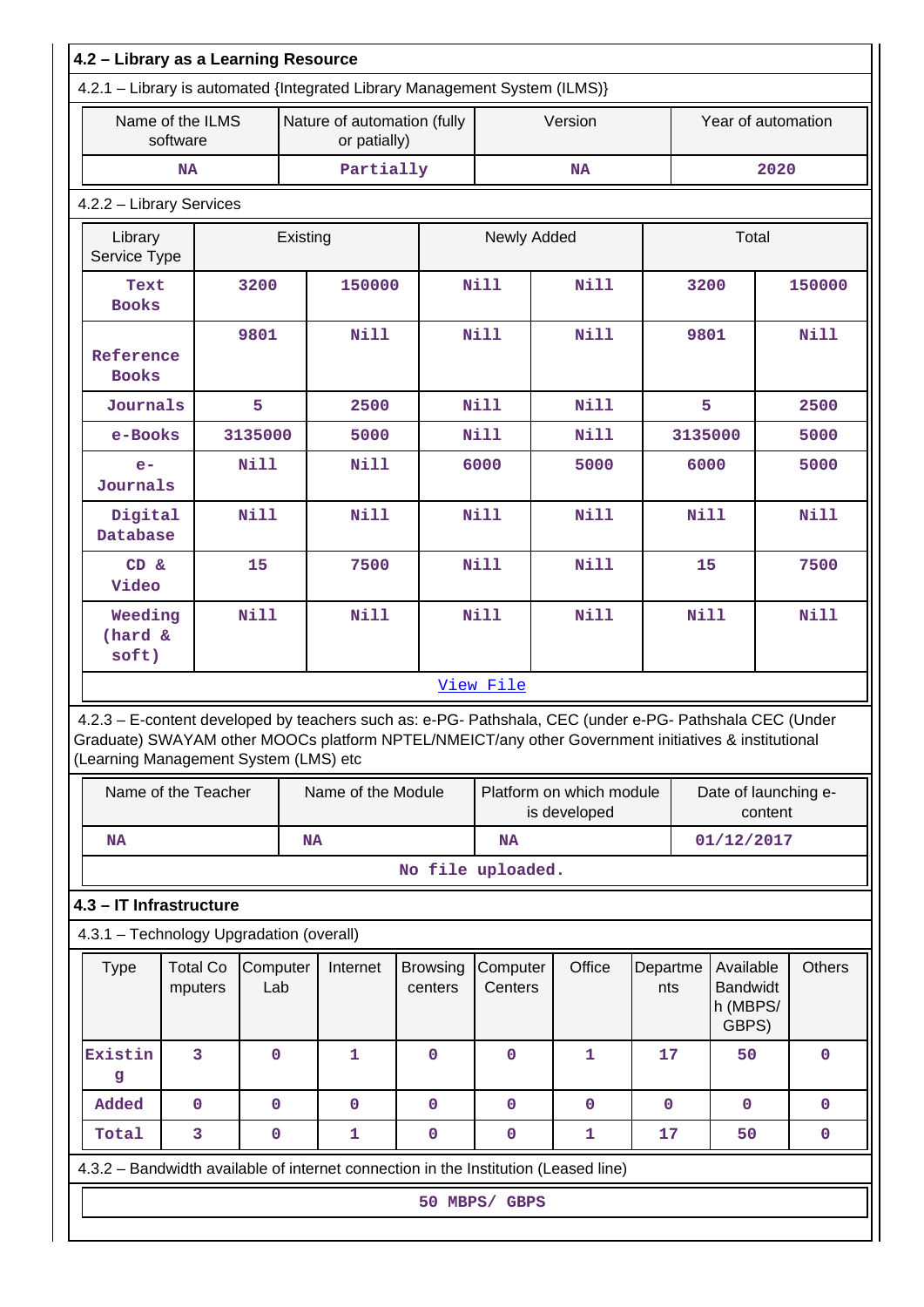| 4.3.3 - Facility for e-content                                                                                                                                                                                                                                           |                                                                                                                                                                                                                                                                                                                                                                                                                                                                                                                                                                                                                                                                                                                                                                                                                                                                     |                                           |                                                                |  |  |  |  |  |  |  |
|--------------------------------------------------------------------------------------------------------------------------------------------------------------------------------------------------------------------------------------------------------------------------|---------------------------------------------------------------------------------------------------------------------------------------------------------------------------------------------------------------------------------------------------------------------------------------------------------------------------------------------------------------------------------------------------------------------------------------------------------------------------------------------------------------------------------------------------------------------------------------------------------------------------------------------------------------------------------------------------------------------------------------------------------------------------------------------------------------------------------------------------------------------|-------------------------------------------|----------------------------------------------------------------|--|--|--|--|--|--|--|
| Provide the link of the videos and media centre and<br>Name of the e-content development facility<br>recording facility                                                                                                                                                  |                                                                                                                                                                                                                                                                                                                                                                                                                                                                                                                                                                                                                                                                                                                                                                                                                                                                     |                                           |                                                                |  |  |  |  |  |  |  |
|                                                                                                                                                                                                                                                                          | <b>NA</b>                                                                                                                                                                                                                                                                                                                                                                                                                                                                                                                                                                                                                                                                                                                                                                                                                                                           |                                           | https://www.youtube.com                                        |  |  |  |  |  |  |  |
| 4.4 - Maintenance of Campus Infrastructure                                                                                                                                                                                                                               |                                                                                                                                                                                                                                                                                                                                                                                                                                                                                                                                                                                                                                                                                                                                                                                                                                                                     |                                           |                                                                |  |  |  |  |  |  |  |
| 4.4.1 – Expenditure incurred on maintenance of physical facilities and academic support facilities, excluding salary<br>component, during the year                                                                                                                       |                                                                                                                                                                                                                                                                                                                                                                                                                                                                                                                                                                                                                                                                                                                                                                                                                                                                     |                                           |                                                                |  |  |  |  |  |  |  |
| Assigned Budget on<br>academic facilities                                                                                                                                                                                                                                | Expenditure incurred on<br>maintenance of academic<br>facilities                                                                                                                                                                                                                                                                                                                                                                                                                                                                                                                                                                                                                                                                                                                                                                                                    | Assigned budget on<br>physical facilities | Expenditure incurredon<br>maintenance of physical<br>facilites |  |  |  |  |  |  |  |
| 0<br>0<br>2877728<br>2877728                                                                                                                                                                                                                                             |                                                                                                                                                                                                                                                                                                                                                                                                                                                                                                                                                                                                                                                                                                                                                                                                                                                                     |                                           |                                                                |  |  |  |  |  |  |  |
| 4.4.2 – Procedures and policies for maintaining and utilizing physical, academic and support facilities - laboratory,<br>library, sports complex, computers, classrooms etc. (maximum 500 words) (information to be available in<br>institutional Website, provide link) |                                                                                                                                                                                                                                                                                                                                                                                                                                                                                                                                                                                                                                                                                                                                                                                                                                                                     |                                           |                                                                |  |  |  |  |  |  |  |
|                                                                                                                                                                                                                                                                          | facilities are shared through student prospects and notices available in<br>college noticeboard and website. It is clearly defined with objectives,<br>implementation, and evaluation on www.nscbonline.in. A college development cell<br>is also active in the institution that makes recommendations for important<br>essential work annually and funds and grants have been used on that basis.<br>Prospectus is a comprehensive material available for all students at the time<br>of admission. It covers all rules of discipline, academic conduct, admission,<br>examination, extra-curricular activities etc At the end of each academic<br>year, a yearly review of physical facilities and audit is done. Any such areas<br>which require repairing, renovation is than maintained accordingly. For details<br>please go through criterion IV on weblink. |                                           |                                                                |  |  |  |  |  |  |  |
|                                                                                                                                                                                                                                                                          | www.nscbonline.in                                                                                                                                                                                                                                                                                                                                                                                                                                                                                                                                                                                                                                                                                                                                                                                                                                                   |                                           |                                                                |  |  |  |  |  |  |  |
| <b>CRITERION V - STUDENT SUPPORT AND PROGRESSION</b>                                                                                                                                                                                                                     |                                                                                                                                                                                                                                                                                                                                                                                                                                                                                                                                                                                                                                                                                                                                                                                                                                                                     |                                           |                                                                |  |  |  |  |  |  |  |
| 5.1 - Student Support                                                                                                                                                                                                                                                    |                                                                                                                                                                                                                                                                                                                                                                                                                                                                                                                                                                                                                                                                                                                                                                                                                                                                     |                                           |                                                                |  |  |  |  |  |  |  |
| 5.1.1 - Scholarships and Financial Support                                                                                                                                                                                                                               |                                                                                                                                                                                                                                                                                                                                                                                                                                                                                                                                                                                                                                                                                                                                                                                                                                                                     |                                           |                                                                |  |  |  |  |  |  |  |
|                                                                                                                                                                                                                                                                          | Name/Title of the scheme                                                                                                                                                                                                                                                                                                                                                                                                                                                                                                                                                                                                                                                                                                                                                                                                                                            | Number of students                        | <b>Amount in Rupees</b>                                        |  |  |  |  |  |  |  |
| Financial Support<br>from institution                                                                                                                                                                                                                                    | <b>NA</b>                                                                                                                                                                                                                                                                                                                                                                                                                                                                                                                                                                                                                                                                                                                                                                                                                                                           | 0                                         | $\mathbf 0$                                                    |  |  |  |  |  |  |  |
| Financial Support<br>from Other Sources                                                                                                                                                                                                                                  |                                                                                                                                                                                                                                                                                                                                                                                                                                                                                                                                                                                                                                                                                                                                                                                                                                                                     |                                           |                                                                |  |  |  |  |  |  |  |
| a) National                                                                                                                                                                                                                                                              | <b>UP STATE GOVT</b><br><b>SCHOLARSHIP SCHEME</b>                                                                                                                                                                                                                                                                                                                                                                                                                                                                                                                                                                                                                                                                                                                                                                                                                   | 1606                                      | 9157101                                                        |  |  |  |  |  |  |  |
| b) International                                                                                                                                                                                                                                                         | <b>NA</b>                                                                                                                                                                                                                                                                                                                                                                                                                                                                                                                                                                                                                                                                                                                                                                                                                                                           | <b>Nill</b>                               | $\mathbf 0$                                                    |  |  |  |  |  |  |  |
| View File                                                                                                                                                                                                                                                                |                                                                                                                                                                                                                                                                                                                                                                                                                                                                                                                                                                                                                                                                                                                                                                                                                                                                     |                                           |                                                                |  |  |  |  |  |  |  |
| 5.1.2 - Number of capability enhancement and development schemes such as Soft skill development, Remedial<br>coaching, Language lab, Bridge courses, Yoga, Meditation, Personal Counselling and Mentoring etc.,                                                          |                                                                                                                                                                                                                                                                                                                                                                                                                                                                                                                                                                                                                                                                                                                                                                                                                                                                     |                                           |                                                                |  |  |  |  |  |  |  |
| Name of the capability<br>enhancement scheme                                                                                                                                                                                                                             | Date of implemetation                                                                                                                                                                                                                                                                                                                                                                                                                                                                                                                                                                                                                                                                                                                                                                                                                                               | Number of students<br>enrolled            | Agencies involved                                              |  |  |  |  |  |  |  |
| REMEDIAL CLASS                                                                                                                                                                                                                                                           | 04/10/2016<br>194<br><b>VARIOUS</b><br>DEPARTMENTS OF<br><b>COLLEGE</b>                                                                                                                                                                                                                                                                                                                                                                                                                                                                                                                                                                                                                                                                                                                                                                                             |                                           |                                                                |  |  |  |  |  |  |  |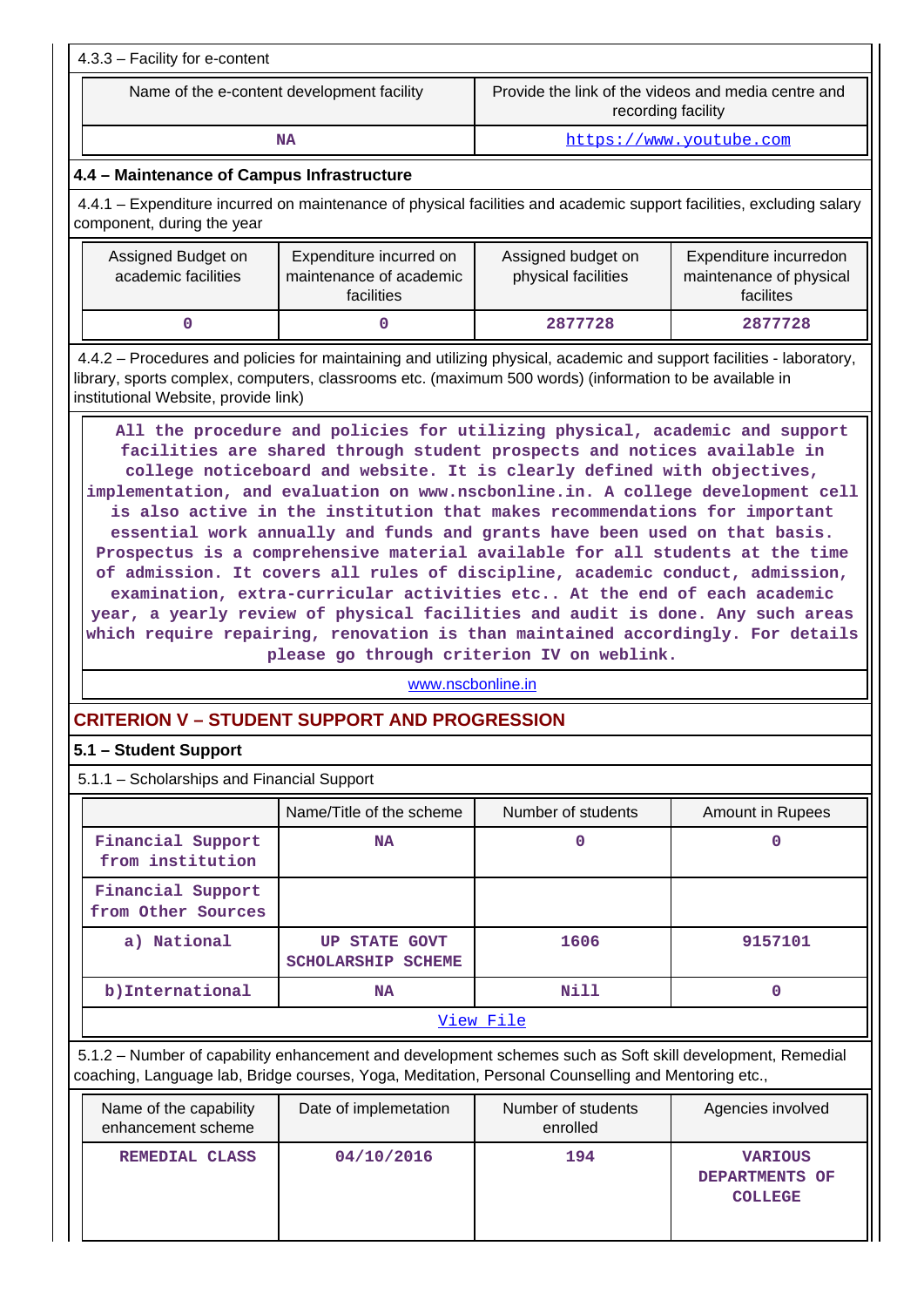| ENGLISH LANGUAGE<br><b>CLASSES</b>                  |                                                                                                      | 05/10/2016                                                                                                     | 81                                                                          |                                                              | DEPARTMENT OF<br><b>ENGLISH</b>                                             |                                                            |  |  |
|-----------------------------------------------------|------------------------------------------------------------------------------------------------------|----------------------------------------------------------------------------------------------------------------|-----------------------------------------------------------------------------|--------------------------------------------------------------|-----------------------------------------------------------------------------|------------------------------------------------------------|--|--|
| <b>SELF DEFENCE</b><br><b>KARATE TRAINING</b>       |                                                                                                      | 19/08/2016                                                                                                     | 24                                                                          |                                                              | <b>VOLUNTEERED BY</b><br><b>BLACK BELT HOLDER</b><br><b>COLLEGE STUDENT</b> |                                                            |  |  |
| <b>SECOND</b><br>INTERNATIONAL YOGA<br><b>DAY</b>   |                                                                                                      | 21/06/2016                                                                                                     | 60                                                                          |                                                              |                                                                             | <b>20 UP BATTALION</b><br>AND RANGERS OF<br><b>COLLEGE</b> |  |  |
|                                                     |                                                                                                      |                                                                                                                | View File                                                                   |                                                              |                                                                             |                                                            |  |  |
| institution during the year                         |                                                                                                      | 5.1.3 - Students benefited by guidance for competitive examinations and career counselling offered by the      |                                                                             |                                                              |                                                                             |                                                            |  |  |
| Year                                                | Name of the<br>scheme                                                                                | Number of<br>benefited<br>students for<br>competitive<br>examination                                           | Number of<br>benefited<br>students by<br>career<br>counseling<br>activities | Number of<br>students who<br>have passedin<br>the comp. exam |                                                                             | Number of<br>studentsp placed                              |  |  |
| 2016                                                | <b>FINANCIAL</b><br><b>PLANNING AND</b><br><b>SEBI</b>                                               | <b>Nill</b>                                                                                                    | 150                                                                         |                                                              | <b>Nill</b>                                                                 | <b>Nill</b>                                                |  |  |
| 2016                                                | <b>FASHIONWOR</b><br><b>KSHOP ON ENT</b><br><b>REPNEURSHIP</b><br><b>CAREER IN</b><br><b>FINANCE</b> | Nill                                                                                                           | 100                                                                         |                                                              | <b>Nill</b>                                                                 | Nill                                                       |  |  |
|                                                     |                                                                                                      |                                                                                                                | View File                                                                   |                                                              |                                                                             |                                                            |  |  |
| harassment and ragging cases during the year        |                                                                                                      | 5.1.4 - Institutional mechanism for transparency, timely redressal of student grievances, Prevention of sexual |                                                                             |                                                              |                                                                             |                                                            |  |  |
| Total grievances received                           |                                                                                                      |                                                                                                                | Number of grievances redressed                                              |                                                              |                                                                             | Avg. number of days for grievance<br>redressal             |  |  |
|                                                     | 7                                                                                                    |                                                                                                                | 7                                                                           | $\overline{2}$                                               |                                                                             |                                                            |  |  |
| 5.2 - Student Progression                           |                                                                                                      |                                                                                                                |                                                                             |                                                              |                                                                             |                                                            |  |  |
| 5.2.1 - Details of campus placement during the year |                                                                                                      |                                                                                                                |                                                                             |                                                              |                                                                             |                                                            |  |  |
|                                                     | On campus                                                                                            |                                                                                                                |                                                                             | Off campus                                                   |                                                                             |                                                            |  |  |
| Nameof<br>organizations<br>visited                  | Number of<br>students<br>participated                                                                | Number of<br>stduents placed                                                                                   | Nameof<br>organizations<br>visited                                          | Number of<br>students<br>participated                        |                                                                             | Number of<br>stduents placed                               |  |  |
| not<br>applicable                                   | <b>Nill</b>                                                                                          | Nill                                                                                                           | <b>NA</b>                                                                   |                                                              | <b>Nill</b>                                                                 | Nill                                                       |  |  |
|                                                     |                                                                                                      |                                                                                                                | No file uploaded.                                                           |                                                              |                                                                             |                                                            |  |  |
|                                                     |                                                                                                      | 5.2.2 - Student progression to higher education in percentage during the year                                  |                                                                             |                                                              |                                                                             |                                                            |  |  |
| Year                                                | Number of<br>students<br>enrolling into<br>higher education                                          | Programme<br>graduated from                                                                                    | Depratment<br>graduated from                                                | Name of<br>institution joined                                |                                                                             | Name of<br>programme<br>admitted to                        |  |  |
| 2017                                                | 4                                                                                                    | <b>B COM AND</b><br><b>BA</b>                                                                                  | <b>COM AND</b><br>в<br><b>BA</b>                                            | OF LUCKNOW                                                   | <b>UNIVERSITY</b>                                                           | <b>MCOM AND</b><br><b>MA</b>                               |  |  |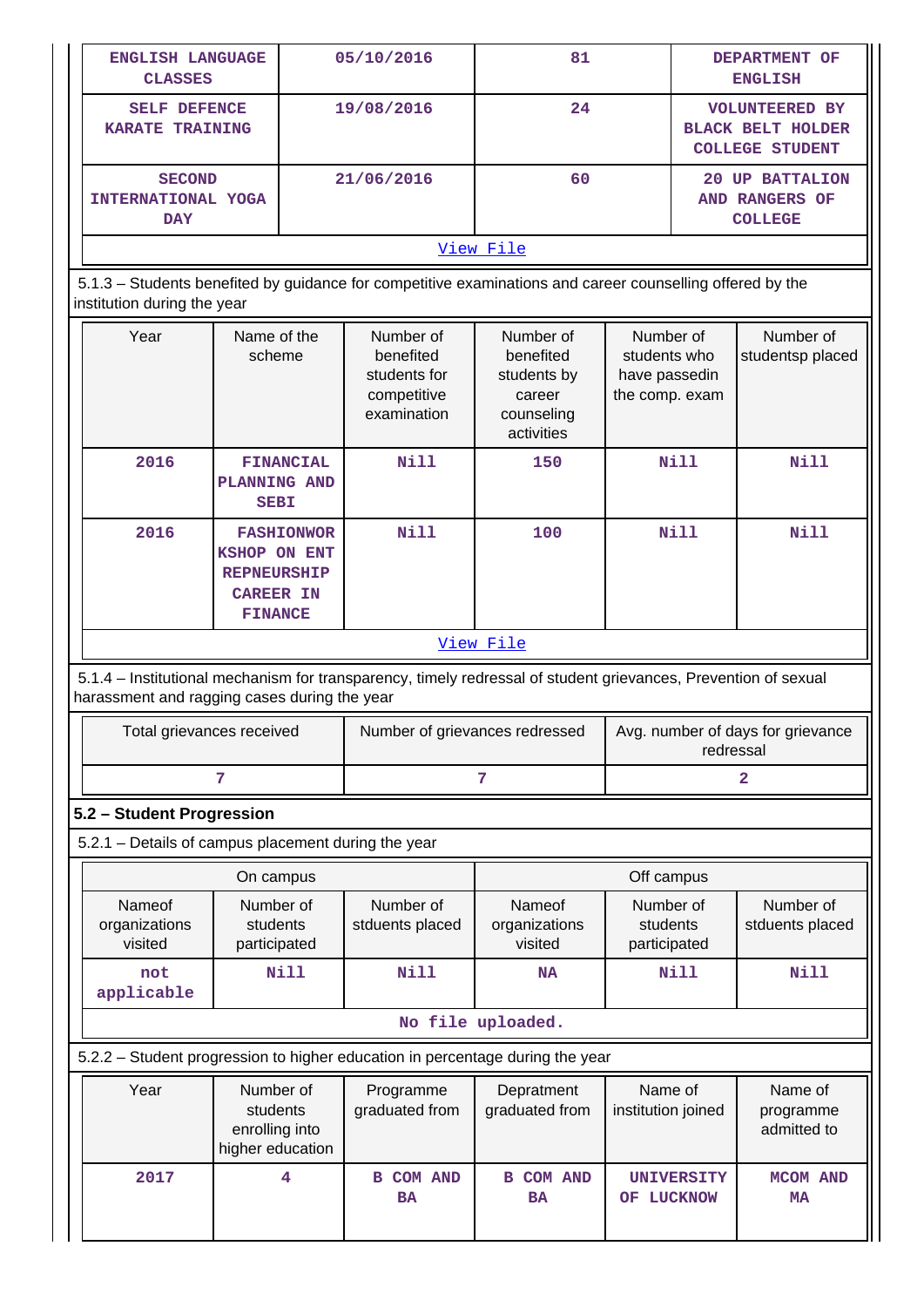| 2017                                                                                                                                                                                   | 3                          | <b>BSC</b>                                                         |                                   |           | <b>BSC</b>                                                        |  | <b>UNIVERSITY</b><br>OF LUCKNOW         | <b>MSC</b>                     |  |
|----------------------------------------------------------------------------------------------------------------------------------------------------------------------------------------|----------------------------|--------------------------------------------------------------------|-----------------------------------|-----------|-------------------------------------------------------------------|--|-----------------------------------------|--------------------------------|--|
| 2017                                                                                                                                                                                   | 8                          | <b>MA</b><br><b>SOCIOLOGY</b><br><b>AND HOME</b><br><b>SCIENCE</b> |                                   |           | <b>MA</b><br><b>SOCIOLOGY</b><br><b>AND</b><br><b>HOMESCIENCE</b> |  | <b>NSCB</b>                             | <b>BEd AND</b><br><b>DE1Ed</b> |  |
| 2017                                                                                                                                                                                   | 12                         | <b>BA</b>                                                          |                                   |           | <b>BA</b>                                                         |  | <b>NSCB</b>                             | MA HOME<br><b>SCIENCE</b>      |  |
| 2017                                                                                                                                                                                   | 23                         | <b>BA</b>                                                          |                                   |           | <b>BA</b>                                                         |  | <b>NSCB</b>                             | <b>MA AIH</b>                  |  |
|                                                                                                                                                                                        |                            |                                                                    | No file uploaded.                 |           |                                                                   |  |                                         |                                |  |
| 5.2.3 - Students qualifying in state/ national/ international level examinations during the year<br>(eg:NET/SET/SLET/GATE/GMAT/CAT/GRE/TOFEL/Civil Services/State Government Services) |                            |                                                                    |                                   |           |                                                                   |  |                                         |                                |  |
|                                                                                                                                                                                        | <b>Items</b>               |                                                                    |                                   |           |                                                                   |  | Number of students selected/ qualifying |                                |  |
|                                                                                                                                                                                        | <b>NET</b>                 |                                                                    |                                   |           |                                                                   |  | 1                                       |                                |  |
|                                                                                                                                                                                        |                            |                                                                    | No file uploaded.                 |           |                                                                   |  |                                         |                                |  |
| 5.2.4 – Sports and cultural activities / competitions organised at the institution level during the year                                                                               |                            |                                                                    |                                   |           |                                                                   |  |                                         |                                |  |
|                                                                                                                                                                                        | Activity                   |                                                                    | Level                             |           |                                                                   |  | <b>Number of Participants</b>           |                                |  |
|                                                                                                                                                                                        |                            | No Data Entered/Not Applicable !!!                                 |                                   |           |                                                                   |  |                                         |                                |  |
|                                                                                                                                                                                        |                            |                                                                    |                                   | View File |                                                                   |  |                                         |                                |  |
| 5.3 - Student Participation and Activities                                                                                                                                             |                            |                                                                    |                                   |           |                                                                   |  |                                         |                                |  |
| 5.3.1 – Number of awards/medals for outstanding performance in sports/cultural activities at national/international<br>level (award for a team event should be counted as one)         |                            |                                                                    |                                   |           |                                                                   |  |                                         |                                |  |
| Year                                                                                                                                                                                   | Name of the<br>award/medal | National/<br>Internaional                                          | Number of<br>awards for<br>Sports |           | Number of<br>awards for<br>Cultural                               |  | Student ID<br>number                    | Name of the<br>student         |  |

| No file uploaded.                                                                                              |
|----------------------------------------------------------------------------------------------------------------|
| $532 -$ Activity of Student Council & representation of students on academic & administrative hodies/committed |

 5.3.2 – Activity of Student Council & representation of students on academic & administrative bodies/committees of the institution (maximum 500 words)

 **2016 NA National Nill Nill NA NA**

 **Each department of college had active departmental student council consisting of student member. The student members were elected by their fellow students by casting their votes in democratic manner. Student Council comprised of President, Vice President, Secretary and departmental council members. Faculty members of the concerned department monitored the functioning of council throughout the session. Departmental council assist in smooth functioning of department and played a vital role in conducting various academic activities and competitions related to the department like quizzes, essay competitions, poster making, extempore etc. All the winner students were felicitated in the annual function of the college. Student council also observed important days like National festivals, Birth/Death Anniversary of important personalities, Aids Day, Human Right Day, Hindi Diwas, Teachers Day etc. Each department conducts departmental council meeting in which the action plan of whole session is discussed. Besides that, there are student members in main committees of college like Proctorial board, cleanliness, environment, cultural to assist in functioning of the committee.**

## **5.4 – Alumni Engagement**

 $\Box$ 

5.4.1 – Whether the institution has registered Alumni Association?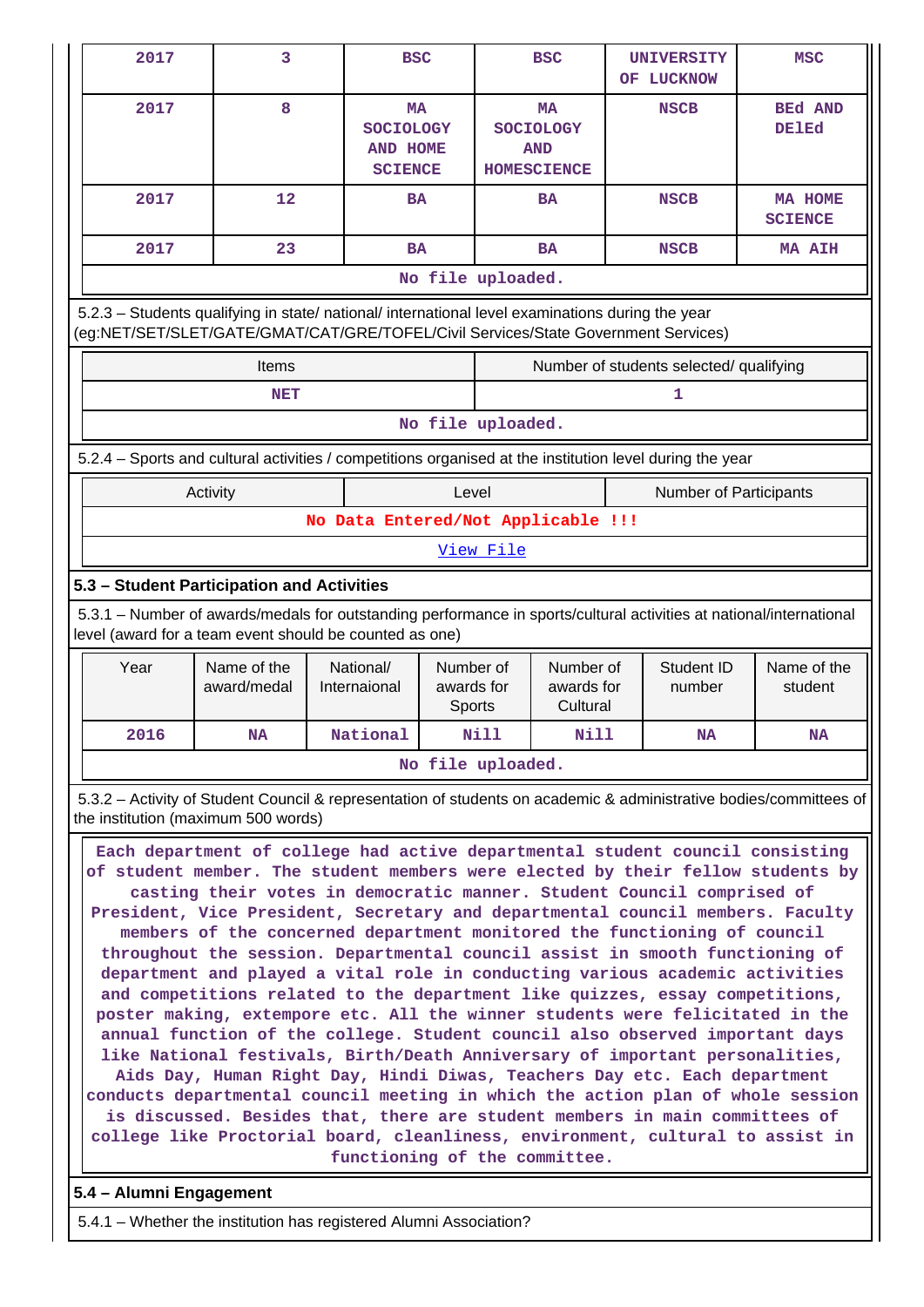**No**

5.4.2 – No. of enrolled Alumni:

**1 38** 

5.4.3 – Alumni contribution during the year (in Rupees) :

**0**

5.4.4 – Meetings/activities organized by Alumni Association :

 **No, College does not have a registered alumni association, but regular Alumni Meet is organized in college campus to celebrate and refresh old relationships and form new ones. The alumni are thrilled to be back in the campus again and interact with the faculty members and principal. They make necessary suggestion for the academic development, infrastructure facilities and extracurricular activities of the college. During Orientation Programme of the College they motivate and guide the present students. All the activities related to alumni meet and meeting minutes have been recorded in a register.**

#### **CRITERION VI – GOVERNANCE, LEADERSHIP AND MANAGEMENT**

**6.1 – Institutional Vision and Leadership**

 6.1.1 – Mention two practices of decentralization and participative management during the last year (maximum 500 words)

 **The college with its vision to create overall development and continual growth of students and enhancement in their level of emotional sensibility for the smooth transmission and mastery in cultural and employable skills and to fulfil its mission to encourage development and expansion of physical and intellectual capabilities, develop disciplinary and humanistic approach in various walks of life , promote cultural values such as art, literature, music and aesthetics, insure sustenance of self-confidence and cognitive intelligence and develop in using proficiency and communication technology in the context of modern era, is being governed by different committees of administration and management, which are empowered to take independent decisions for the betterment of the college as given below. ADMISSION COMMITTEE(U.G.P.G.)., NAAC, IQAC, PROCTORIAL BOARD, ENVIRONMENT COMMITTEE, WOMEN'S CELL, AISHE, EXAMINATION COMMITTEE, NSS, CLEANINESS, PUBLIC INFORMATION COMMITTEE, PURCHASE COMMITTEE, DIRECTION AND DEVELOPMENT, GAMES COMMITTEE, NCC, SCHOLARSHIP COMMITTEE, IGNOU COMMITTEE, INCOME TAX COMMITTEE, ROVERS RANGERS ETC. The head of the college i.e. principal holds meetings with convener of each committee and asks for the work plan to be executed during the session and directs the convener to work according to the plan discussed. Regarding the knowledge upgradation, the principal of the college encourages the faculty members to attend workshops on syllabus revision organized by academic staff colleges of various universities. The academic calendar is planned well in advance by the college for the proper implementation of the curriculum. Curriculum provides a framework for the colleges to execute teaching and learning. For proper implementation of curriculum, a meeting is held with all head of departments to finalize the methods for the effective implementation of the syllabus. A separate meeting is then held in each postgraduate department to finalize the course distribution for the next year. The head of the department then distributes the syllabus as per the expertise of other teachers. Teachers are then required to prepare a teaching plan based on the number of days required for effective implementation of the syllabus. The principal monitors the implementation of the teaching plan as finalized. Almost all the departments have their own departmental library from where students can easily obtain necessary books and journals. Teachers**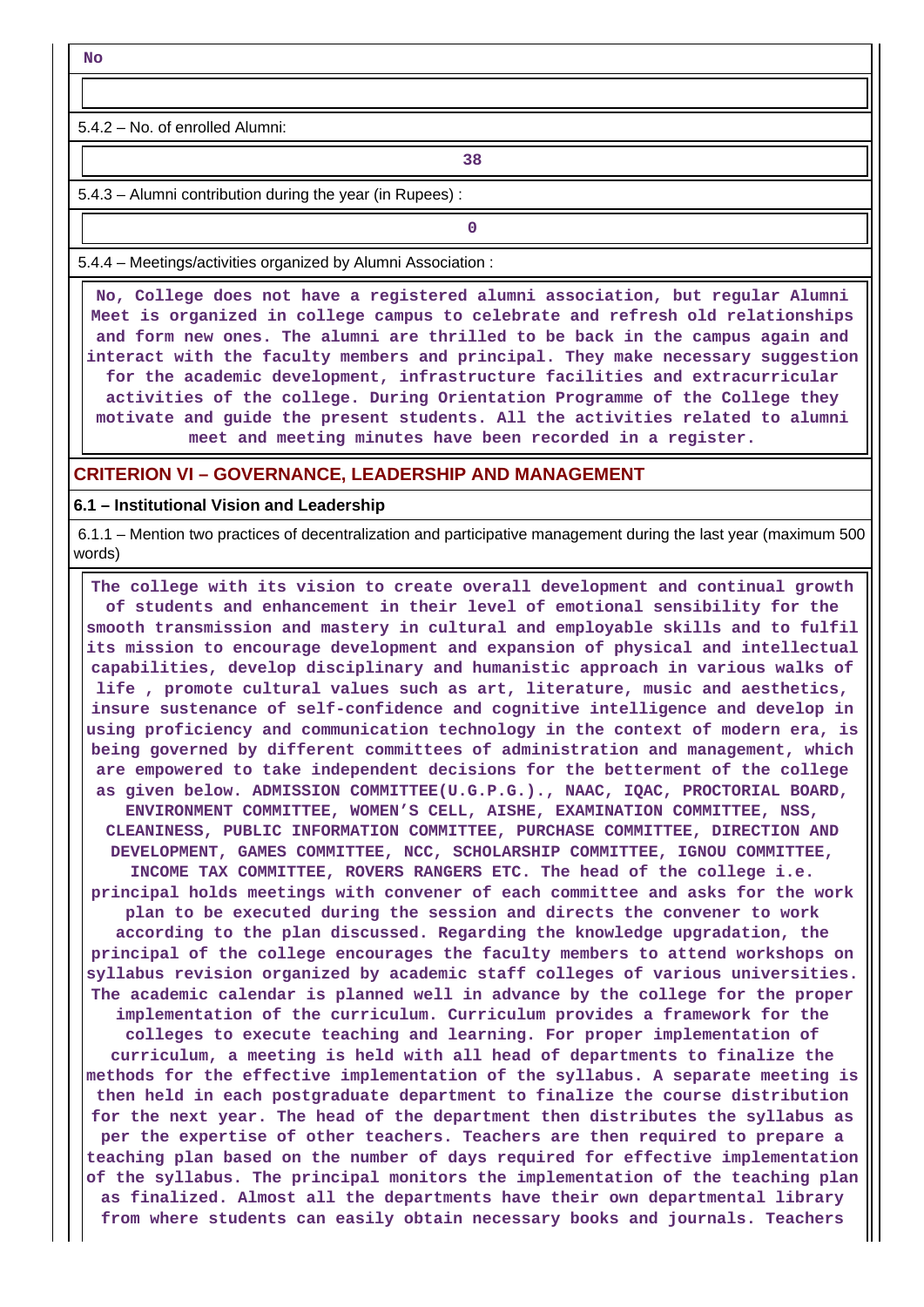**have the liberty to decide their own methodology based on the need of the subject and the learners. B For the participative management of the students various interactive sessions, student seminars, extension lectures, career counselling seminars, cultural activities and practical sessions have been organized in the college with active participation of the students .Each department has departmental council which consists of President, secretary, executive members , class representatives and other office bearers selected for, from and among the students. These departmental councils play a very vital role in maintaining the discipline and decorum as well as planning and organising departmental council activities. Student seminar is another important feature of the participative management which creates awareness, knowledge, confidence in the students to acquire empowerment qualities of leadership.**

6.1.2 – Does the institution have a Management Information System (MIS)?

#### **Partial**

### **6.2 – Strategy Development and Deployment**

6.2.1 – Quality improvement strategies adopted by the institution for each of the following (with in 100 words each):

| <b>Strategy Type</b>   | Details                                                                                                                                                                                                                                                                                                                                                                                                                                                                                                                                                                                                                                                                                                                                                                                                                                                                                                                                                                                                                                                                                                                                                                                                                                                                                                                                                                                                                                                                                         |  |  |
|------------------------|-------------------------------------------------------------------------------------------------------------------------------------------------------------------------------------------------------------------------------------------------------------------------------------------------------------------------------------------------------------------------------------------------------------------------------------------------------------------------------------------------------------------------------------------------------------------------------------------------------------------------------------------------------------------------------------------------------------------------------------------------------------------------------------------------------------------------------------------------------------------------------------------------------------------------------------------------------------------------------------------------------------------------------------------------------------------------------------------------------------------------------------------------------------------------------------------------------------------------------------------------------------------------------------------------------------------------------------------------------------------------------------------------------------------------------------------------------------------------------------------------|--|--|
| Curriculum Development | The college with its vision to create<br>overall development and continual<br>growth of students and enhancement in<br>their level of emotional sensibility<br>for the smooth transmission and mastery<br>in cultural and employable skills and<br>to fulfil its mission to encourage<br>development and expansion of physical<br>and intellectual capabilities, develop<br>disciplinary and humanistic approach in<br>various walks of life, promote<br>cultural values such as art,<br>literature, music and aesthetics,<br>insure sustenance of self-confidence<br>and cognitive intelligence and develop<br>in using proficiency and communication<br>technology in the context of modern<br>era, is being governed by different<br>committees of administration and<br>management, which are empowered to take<br>independent decisions for the<br>betterment of the college as given<br>below. ADMISSION COMMITTEE(U.G.P.G.).,<br>NAAC, IQAC, PROCTORIAL BOARD,<br>ENVIRONMENT COMMITTEE, WOMEN'S CELL,<br>AISHE, EXAMINATION COMMITTEE, NSS,<br>CLEANINESS, PUBLIC INFORMATION<br>COMMITTEE, PURCHASE COMMITTEE,<br>DIRECTION AND DEVELOPMENT, GAMES<br>COMMITTEE, NCC, SCHOLARSHIP COMMITTEE,<br>IGNOU COMMITTEE, INCOME TAX COMMITTEE,<br>ROVERS RANGERS ETC. The head of the<br>college i.e. principal holds meetings<br>with convener of each committee and<br>asks for the work plan to be executed<br>during the session and directs the<br>convener to work according to the plan |  |  |
|                        |                                                                                                                                                                                                                                                                                                                                                                                                                                                                                                                                                                                                                                                                                                                                                                                                                                                                                                                                                                                                                                                                                                                                                                                                                                                                                                                                                                                                                                                                                                 |  |  |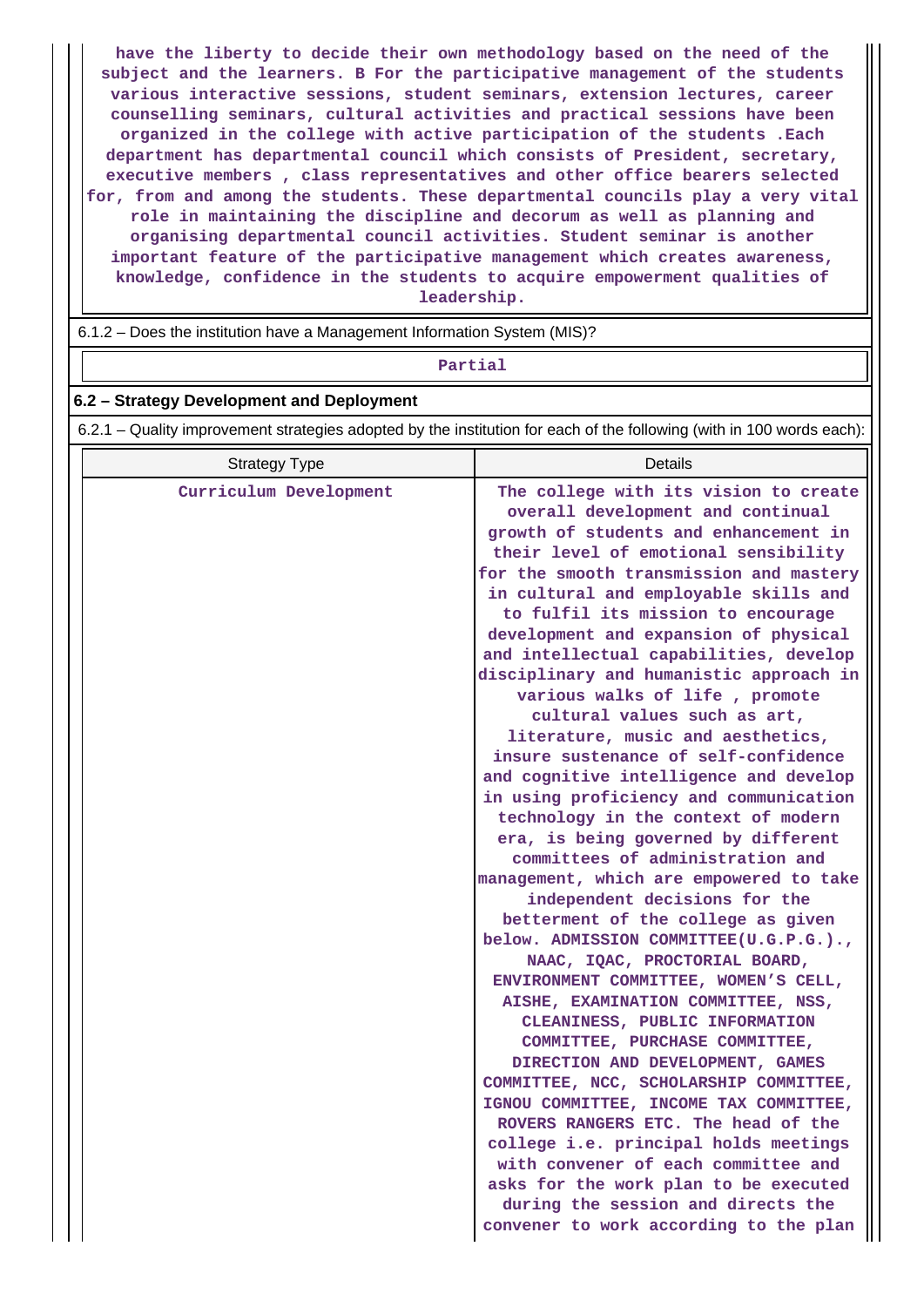**discussed. Regarding the knowledge upgradation, the principal of the college encourages the faculty members to attend workshops on syllabus revision organized by academic staff colleges of various universities. The academic calendar is planned well in advance by the college for the proper implementation of the curriculum. Curriculum provides a framework for the colleges to execute teaching and learning. For proper implementation of curriculum, a meeting is held with all head of departments to finalize the methods for the effective implementation of the syllabus. A separate meeting is then held in each postgraduate department to finalize the course distribution for the next year. The head of the department then distributes the syllabus as per the expertise of other teachers. Teachers are then required to prepare a teaching plan based on the number of days required for effective implementation of the syllabus. The principal monitors the implementation of the teaching plan as finalized. Almost all the departments have their own departmental library from where students can easily obtain necessary books and journals. Teachers have the liberty to decide their own methodology based on the need of the subject and the learners. B For the participative management of the students various interactive sessions, student seminars, extension lectures, career counselling seminars, cultural activities and practical sessions have been organized in the college with active participation of the students .Each department has departmental council which consists of President, secretary, executive members , class representatives and other office bearers selected for, from and among the students. These departmental councils play a very vital role in maintaining the discipline and decorum as well as planning and organising departmental council activities. Student seminar is another important feature of the participative management which creates awareness, knowledge, confidence in the students to acquire empowerment qualities of leadership.**

**Teaching and Learning Apart from regular classroom teaching, use of ICT, extension**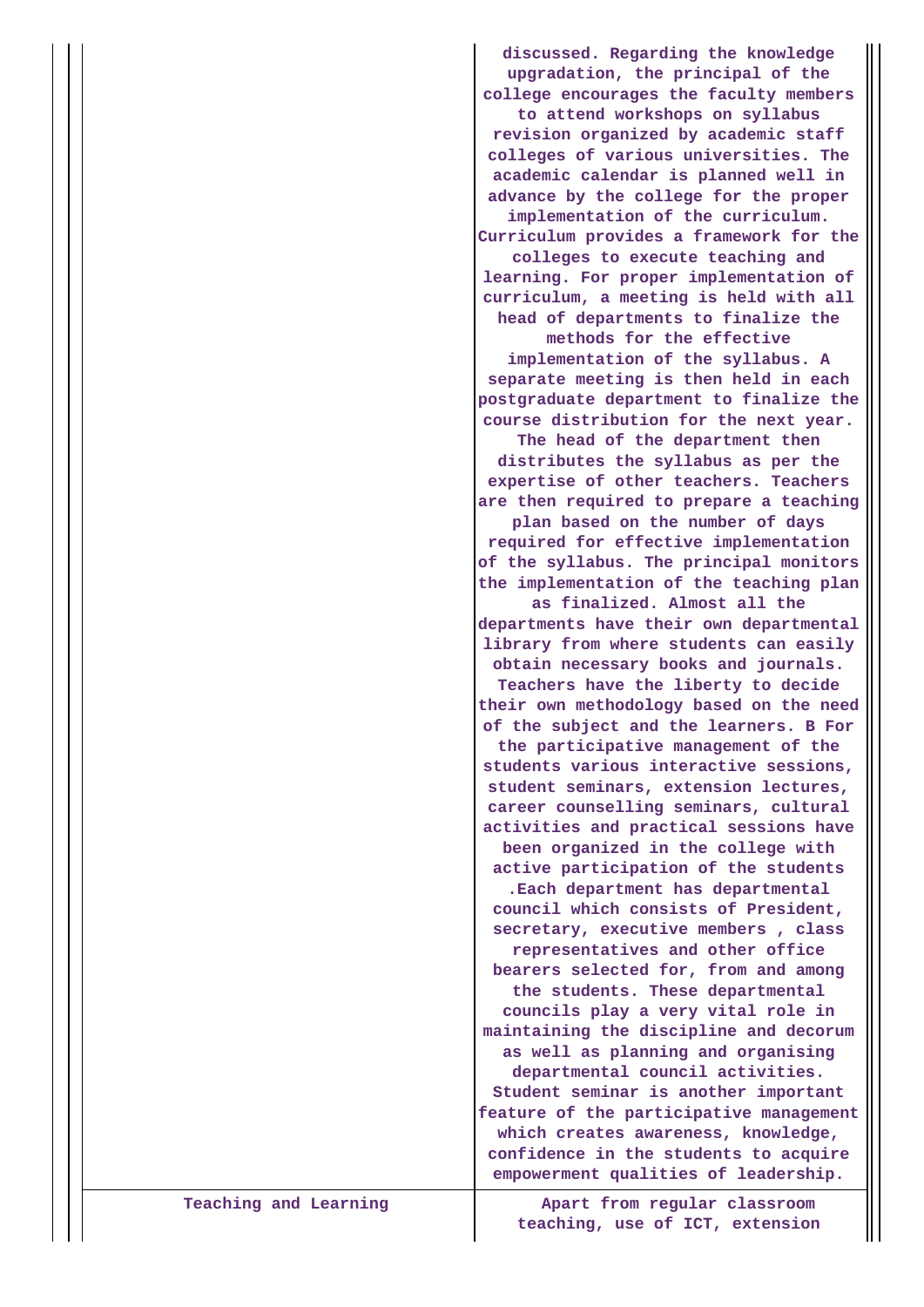|                                                               | activities, seminars, career<br>counselling, creative writing,<br>interactive session, interdisciplinary<br>lectures and invited talk are being<br>organized throughout the year. Various<br>field visits and educational tours for<br>the students have been organised under<br>the leadership and guidance of<br>principal and the faculty members to<br>explore knowledge , develop new skills<br>and career opportunities.                                                                                                                     |
|---------------------------------------------------------------|----------------------------------------------------------------------------------------------------------------------------------------------------------------------------------------------------------------------------------------------------------------------------------------------------------------------------------------------------------------------------------------------------------------------------------------------------------------------------------------------------------------------------------------------------|
| Examination and Evaluation                                    | Class test on regular basis, internal<br>assessment are the features of<br>examination and evaluation of the<br>college Internal flying squad and<br>external flying squad continuously<br>visit and monitor the examination. The<br>teachers are actively engaged in the<br>university paper setting, moderations,<br>evaluation of the copies at graduation<br>and post graduation level at central<br>evaluation cell, University of Lucknow.<br>The marks of internal assessment and<br>practical exams of PG students are<br>uploaded online. |
| Research and Development                                      | (i) Teachers of physics, botany, home<br>science are supervising to Ph.D.<br>scholars. (ii) All teachers are<br>actively engaged in research in their<br>subject, presenting research papers in<br>various national and international<br>conferences etc. (iii) PG dissertation<br>is being carried out in home science<br>department. The teachers are publishing<br>research papers, books and article in<br>various journal of national and<br>international repute.                                                                            |
| Library, ICT and Physical<br>Infrastructure / Instrumentation | (i) Library is partially automated<br>with the membership of Delnet,<br>Inflibnet and N-list. (ii) To promote<br>ICT based teaching and learning K YAN<br>is being used by faculty members. (iii)<br>The physics, chemistry, zoology,<br>botany, Psychology, Home Science,<br>Physical Education and Education<br>departments have various instruments to<br>conduct practical session as per the<br>latest syllabus of Lucknow University.                                                                                                        |
| Human Resource Management                                     | In current session college has 23<br>permanent teaching faculty and 12 non-<br>teaching staff. Principal is the head<br>of the institution and for smooth<br>functioning of college all the powers<br>are decentralized in the form of<br>various committees, and mostly in each<br>committee the senior faculty member has                                                                                                                                                                                                                        |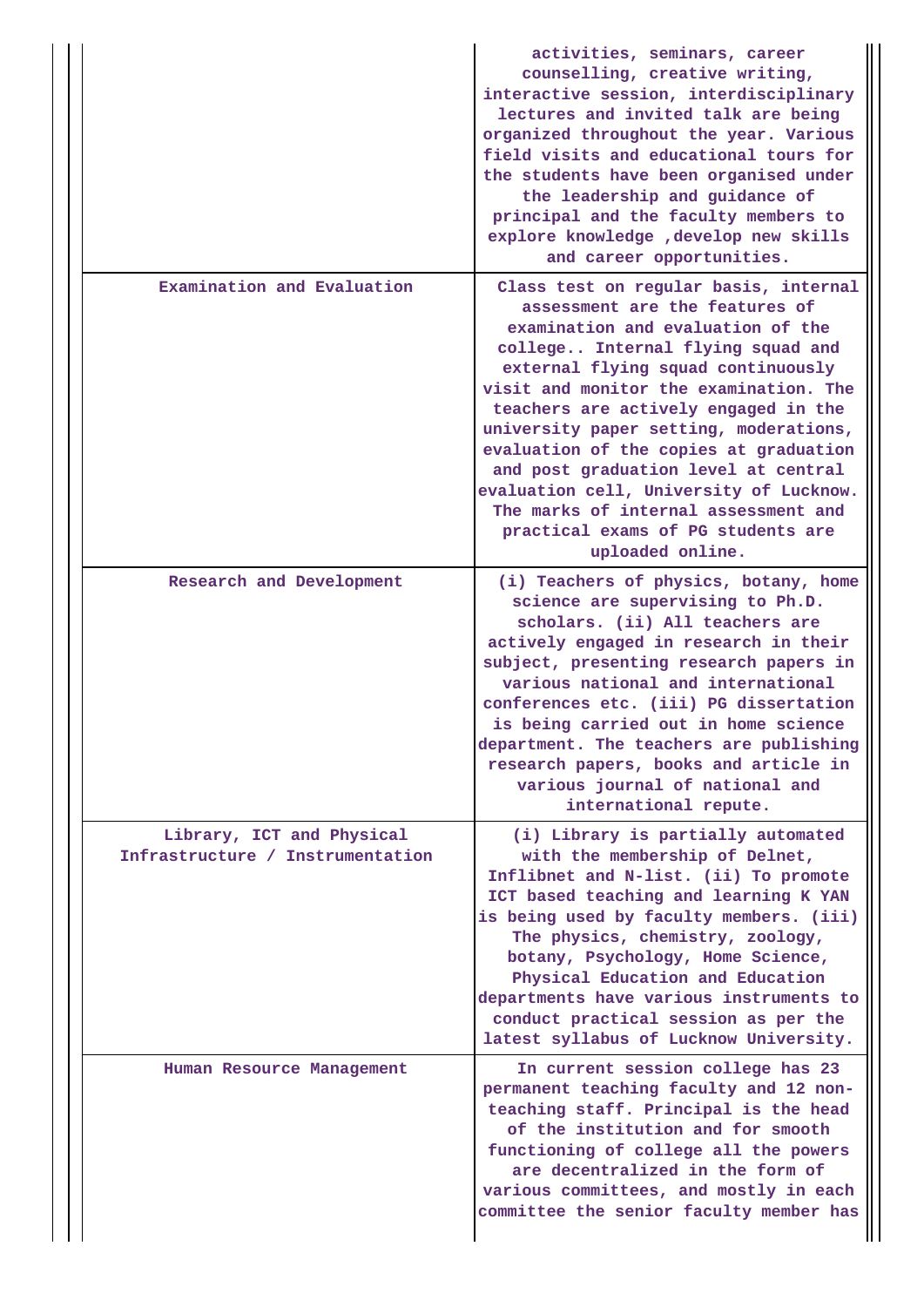|                                      | been appointed as in charge so that all<br>the members of committee work<br>cooperatively under his/her guidance.<br>Each department has its departmental<br>council and its elected representatives<br>who work as bridge between faculty<br>member and students, by bringing all<br>the problems, matters of students in<br>notice of faculty member. College is<br>accessible after 3 pm to all parents in<br>case if they have any issues regarding<br>their child. |
|--------------------------------------|-------------------------------------------------------------------------------------------------------------------------------------------------------------------------------------------------------------------------------------------------------------------------------------------------------------------------------------------------------------------------------------------------------------------------------------------------------------------------|
| Industry Interaction / Collaboration | (i) The College is associated with<br>IGNOU and is running study centre. (ii)<br>College has a study centre of UPRTOU.                                                                                                                                                                                                                                                                                                                                                  |
| Admission of Students                | Admission of undergraduate and post<br>graduate students is done on merit<br>basis through various admission<br>committees and is in accordance with<br>the reservation policies of Government<br>of Uttar Pradesh.                                                                                                                                                                                                                                                     |

6.2.2 – Implementation of e-governance in areas of operations:

| E-governace area         | <b>Details</b>                                                                                                                                                                                                                                                                                                                                                                                                                                                                                                                                                                                                                                   |
|--------------------------|--------------------------------------------------------------------------------------------------------------------------------------------------------------------------------------------------------------------------------------------------------------------------------------------------------------------------------------------------------------------------------------------------------------------------------------------------------------------------------------------------------------------------------------------------------------------------------------------------------------------------------------------------|
| Administration           | Administration of the college is<br>being done through e-Governance with<br>Principal as Head of the Institution.<br>College is well equipped with internet<br>facility and campus is Wi-Fi. Various<br>committees have been formed to assist<br>the Principal for smooth functioning of<br>the administration of the college. The<br>information about different plans,<br>orders and activities is given to<br>faculty and the students through<br>college website , whatsapp groups and<br>email.                                                                                                                                             |
| Planning and Development | infrastructural development through<br>various grants received from centre and<br>state government as well as RUSA.                                                                                                                                                                                                                                                                                                                                                                                                                                                                                                                              |
| Finance and Accounts     | The finance and account of the<br>college is being maintained by office<br>of the college with its office<br>superintendent and supporting staff<br>using computer. The main source of<br>income of the college is the fee<br>collection of the students. The funds<br>so generated have been allocated under<br>different heads like examination fund,<br>student fund, sports fund, library<br>fund, poor girls fund (Nirdhana chhatri<br>Kosh), environment fund and seminar<br>fund etc. The salary of the employees<br>of the college is provided by state<br>government through its Treasury, which<br>is electronically credited to their |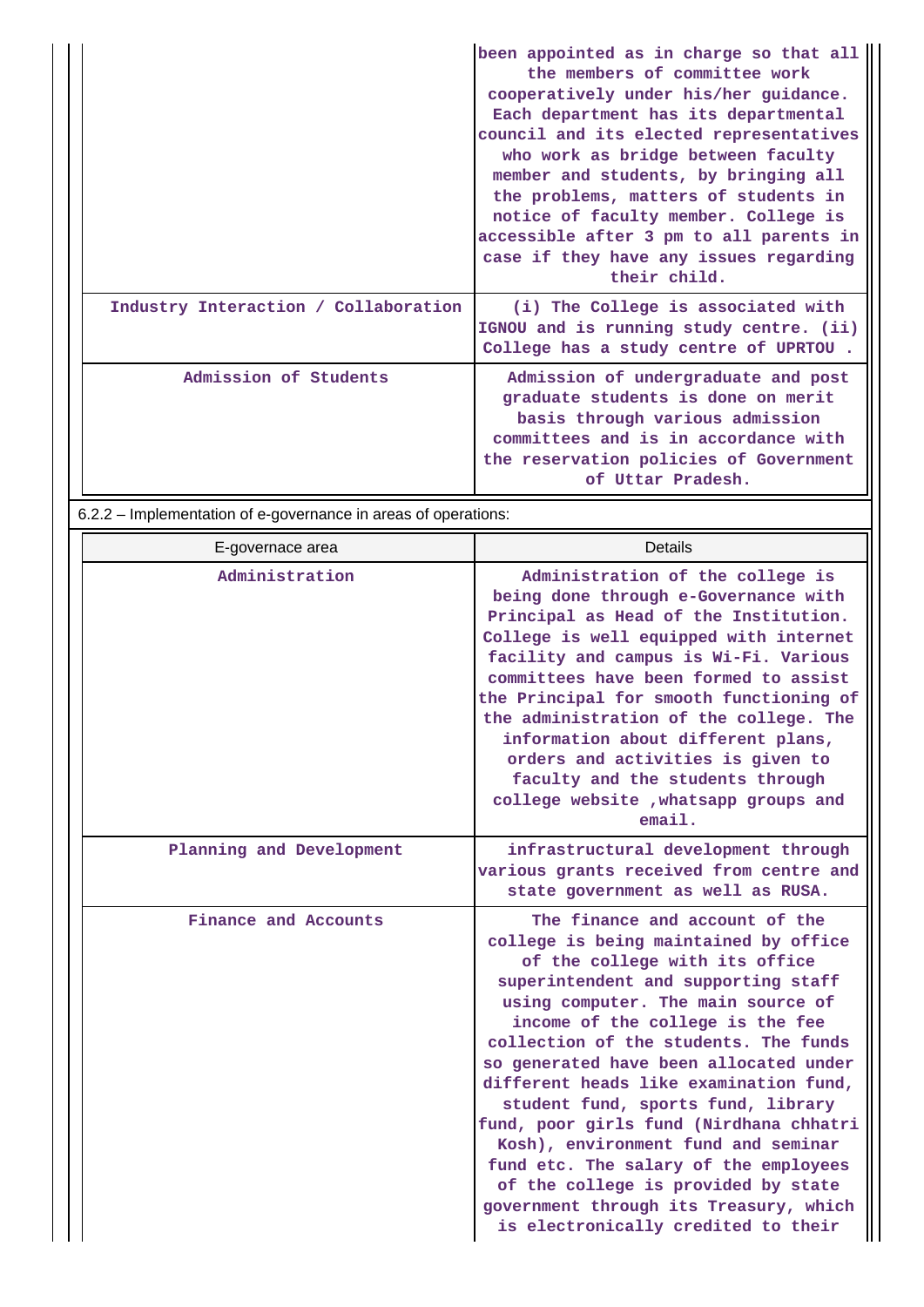|                                      | accounts. The salary statement and the<br>GPF statement of all the employees are<br>available online. Scholarship and fees<br>of students are also collected and                                                                                                                                                                                                                                                                                                                                                                                                                                                                                                                 |
|--------------------------------------|----------------------------------------------------------------------------------------------------------------------------------------------------------------------------------------------------------------------------------------------------------------------------------------------------------------------------------------------------------------------------------------------------------------------------------------------------------------------------------------------------------------------------------------------------------------------------------------------------------------------------------------------------------------------------------|
| Student Admission and Support        | disbursed through online mode.<br>Anti ragging committee, student<br>grievance redressal, career<br>counselling, placement committees have<br>been constituted to support students.<br>Student online portal/website,<br>admission and examination form are<br>being filled online .K YAN is being<br>used for ICT teaching and learning.<br>Various add-on courses are being taught<br>online at IGNOU study centre of the<br>college through e-Gyankosh. The college<br>has study centre of Uttar Pradesh<br>Rajarshi Tandon Open University. The<br>scholarship is being provided by the<br>state government as per rule for which<br>online forms have been submitted by the |
|                                      | students and their scholarship has been<br>credited online in their accounts                                                                                                                                                                                                                                                                                                                                                                                                                                                                                                                                                                                                     |
| Examination                          | Information of the examination is<br>through website of the college. Online<br>submission of examination form by the<br>students is the key factor in the area<br>of e-Governance. The exam schedule and<br>results are being published on<br>university website and the students are<br>able to access these websites in the<br>college through the available internet<br>facility.                                                                                                                                                                                                                                                                                             |
| 6.3 - Faculty Empowerment Strategies |                                                                                                                                                                                                                                                                                                                                                                                                                                                                                                                                                                                                                                                                                  |

## **6.3 – Faculty Empowerment Strategies**

 6.3.1 – Teachers provided with financial support to attend conferences / workshops and towards membership fee of professional bodies during the year

| Year              | Name of Teacher | Name of conference/<br>workshop attended<br>for which financial<br>support provided | Name of the<br>professional body for<br>which membership<br>fee is provided | Amount of support |  |  |
|-------------------|-----------------|-------------------------------------------------------------------------------------|-----------------------------------------------------------------------------|-------------------|--|--|
| 2017              | NA              | <b>NA</b>                                                                           | <b>NA</b>                                                                   | Nill              |  |  |
| No file uploaded. |                 |                                                                                     |                                                                             |                   |  |  |

 6.3.2 – Number of professional development / administrative training programmes organized by the College for teaching and non teaching staff during the year

| Year                               |                   | Title of the<br>professional<br>development<br>programme<br>organised for<br>teaching staff | Title of the<br>administrative<br>training<br>programme<br>organised for<br>non-teaching<br>staff | From date | To Date | Number of<br>participants<br>(Teaching<br>staff) | Number of<br>participants<br>(non-teaching<br>staff) |  |
|------------------------------------|-------------------|---------------------------------------------------------------------------------------------|---------------------------------------------------------------------------------------------------|-----------|---------|--------------------------------------------------|------------------------------------------------------|--|
| No Data Entered/Not Applicable !!! |                   |                                                                                             |                                                                                                   |           |         |                                                  |                                                      |  |
|                                    | No file uploaded. |                                                                                             |                                                                                                   |           |         |                                                  |                                                      |  |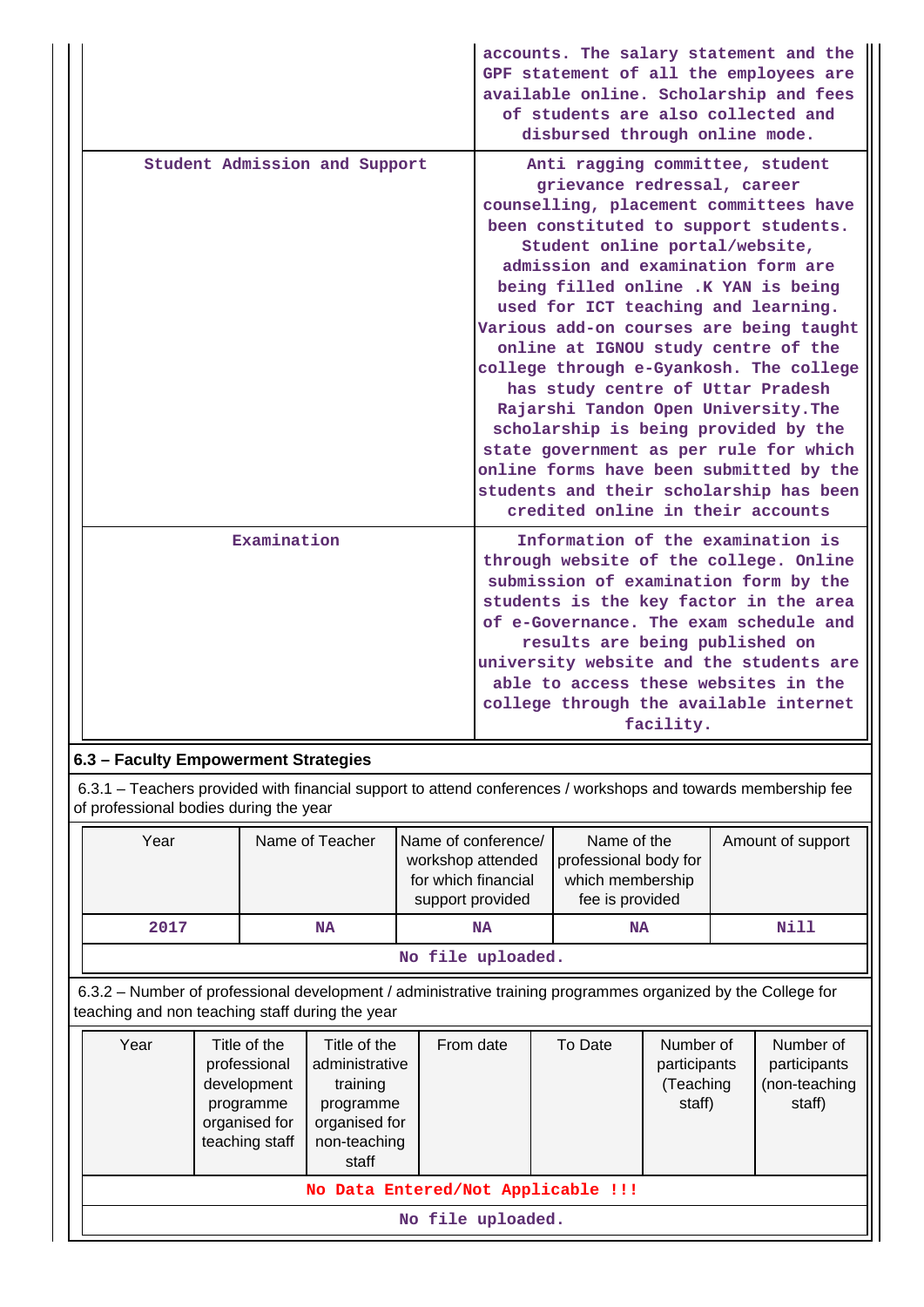6.3.3 – No. of teachers attending professional development programmes, viz., Orientation Programme, Refresher Course, Short Term Course, Faculty Development Programmes during the year

| Title of the<br>professional<br>development<br>programme | Number of teachers<br>who attended | From Date  | To date    | Duration |  |  |
|----------------------------------------------------------|------------------------------------|------------|------------|----------|--|--|
| <b>REFRESHER</b>                                         | 1                                  | 01/01/2016 | 22/01/2016 | 22       |  |  |
| <b>ORIENTATION</b>                                       | 1                                  | 02/08/2016 | 21/08/2016 | 28       |  |  |
| <b>FACULTY</b><br><b>DEVELOPMENT</b><br><b>PROGRAMME</b> | 1                                  | 22/05/2017 | 04/06/2017 | 21       |  |  |
| SHORT TERM<br><b>COURSE</b>                              | 1                                  | 27/03/2017 | 31/03/2017 | 5        |  |  |
| SHORT TERM<br><b>COURSE</b>                              | 1                                  | 03/10/2016 | 08/10/2016 | 5        |  |  |
| <b>FACULTY</b><br><b>DEVELOPMENT</b><br><b>PROGRAMME</b> | 1                                  | 31/03/2017 | 09/04/2017 | 10       |  |  |
| No file uploaded.                                        |                                    |            |            |          |  |  |

6.3.4 – Faculty and Staff recruitment (no. for permanent recruitment):

|           | Teaching  | Non-teaching |                  |  |
|-----------|-----------|--------------|------------------|--|
| Permanent | Full Time | Permanent    | <b>Full Time</b> |  |
| Nill      | Nill      | Nill         | Nill             |  |

### 6.3.5 – Welfare schemes for

| Teaching                                                                                                                                                                                                                                                                                                                                                 | Non-teaching                                                                                                                                                                               | <b>Students</b>                                                                                                                                                                                            |
|----------------------------------------------------------------------------------------------------------------------------------------------------------------------------------------------------------------------------------------------------------------------------------------------------------------------------------------------------------|--------------------------------------------------------------------------------------------------------------------------------------------------------------------------------------------|------------------------------------------------------------------------------------------------------------------------------------------------------------------------------------------------------------|
| The loan facility,<br>permanent withdrawl from<br>the G.P.F is available<br>for the teaching staff.<br>Medical leave, maternity<br>leave and Child care<br>leave are given to<br>teaching staff. Medical<br>reimbursement and study/<br>duty leave is provided to<br>attend workshps<br>, seminars, orientation<br>course, refresher courses<br>and FDP. | The loan facility,<br>permanent withdrawl from<br>the G.P.F, Medical leave<br>, maternity leave and<br>Child care leave are<br>, Earn leave is available<br>for the non teaching<br>staff. | Scholarship for<br>economically poor<br>students is provided<br>through state government<br>as well as the college.<br>Remedial classes have<br>been organised to support<br>weak student in<br>education. |

## **6.4 – Financial Management and Resource Mobilization**

6.4.1 – Institution conducts internal and external financial audits regularly (with in 100 words each)

 **Internal audit of the institution is done by various committees of the college and external audit by the team appointed by Auditor General of India. The statement of the utilisation certificate for the grants received under rastriya uchhtar shiksha abhiyan has been sent to Director RUSA and Director ,Higher Education Allahabad . The internal audit of the fee received from students and transferred to different heads/ accounts has been done by the committee formed at college level. internal audit of the institution is done by various committees of the college and external audit by the team appointed by Auditor**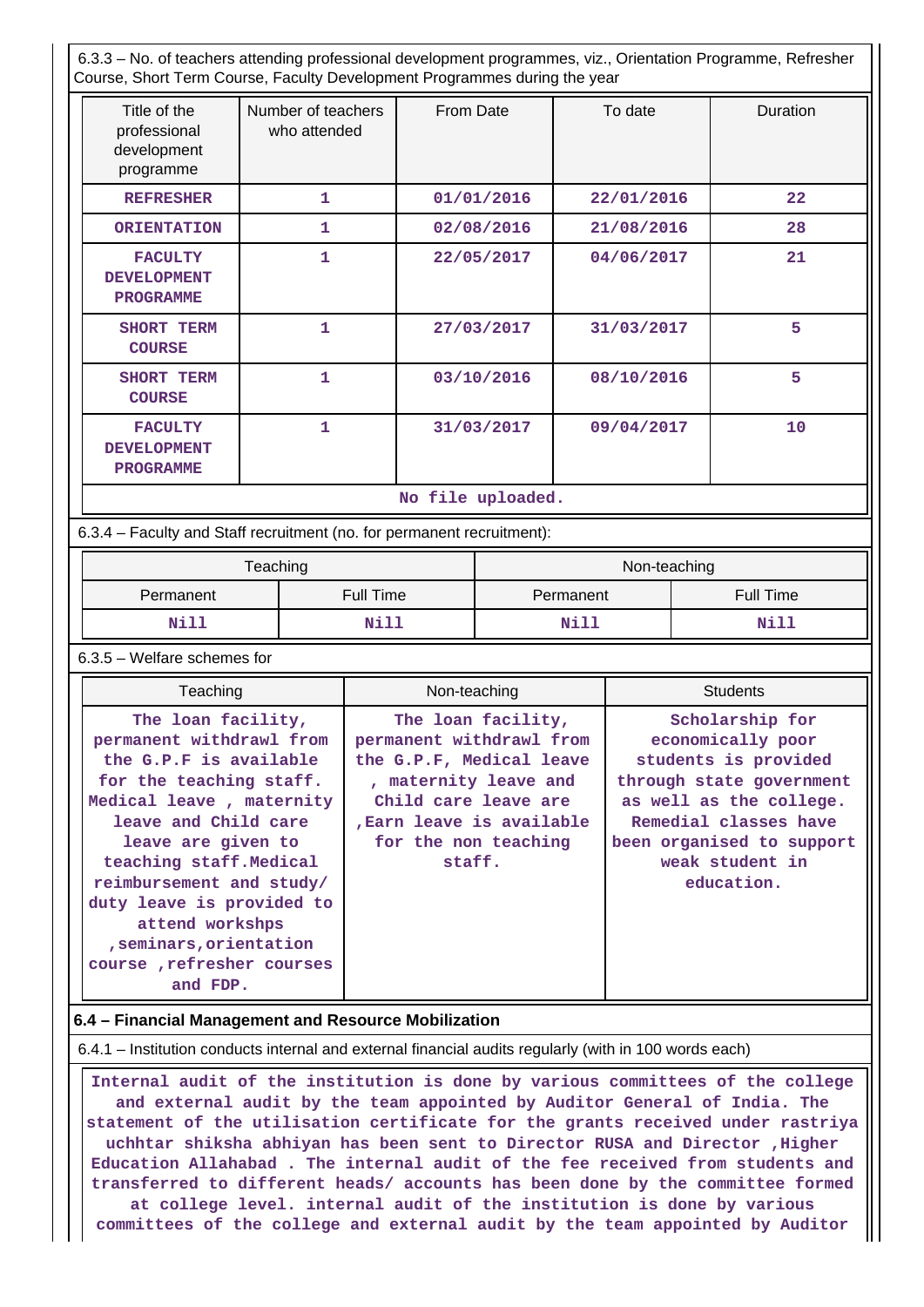**General of India. The statement of the utilisation certificate for the grants received under rastriya uchhtar shiksha abhiyan has been sent to Director RUSA and Director ,Higher Education Allahabad . The internal audit of the fee received from students and transferred to different heads/ accounts has been done by the committee formed at college level.**

| 6.4.2 - Funds / Grants received from management, non-government bodies, individuals, philanthropies during the<br>year(not covered in Criterion III)                                                                                                                                                                                                                                                                    |                                        |                                                                                                                                                                                                      |                   |  |          |                                                                                                                           |
|-------------------------------------------------------------------------------------------------------------------------------------------------------------------------------------------------------------------------------------------------------------------------------------------------------------------------------------------------------------------------------------------------------------------------|----------------------------------------|------------------------------------------------------------------------------------------------------------------------------------------------------------------------------------------------------|-------------------|--|----------|---------------------------------------------------------------------------------------------------------------------------|
| Funds/ Grnats received in Rs.<br>Name of the non government<br>funding agencies /individuals                                                                                                                                                                                                                                                                                                                            |                                        |                                                                                                                                                                                                      |                   |  |          | Purpose                                                                                                                   |
| <b>NA</b>                                                                                                                                                                                                                                                                                                                                                                                                               |                                        |                                                                                                                                                                                                      | $\mathbf 0$       |  |          | <b>NA</b>                                                                                                                 |
|                                                                                                                                                                                                                                                                                                                                                                                                                         |                                        |                                                                                                                                                                                                      | No file uploaded. |  |          |                                                                                                                           |
| 6.4.3 - Total corpus fund generated                                                                                                                                                                                                                                                                                                                                                                                     |                                        |                                                                                                                                                                                                      |                   |  |          |                                                                                                                           |
|                                                                                                                                                                                                                                                                                                                                                                                                                         |                                        | 0                                                                                                                                                                                                    |                   |  |          |                                                                                                                           |
| 6.5 - Internal Quality Assurance System                                                                                                                                                                                                                                                                                                                                                                                 |                                        |                                                                                                                                                                                                      |                   |  |          |                                                                                                                           |
| 6.5.1 - Whether Academic and Administrative Audit (AAA) has been done?                                                                                                                                                                                                                                                                                                                                                  |                                        |                                                                                                                                                                                                      |                   |  |          |                                                                                                                           |
| <b>Audit Type</b>                                                                                                                                                                                                                                                                                                                                                                                                       |                                        | External                                                                                                                                                                                             |                   |  | Internal |                                                                                                                           |
|                                                                                                                                                                                                                                                                                                                                                                                                                         | Yes/No                                 | Agency                                                                                                                                                                                               |                   |  | Yes/No   | Authority                                                                                                                 |
| Academic                                                                                                                                                                                                                                                                                                                                                                                                                | <b>No</b>                              |                                                                                                                                                                                                      | N11               |  | Yes      | <b>IQAC</b>                                                                                                               |
| Administrative                                                                                                                                                                                                                                                                                                                                                                                                          | <b>No</b>                              | <b>OFFICE</b>                                                                                                                                                                                        | AG UP AND DE      |  | Yes      | <b>HEAD OF</b><br><b>INSTITUTION IN</b><br><b>ASSISSTANCE</b><br>WITH PHYSICAL<br><b>VERIFICATION</b><br><b>COMMITTEE</b> |
| 6.5.2 - Activities and support from the Parent - Teacher Association (at least three)                                                                                                                                                                                                                                                                                                                                   |                                        |                                                                                                                                                                                                      |                   |  |          |                                                                                                                           |
| (i) Parent Teacher association works for the interaction between teacher and<br>parent for the betterment of the students. (ii) Suggestions obtained from the                                                                                                                                                                                                                                                           |                                        | parents are implemented for the welfare of the students. (iii) The parent<br>teacher association promotes the meeting of the parents to the respective<br>subject teachers in case of any grievance. |                   |  |          |                                                                                                                           |
| 6.5.3 – Development programmes for support staff (at least three)                                                                                                                                                                                                                                                                                                                                                       |                                        |                                                                                                                                                                                                      |                   |  |          |                                                                                                                           |
| The support staff has been trained to operate computers, Photostat Machine,<br>projectors etc. Banking professionals were invited in college to for making<br>them aware about better investment plans for their future. During sports<br>function, national festivals, and other cultural events support staff was<br>motivated to participate and their participation is duly rewarded by Head of<br>the Institution. |                                        |                                                                                                                                                                                                      |                   |  |          |                                                                                                                           |
| 6.5.4 – Post Accreditation initiative(s) (mention at least three)                                                                                                                                                                                                                                                                                                                                                       |                                        |                                                                                                                                                                                                      |                   |  |          |                                                                                                                           |
| Institution pursued again to higher education department for creating more<br>posts for teaching and non- teaching staff in the college. More awareness<br>programmes on evironment were conducted in the college. istitution again<br>applied UGC to get included under 12B of UGC act 1956.                                                                                                                           |                                        |                                                                                                                                                                                                      |                   |  |          |                                                                                                                           |
| 6.5.5 - Internal Quality Assurance System Details                                                                                                                                                                                                                                                                                                                                                                       |                                        |                                                                                                                                                                                                      |                   |  |          |                                                                                                                           |
|                                                                                                                                                                                                                                                                                                                                                                                                                         | a) Submission of Data for AISHE portal |                                                                                                                                                                                                      |                   |  | Yes      |                                                                                                                           |
| b) Participation in NIRF<br>No                                                                                                                                                                                                                                                                                                                                                                                          |                                        |                                                                                                                                                                                                      |                   |  |          |                                                                                                                           |

II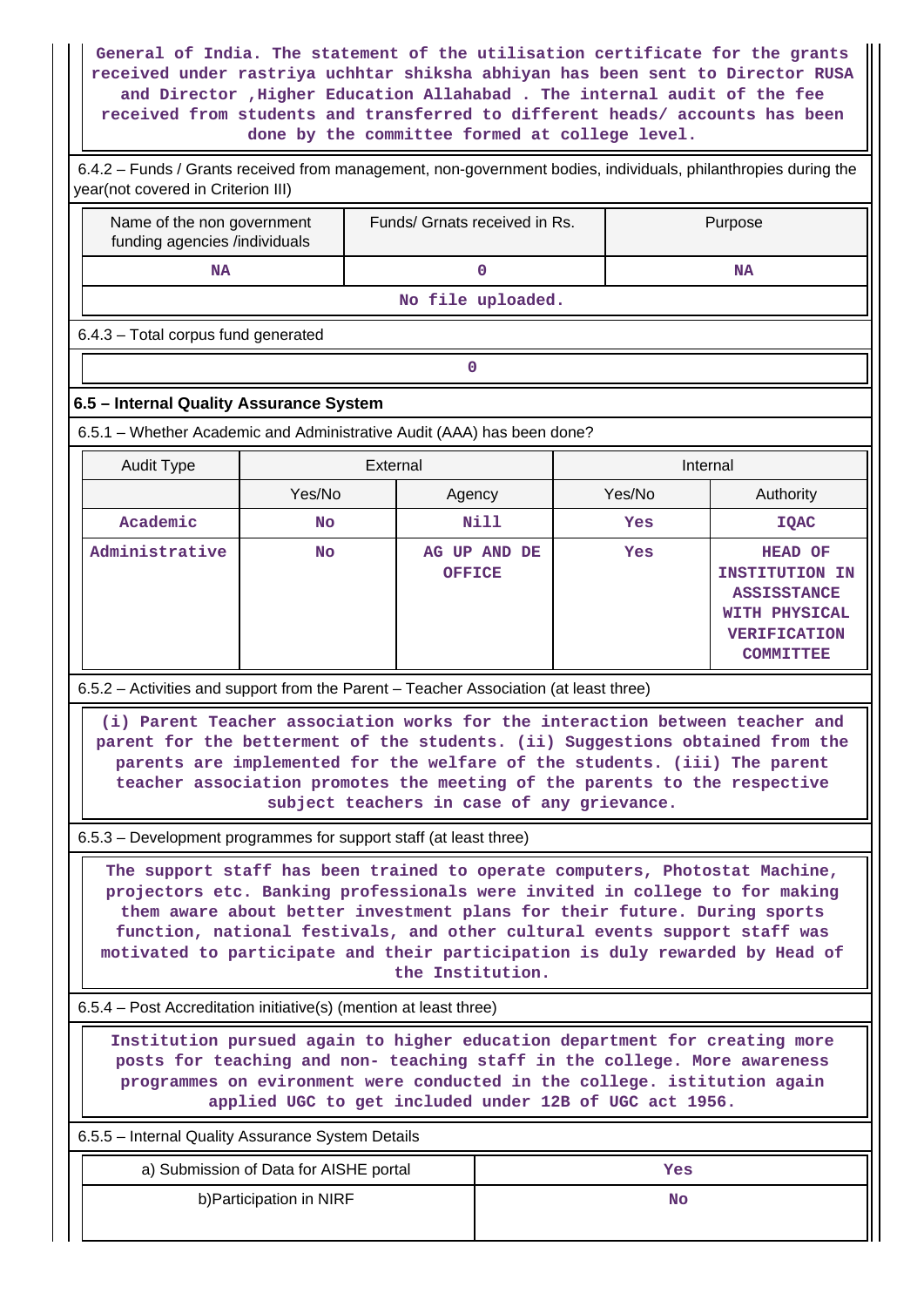| c)ISO certification                                                                                                                                                                                                                                                                                                                                                                                                  |                                                                  | <b>No</b>                  |                      |                                                                                       |                           |  |  |  |
|----------------------------------------------------------------------------------------------------------------------------------------------------------------------------------------------------------------------------------------------------------------------------------------------------------------------------------------------------------------------------------------------------------------------|------------------------------------------------------------------|----------------------------|----------------------|---------------------------------------------------------------------------------------|---------------------------|--|--|--|
| d)NBA or any other quality audit                                                                                                                                                                                                                                                                                                                                                                                     |                                                                  |                            | No                   |                                                                                       |                           |  |  |  |
|                                                                                                                                                                                                                                                                                                                                                                                                                      | 6.5.6 - Number of Quality Initiatives undertaken during the year |                            |                      |                                                                                       |                           |  |  |  |
| Year                                                                                                                                                                                                                                                                                                                                                                                                                 | Name of quality<br>initiative by IQAC                            | Date of<br>conducting IQAC | <b>Duration From</b> | <b>Duration To</b>                                                                    | Number of<br>participants |  |  |  |
|                                                                                                                                                                                                                                                                                                                                                                                                                      | No Data Entered/Not Applicable !!!                               |                            |                      |                                                                                       |                           |  |  |  |
|                                                                                                                                                                                                                                                                                                                                                                                                                      |                                                                  |                            | No file uploaded.    |                                                                                       |                           |  |  |  |
| <b>CRITERION VII – INSTITUTIONAL VALUES AND BEST PRACTICES</b>                                                                                                                                                                                                                                                                                                                                                       |                                                                  |                            |                      |                                                                                       |                           |  |  |  |
| 7.1 - Institutional Values and Social Responsibilities                                                                                                                                                                                                                                                                                                                                                               |                                                                  |                            |                      |                                                                                       |                           |  |  |  |
| 7.1.1 – Gender Equity (Number of gender equity promotion programmes organized by the institution during the<br>year)                                                                                                                                                                                                                                                                                                 |                                                                  |                            |                      |                                                                                       |                           |  |  |  |
| Title of the<br>programme                                                                                                                                                                                                                                                                                                                                                                                            | Period from                                                      |                            | Period To            |                                                                                       | Number of Participants    |  |  |  |
|                                                                                                                                                                                                                                                                                                                                                                                                                      |                                                                  |                            |                      | Female                                                                                | Male                      |  |  |  |
| <b>WOMEN</b><br><b>EMPOWERMENT</b><br><b>WORKSHOP</b>                                                                                                                                                                                                                                                                                                                                                                | 17/10/2016                                                       |                            | 17/10/2016           | 100                                                                                   | <b>Nill</b>               |  |  |  |
| <b>ESSAY</b><br>1090                                                                                                                                                                                                                                                                                                                                                                                                 | 08/11/2016<br><b>COMPETITION ON</b><br><b>WOMEN SECURITY</b>     |                            | 08/11/2016           | 50                                                                                    | <b>Nill</b>               |  |  |  |
| <b>EXTENSION</b><br><b>LECTURE ON</b><br><b>HEALTHY FOOD</b><br>FOR WOMEN                                                                                                                                                                                                                                                                                                                                            | 16/12/2016                                                       |                            | 16/12/2016           | 82                                                                                    | <b>Nill</b>               |  |  |  |
| <b>POSTER</b><br><b>VIOLENCE</b><br><b>AGAINGT WOMEN</b>                                                                                                                                                                                                                                                                                                                                                             | 16/01/2017<br><b>COMPETITION ON</b>                              |                            | 16/01/2017           | 150                                                                                   | Nill                      |  |  |  |
| 60<br>Nill<br>08/03/2017<br>08/03/2017<br><b>GENDER BUDGET</b><br><b>GENDER</b><br><b>SENSITISATION</b><br><b>LECTURES ON</b><br><b>INTERNATIONAL</b><br><b>WOMENS DAY</b>                                                                                                                                                                                                                                           |                                                                  |                            |                      |                                                                                       |                           |  |  |  |
| 7.1.2 - Environmental Consciousness and Sustainability/Alternate Energy initiatives such as:                                                                                                                                                                                                                                                                                                                         |                                                                  |                            |                      |                                                                                       |                           |  |  |  |
|                                                                                                                                                                                                                                                                                                                                                                                                                      |                                                                  |                            |                      | Percentage of power requirement of the University met by the renewable energy sources |                           |  |  |  |
| Environmental Consciousness there to a large extent. Many activities conducted<br>for its awareness at college level and by the departments also. There is a very<br>active environment committee in the college which maintains the environment of<br>the college through Quiz, Rangoli, Poster, Slogan, Essay, Debate competitions<br>on it and it maintains a 'Subhash Vatika' in college especially dedicated to |                                                                  |                            |                      |                                                                                       |                           |  |  |  |

**it. This committee receives funds also from the college so as to secure the necessities for its maintenance. There are two units of N.S.S. and N.C.C. and Rovers and Rangers in our college. Its members regularly do tree/saplings**

**plantations in the college and conduct cleanliness drives. Solar Energy Source is being tried to be installed in our college as an alternative and renewable energy source. Papers of it are attached with this (Solar Silicon Energy – of 16 lakh estimate). And through LED lighting, 10 KW of light requirement of the**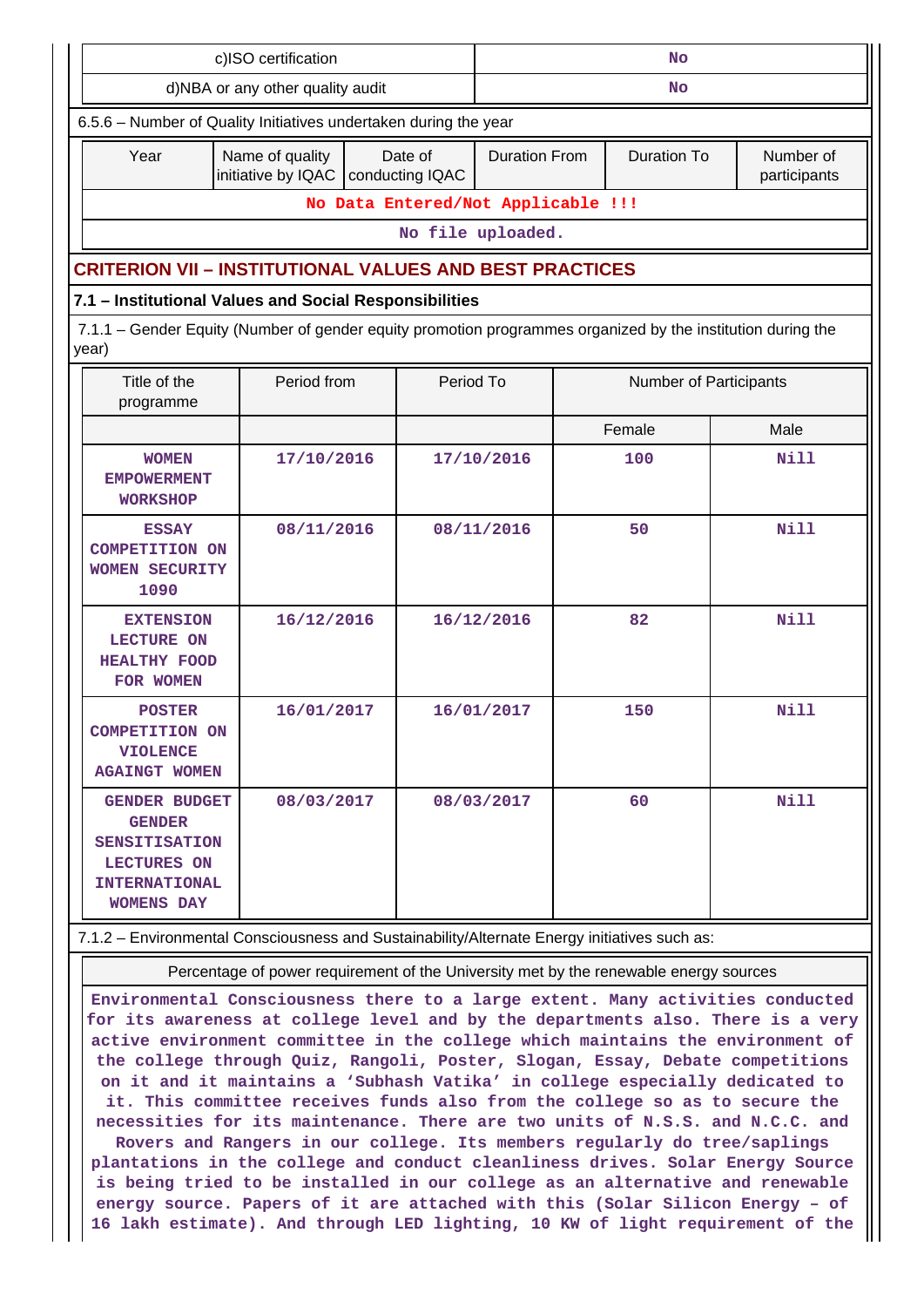|                                                                                                                                                                                                                                    |                                                                                             |                                                                                                   |            |                     | college is sought to be met.       |                                                                                                                                                                                                                                                                                                                                                                                                                                                                                                                                                                |                          |                            |                                                     |  |
|------------------------------------------------------------------------------------------------------------------------------------------------------------------------------------------------------------------------------------|---------------------------------------------------------------------------------------------|---------------------------------------------------------------------------------------------------|------------|---------------------|------------------------------------|----------------------------------------------------------------------------------------------------------------------------------------------------------------------------------------------------------------------------------------------------------------------------------------------------------------------------------------------------------------------------------------------------------------------------------------------------------------------------------------------------------------------------------------------------------------|--------------------------|----------------------------|-----------------------------------------------------|--|
| 7.1.3 - Differently abled (Divyangjan) friendliness                                                                                                                                                                                |                                                                                             |                                                                                                   |            |                     |                                    |                                                                                                                                                                                                                                                                                                                                                                                                                                                                                                                                                                |                          |                            |                                                     |  |
|                                                                                                                                                                                                                                    | Item facilities                                                                             |                                                                                                   | Yes/No     |                     |                                    | Number of beneficiaries                                                                                                                                                                                                                                                                                                                                                                                                                                                                                                                                        |                          |                            |                                                     |  |
| Physical facilities                                                                                                                                                                                                                |                                                                                             |                                                                                                   | <b>No</b>  |                     |                                    | <b>Nill</b>                                                                                                                                                                                                                                                                                                                                                                                                                                                                                                                                                    |                          |                            |                                                     |  |
|                                                                                                                                                                                                                                    | Provision for lift                                                                          |                                                                                                   | <b>No</b>  |                     |                                    | <b>Nill</b>                                                                                                                                                                                                                                                                                                                                                                                                                                                                                                                                                    |                          |                            |                                                     |  |
|                                                                                                                                                                                                                                    | Ramp/Rails                                                                                  |                                                                                                   | Yes        |                     |                                    | $\overline{3}$                                                                                                                                                                                                                                                                                                                                                                                                                                                                                                                                                 |                          |                            |                                                     |  |
|                                                                                                                                                                                                                                    | <b>Braille</b><br>Software/facilities                                                       |                                                                                                   |            | <b>No</b>           |                                    |                                                                                                                                                                                                                                                                                                                                                                                                                                                                                                                                                                | <b>Nill</b>              |                            |                                                     |  |
| <b>Rest Rooms</b>                                                                                                                                                                                                                  |                                                                                             |                                                                                                   | Yes        |                     |                                    | $\overline{3}$                                                                                                                                                                                                                                                                                                                                                                                                                                                                                                                                                 |                          |                            |                                                     |  |
|                                                                                                                                                                                                                                    | Scribes for examination                                                                     |                                                                                                   |            | <b>No</b>           |                                    |                                                                                                                                                                                                                                                                                                                                                                                                                                                                                                                                                                | Nill                     |                            |                                                     |  |
| Special skill<br>development for<br>differently abled<br>students                                                                                                                                                                  |                                                                                             |                                                                                                   | <b>No</b>  |                     |                                    | <b>Nill</b>                                                                                                                                                                                                                                                                                                                                                                                                                                                                                                                                                    |                          |                            |                                                     |  |
| Any other similar<br>facility                                                                                                                                                                                                      |                                                                                             |                                                                                                   | <b>No</b>  |                     |                                    | <b>Nill</b>                                                                                                                                                                                                                                                                                                                                                                                                                                                                                                                                                    |                          |                            |                                                     |  |
| 7.1.4 - Inclusion and Situatedness                                                                                                                                                                                                 |                                                                                             |                                                                                                   |            |                     |                                    |                                                                                                                                                                                                                                                                                                                                                                                                                                                                                                                                                                |                          |                            |                                                     |  |
| Year                                                                                                                                                                                                                               | Number of<br>initiatives to<br>address<br>locational<br>advantages<br>and disadva<br>ntages | Number of<br>initiatives<br>taken to<br>engage with<br>and<br>contribute to<br>local<br>community |            | Date                | Duration                           |                                                                                                                                                                                                                                                                                                                                                                                                                                                                                                                                                                | Name of<br>initiative    | <b>Issues</b><br>addressed | Number of<br>participating<br>students<br>and staff |  |
|                                                                                                                                                                                                                                    |                                                                                             |                                                                                                   |            |                     | No Data Entered/Not Applicable !!! |                                                                                                                                                                                                                                                                                                                                                                                                                                                                                                                                                                |                          |                            |                                                     |  |
|                                                                                                                                                                                                                                    |                                                                                             |                                                                                                   |            |                     | View File                          |                                                                                                                                                                                                                                                                                                                                                                                                                                                                                                                                                                |                          |                            |                                                     |  |
| 7.1.5 - Human Values and Professional Ethics Code of conduct (handbooks) for various stakeholders                                                                                                                                  |                                                                                             |                                                                                                   |            |                     |                                    |                                                                                                                                                                                                                                                                                                                                                                                                                                                                                                                                                                |                          |                            |                                                     |  |
|                                                                                                                                                                                                                                    | Title                                                                                       |                                                                                                   |            | Date of publication |                                    |                                                                                                                                                                                                                                                                                                                                                                                                                                                                                                                                                                | Follow up(max 100 words) |                            |                                                     |  |
| UGC REGULATIONS ON<br>MINIMUM QUALIFICATIONS<br>FOR APPOINTMENT OF<br>TEACHERS AND OTHER<br><b>ACADEMIC STAFF IN</b><br>UNIVERSITIES AND COLLEGES<br>AND MEASURES FOR THE<br>MAINTENANCE OF STANDARDS<br>IN HIGHER EDUCATION, 2016 |                                                                                             |                                                                                                   | 11/07/2016 |                     |                                    | Code of Professional<br>Ethics by U.G.C./State<br>Government, has been<br>followed regularly by<br>college, Whoever adopts<br>teaching as a profession,<br>assumes the obligation to<br>conduct himself/herself<br>in accordance with the<br>ideal of the profession,<br>A teacher is constantly<br>under the scrutiny of his<br>students and the society<br>at large. This code of<br>conduct is a complete<br>guide for the<br>stakeholders and has<br>greatly helped them in<br>the noble task of<br>spreading good education.<br>That this code has served |                          |                            |                                                     |  |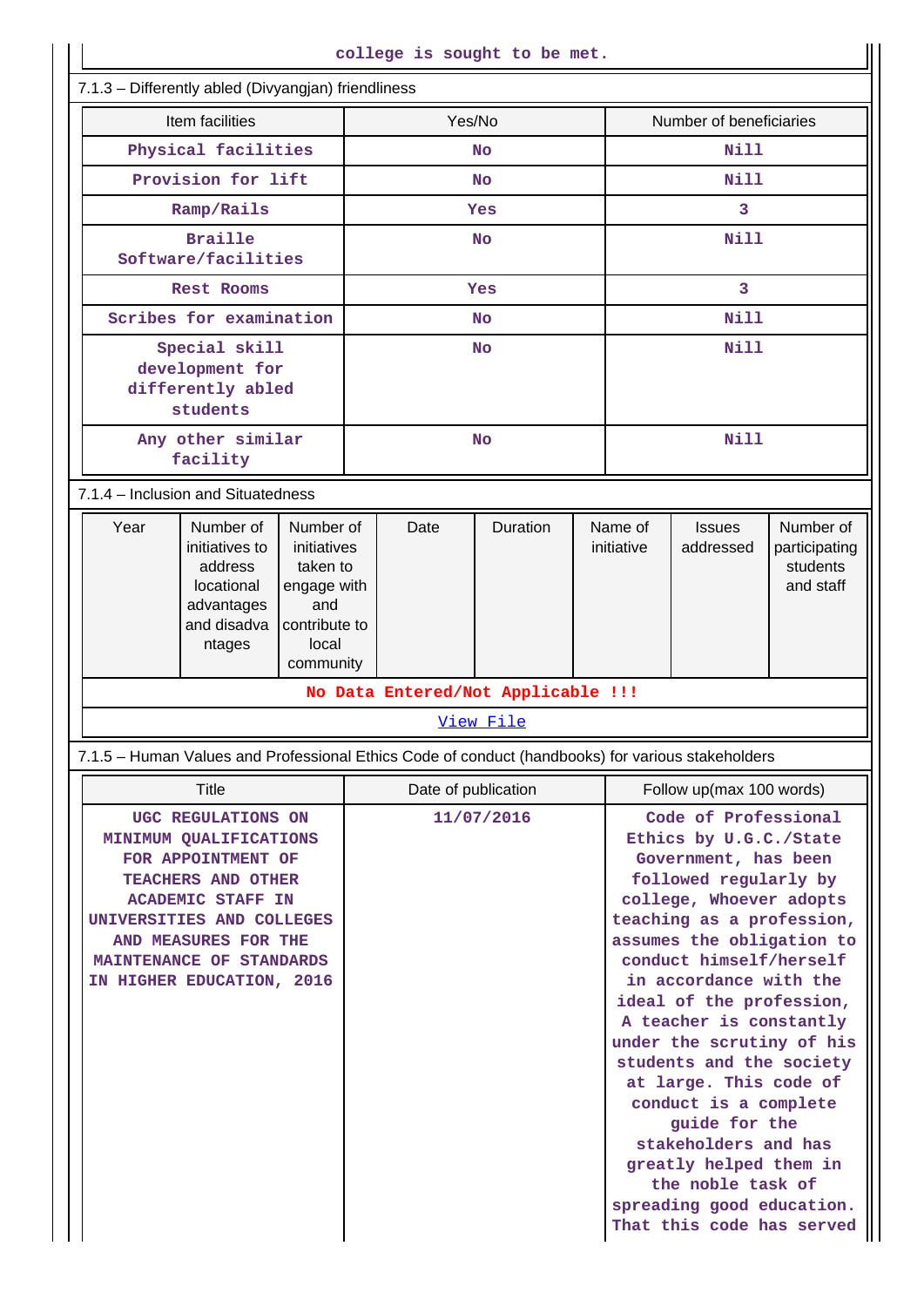|                                                                                                                                                                                                                                                                                                                                                                                                                                                                                                                                                                                                                                                                                                                                                                                                                                                                                                                                                                                                                                                                                                                                                                                                                                                                                                                                                                                                                                                                                                                                                                                                                                                                                                                                                                                                                                                                                                                                                                                                                                                                                                                                                                                                                                                                                                                                                                                                                                                                                                                                                                                                                                                                                                                                                                                                                                                                                                                                                                                                                                                                               |                                    |                    |  | its purpose can be seen<br>from the quality of<br>students coming out of<br>this institution and<br>their achievements. |  |  |  |  |  |
|-------------------------------------------------------------------------------------------------------------------------------------------------------------------------------------------------------------------------------------------------------------------------------------------------------------------------------------------------------------------------------------------------------------------------------------------------------------------------------------------------------------------------------------------------------------------------------------------------------------------------------------------------------------------------------------------------------------------------------------------------------------------------------------------------------------------------------------------------------------------------------------------------------------------------------------------------------------------------------------------------------------------------------------------------------------------------------------------------------------------------------------------------------------------------------------------------------------------------------------------------------------------------------------------------------------------------------------------------------------------------------------------------------------------------------------------------------------------------------------------------------------------------------------------------------------------------------------------------------------------------------------------------------------------------------------------------------------------------------------------------------------------------------------------------------------------------------------------------------------------------------------------------------------------------------------------------------------------------------------------------------------------------------------------------------------------------------------------------------------------------------------------------------------------------------------------------------------------------------------------------------------------------------------------------------------------------------------------------------------------------------------------------------------------------------------------------------------------------------------------------------------------------------------------------------------------------------------------------------------------------------------------------------------------------------------------------------------------------------------------------------------------------------------------------------------------------------------------------------------------------------------------------------------------------------------------------------------------------------------------------------------------------------------------------------------------------------|------------------------------------|--------------------|--|-------------------------------------------------------------------------------------------------------------------------|--|--|--|--|--|
| 7.1.6 – Activities conducted for promotion of universal Values and Ethics                                                                                                                                                                                                                                                                                                                                                                                                                                                                                                                                                                                                                                                                                                                                                                                                                                                                                                                                                                                                                                                                                                                                                                                                                                                                                                                                                                                                                                                                                                                                                                                                                                                                                                                                                                                                                                                                                                                                                                                                                                                                                                                                                                                                                                                                                                                                                                                                                                                                                                                                                                                                                                                                                                                                                                                                                                                                                                                                                                                                     |                                    |                    |  |                                                                                                                         |  |  |  |  |  |
| Activity                                                                                                                                                                                                                                                                                                                                                                                                                                                                                                                                                                                                                                                                                                                                                                                                                                                                                                                                                                                                                                                                                                                                                                                                                                                                                                                                                                                                                                                                                                                                                                                                                                                                                                                                                                                                                                                                                                                                                                                                                                                                                                                                                                                                                                                                                                                                                                                                                                                                                                                                                                                                                                                                                                                                                                                                                                                                                                                                                                                                                                                                      | <b>Duration From</b>               | <b>Duration To</b> |  | Number of participants                                                                                                  |  |  |  |  |  |
|                                                                                                                                                                                                                                                                                                                                                                                                                                                                                                                                                                                                                                                                                                                                                                                                                                                                                                                                                                                                                                                                                                                                                                                                                                                                                                                                                                                                                                                                                                                                                                                                                                                                                                                                                                                                                                                                                                                                                                                                                                                                                                                                                                                                                                                                                                                                                                                                                                                                                                                                                                                                                                                                                                                                                                                                                                                                                                                                                                                                                                                                               | No Data Entered/Not Applicable !!! |                    |  |                                                                                                                         |  |  |  |  |  |
| View File                                                                                                                                                                                                                                                                                                                                                                                                                                                                                                                                                                                                                                                                                                                                                                                                                                                                                                                                                                                                                                                                                                                                                                                                                                                                                                                                                                                                                                                                                                                                                                                                                                                                                                                                                                                                                                                                                                                                                                                                                                                                                                                                                                                                                                                                                                                                                                                                                                                                                                                                                                                                                                                                                                                                                                                                                                                                                                                                                                                                                                                                     |                                    |                    |  |                                                                                                                         |  |  |  |  |  |
| 7.1.7 – Initiatives taken by the institution to make the campus eco-friendly (at least five)                                                                                                                                                                                                                                                                                                                                                                                                                                                                                                                                                                                                                                                                                                                                                                                                                                                                                                                                                                                                                                                                                                                                                                                                                                                                                                                                                                                                                                                                                                                                                                                                                                                                                                                                                                                                                                                                                                                                                                                                                                                                                                                                                                                                                                                                                                                                                                                                                                                                                                                                                                                                                                                                                                                                                                                                                                                                                                                                                                                  |                                    |                    |  |                                                                                                                         |  |  |  |  |  |
| . Rubbish is always thrown in dustbins . Cleanliness drive is regularly<br>conducted in college . Apart from small plants, big trees are also planted in<br>specified locations . Rubbish dry leaves etc. is not burnt so as to remove it.<br>Subhash Vatika is maintained in the college                                                                                                                                                                                                                                                                                                                                                                                                                                                                                                                                                                                                                                                                                                                                                                                                                                                                                                                                                                                                                                                                                                                                                                                                                                                                                                                                                                                                                                                                                                                                                                                                                                                                                                                                                                                                                                                                                                                                                                                                                                                                                                                                                                                                                                                                                                                                                                                                                                                                                                                                                                                                                                                                                                                                                                                     |                                    |                    |  |                                                                                                                         |  |  |  |  |  |
| 7.2 - Best Practices                                                                                                                                                                                                                                                                                                                                                                                                                                                                                                                                                                                                                                                                                                                                                                                                                                                                                                                                                                                                                                                                                                                                                                                                                                                                                                                                                                                                                                                                                                                                                                                                                                                                                                                                                                                                                                                                                                                                                                                                                                                                                                                                                                                                                                                                                                                                                                                                                                                                                                                                                                                                                                                                                                                                                                                                                                                                                                                                                                                                                                                          |                                    |                    |  |                                                                                                                         |  |  |  |  |  |
| 7.2.1 – Describe at least two institutional best practices                                                                                                                                                                                                                                                                                                                                                                                                                                                                                                                                                                                                                                                                                                                                                                                                                                                                                                                                                                                                                                                                                                                                                                                                                                                                                                                                                                                                                                                                                                                                                                                                                                                                                                                                                                                                                                                                                                                                                                                                                                                                                                                                                                                                                                                                                                                                                                                                                                                                                                                                                                                                                                                                                                                                                                                                                                                                                                                                                                                                                    |                                    |                    |  |                                                                                                                         |  |  |  |  |  |
| BEST PRACTICE NO.1: TITLE OF PRACTICE : 1. TITLE OF THE PRACTICE: 'ENVIRONMENT<br>PRESERVATION AWARENESS GENERATION IN WHICH STUDENT SEMINARS ARE ALSO HELD'. 2.<br>OBJECTIVES OF THE PRACTICE: The objective of this practice is to enlighten the<br>students and to protect our environment. It also aims to enhance their<br>personalities and in both it is fully successful. Our environment today is<br>greatly endangered and on verge of getting destroyed, thus it is all the more<br>important to protect it now. 3. THE CONTEXT: The main purpose of this practice<br>is to preserve our environment for ourselves and our future generations to<br>come. Everywhere in the world and in India environment is getting destroyed by<br>our lifestyle and by our bad habits of depleting our natural resources. In<br>fact, we are playing havoc with nature thus it is now or never that we put a<br>stop to it and for this AWARENESS GENERATION among the students and everyone<br>else is very important. 4. THE PRACTICE: The goal of this practice or policy<br>followed by our institution is that the focus should be on protecting and<br>preserving our environment. Moreover, as our college is solely of girls, they<br>are more sincere in whatever they do once they realise the seriousness of the<br>issue, they only have to be motivated and enlightened. Girl students are<br>comparatively easy to handle, train and educate it being amply clear that in<br>our country majority of the girls are comparatively simple, sincere, hard-<br>working and dedicated to their studies and towards their families, college and<br>nation. Thus, we have this wonderful group of people to work on. The results<br>achieved show that this policy is good and ingenious. 5. EVIDENCE OF SUCCESS:<br>It is a hugely successful practice in that many students effectively are opting<br>for different careers now and many related with environment and thus this<br>practice is very effective. Also, the atmosphere and environment of our college<br>has undergone a sea change now it is so good now with its huge green cover and<br>no sign of any plastic waste or any waste is there. The health of students and<br>staff has both improved and they eager to come to college campus and eagerly do<br>their duties. 6. PROBLEMS ENCOUNTERED AND RESOURCES REQUIRED: Financial crunch<br>is there, sometimes motivation from students side is lacking, they are also not<br>that much inclined to work for the sake of their country, nation and<br>environment as maybe they as they are mostly from rural and poor backgrounds,<br>their minds are occupied with the mundane duties and problems of day to day<br>life and they have to help their families in every task. 7. NOTES (OPTIONAL)<br>This practice is already very successful in the college. BEST PRACTICE NO.2: 1.<br>TITLE OF PRACTICE: 'EVERY YEAR A CULTURAL EXTRAVAGANZA TITLED UNMESH IS HELD<br>WHICH IS ACTUALLY AN INTER COLLEGE CULTURAL UNION . 2. OBJECTIVES OF THE |                                    |                    |  |                                                                                                                         |  |  |  |  |  |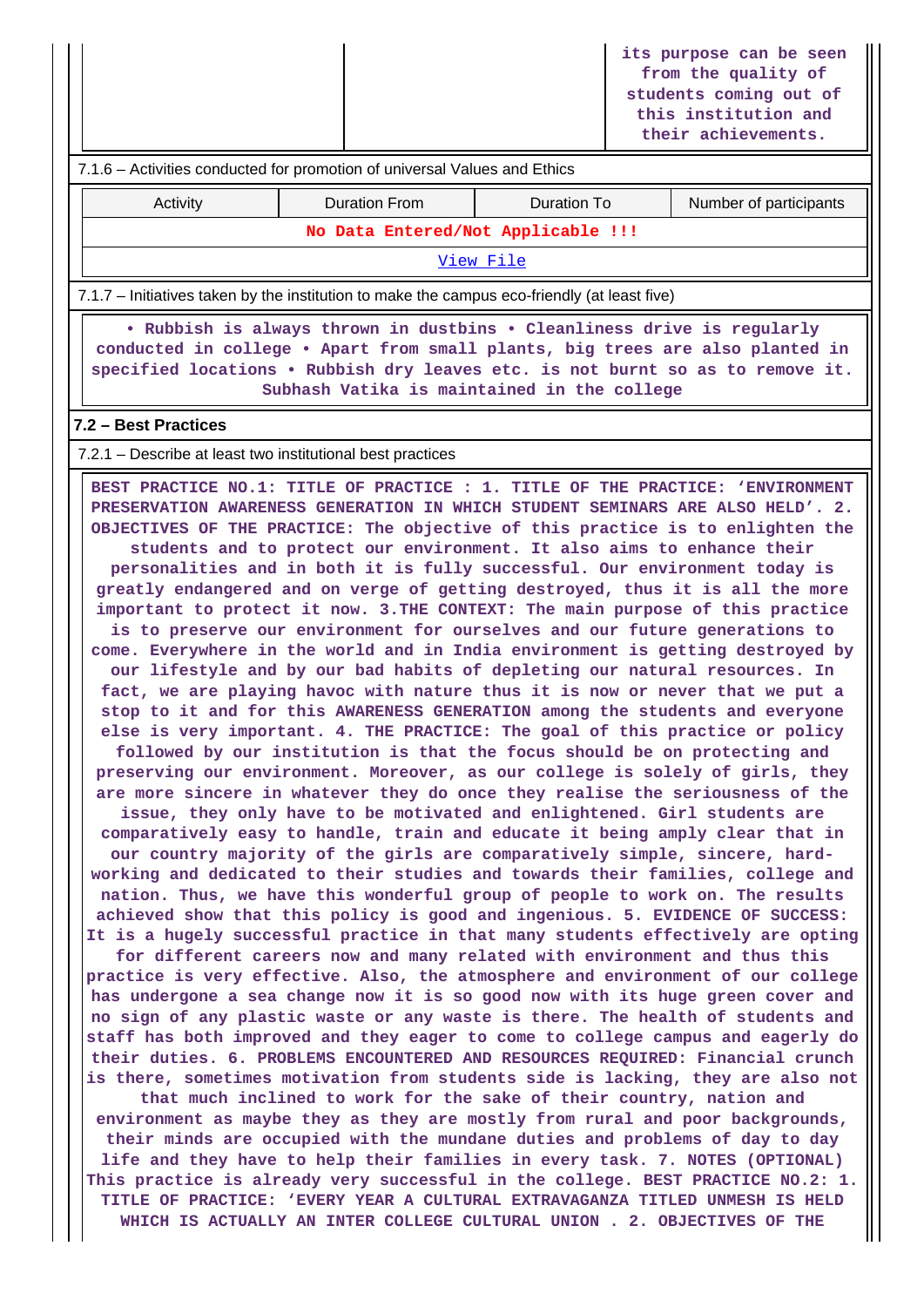**PRACTICE: The aim of this practice is to make the girls' confident in their abilities and to acquire additional qualities. The main objective was to bring out the hidden potential and talents inherent in the students and then to polish their abilities so as to make them competitive with students of other colleges and then with the world at large. Also, one more important objective was to provide the students a very healthy atmosphere to compete in where there is nothing like the cut throat competition of the outside world and thus it provides a very healthy platform to the students to excel in their skills and with the motivation provided by the teachers of the college. 3.THE CONTEXT: It was observed that some form of innovative thinking and new endeavour was required for the girls and thus this UNMESH idea was adopted which has definitely enhanced the personalities of the girls and they also have the confidence also now that they have this additional talent by which also they can eke out a living in their future lives. Due to this the girls have learnt to be self-reliant, acquired qualities of leadership, initiative taking, creativeness, becoming enterprising and entrepreneurship and so on. 4. THE PRACTICE: This practice is thus: In this session the practice of UNMESH was started for first time. As the word UNMESH signifies awakening zeal to do something worthwhile, our college provides the opportunity to the students to unfold their potential in multifaceted directions and thus to bloom their overall personality by participating in various competitions organised in the inter-college cultural union. This is an event where the students take time off from their routine schedule and our able to unveil their talent by striving hard to acclaim their proficiency in various competitions. Since its inception, UNMESH has always brought out the best talents in the college to the fore. UNMESH is one of the most awaited events in the college campus. UNMESH is organised in the college at two levels intra college and inter college levels. In intra-college level, there is no limit on number of students who can participate in any competition but in inter college level, the number of students is restricted to two stuents. During 2016-17 session, UNMESH held from 3rd to 6th December, 2016 and besides our college, two other colleges participated as this was the inception year of this practice which were Maharaja Bijli Pasi Government P.G.College, Aashiyana, Lucknow and Pt. Deen Dayal Upadhyaya Government P.G.College, Rajajipuram, Lucknow. The different categories of competitions were ten in number: Poster, Mehndi, Story Writing, Poem Recitation, Debate, Essay Writing, Singing, Dancing, Rangoli Flower Decoration. Thus due to this practice, the girls develop their personality and thus acquire that additional competitive edge over others. 5. EVIDENCE OF SUCCESS: The practice is very successful in that the students have become very confident and thoroughly know about their capacities and talents and in this way their general personality has become very wholesome and the students are continuously improving themselves and making ther parents and their college proud by their achievements, 6. PROBLEMS ENCOUNTERED AND RESOURCES REQUIRED: The challenging issues that have had to be faced and addressed in designing and implementing this practice is that it is sometimes very difficult to motivate the girls because the will for this has to come from their side only. We can only enlighten them and make them aware about the possibilities which will make them self-sufficient and empowered. But then the driving force has to come from their side only. But many a times this does not happen which exasperates us. Also, one financial problem is there that is that monetary resources are less and thus to address this problem more financial resources are required. Nevertheless no matter what the problem the students try to give their best. 7. NOTES (OPTIONAL) : This practice is very fruitful and successful and appealing to everyone, our college and other colleges also which participate and is destined to go from strength to strength.**

 Upload details of two best practices successfully implemented by the institution as per NAAC format in your institution website, provide the link